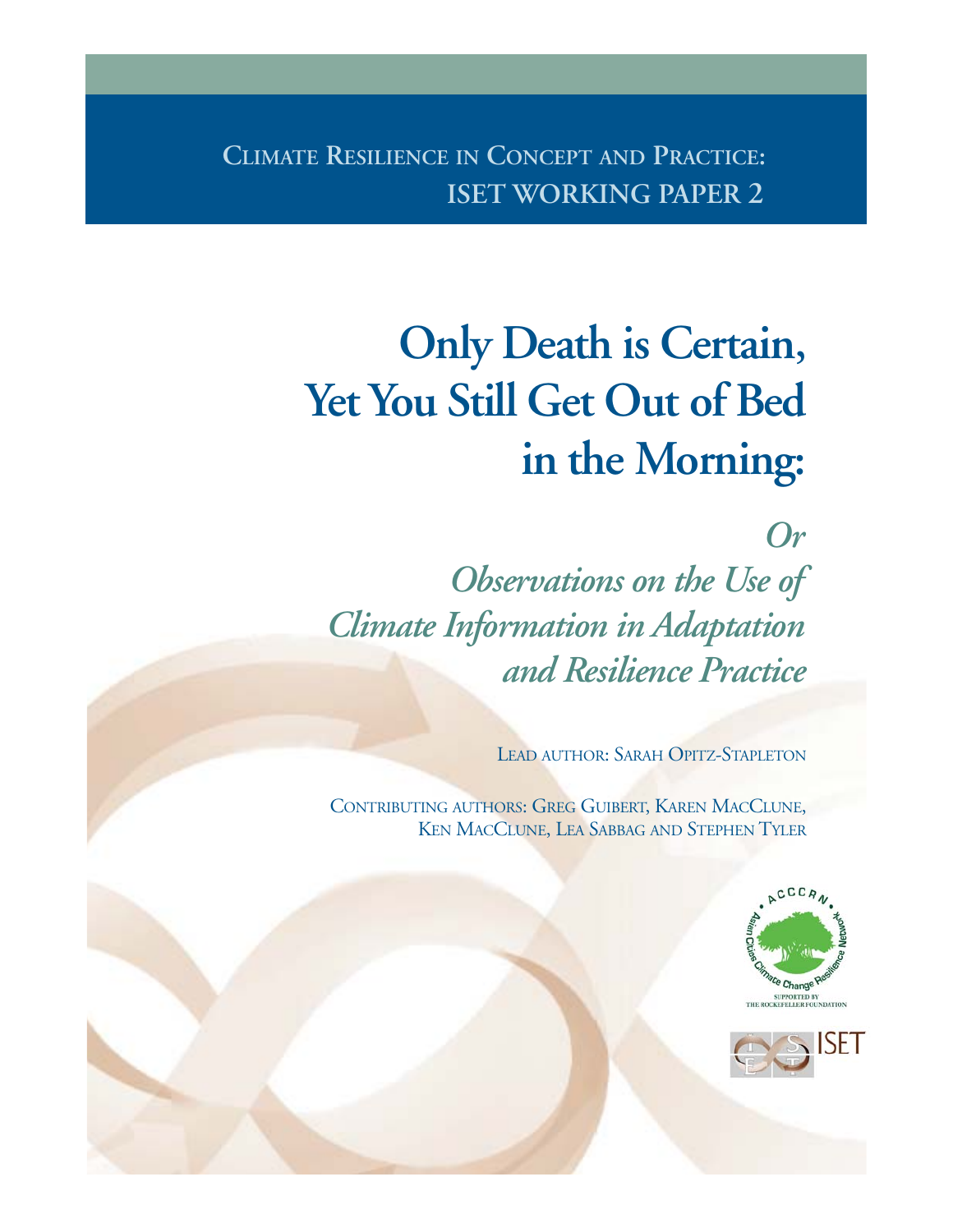Please use the following reference for this working paper:

Opitz-Stapleton, S. (2010). Only Death is Certain, Yet You Still Get Out of Bed in the Morning: Observations on the Use of Climate Information in Adaptation and Resilience Practice. *Climate Resilience in Concept and Practice Working Paper Series*. Boulder, Colorado.

December, 2010

Boulder, Colorado, USA

This publication is made possible by the support of the Rockefeller Foundation as part of the Asian Cities Climate Change Resilience Network (ACCCRN). ACCCRN aims to catalyze attention, funding, and action on building climate change resilience for poor and vulnerable people in cities by creating robust models and methodologies for assessing and addressing risk through active engagement and analysis of 10 cities in Asia. The ACCCRN program engages local level and national organizations in India, Indonesia, Thailand and Vietnam, and was conceived and launched by the Rockefeller Foundation in 2008.

As part of ISET, the authors have been involved in shaping the overarching conceptual frameworks, activities, and results described here. Likewise, our interpretation of the ACCCRN experience is shaped by our deep involvement with it. Views and opinions expressed within do not necessarily reflect the position of all ACCCRN partners nor of the Rockefeller Foundation. While we gratefully acknowledge the contributions by many colleagues, responsibility for any errors or misinterpretations lies with the authors alone.

Any comments or questions on this paper can be directed to info@i-s-e-t.org.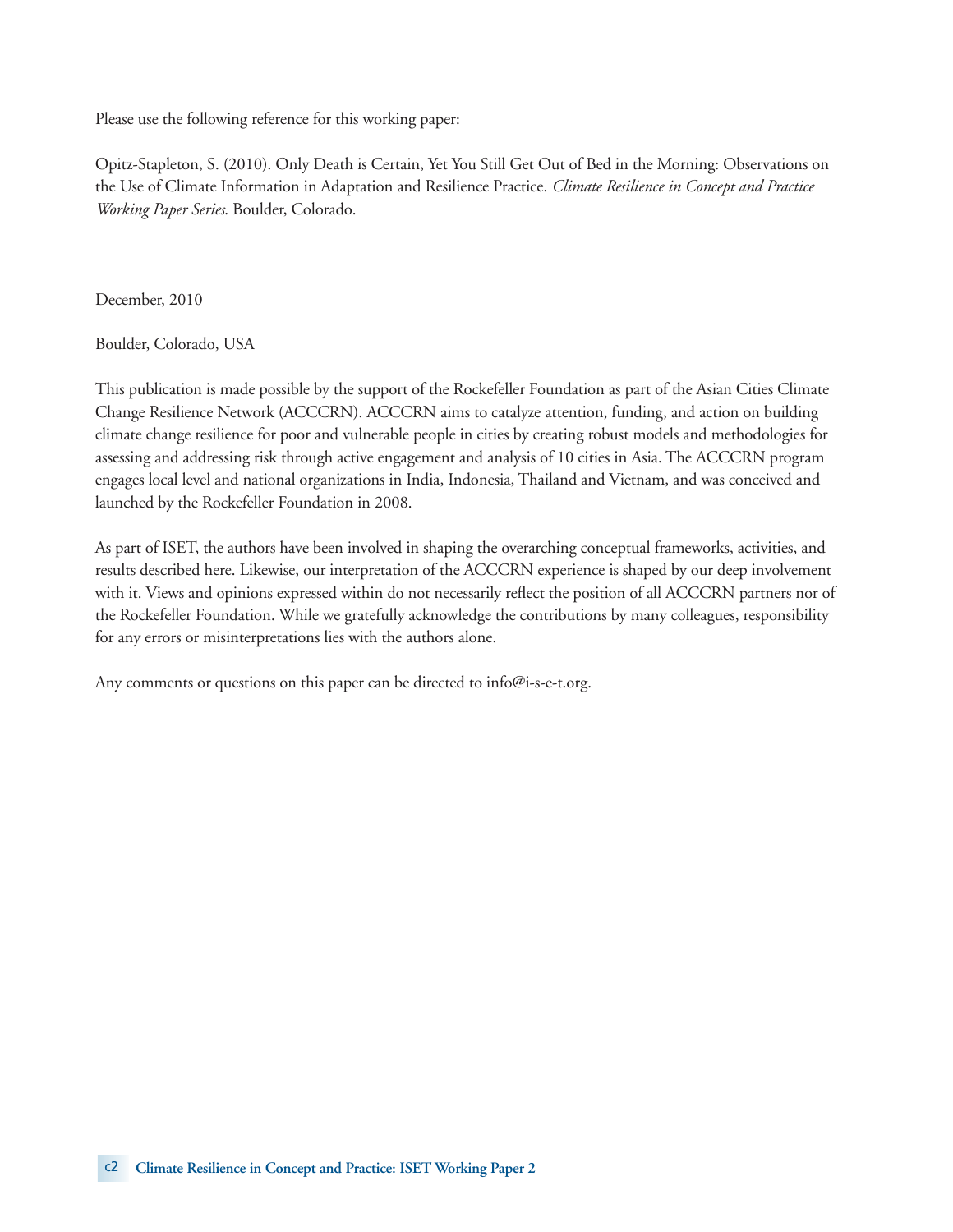# Only Death is Certain, Yet You Still Get Out of Bed in the Morning: Or

Observations on the Use of Climate Information in Adaptation and Resilience Practice

# **Table of Contents**

| Forward                                                                     |  |
|-----------------------------------------------------------------------------|--|
|                                                                             |  |
|                                                                             |  |
|                                                                             |  |
|                                                                             |  |
|                                                                             |  |
|                                                                             |  |
|                                                                             |  |
|                                                                             |  |
|                                                                             |  |
|                                                                             |  |
|                                                                             |  |
| Top to Bottom: Frameworks for Adaptation and When to Use What Information10 |  |
|                                                                             |  |
|                                                                             |  |
|                                                                             |  |
|                                                                             |  |
|                                                                             |  |
| India                                                                       |  |
|                                                                             |  |
|                                                                             |  |
|                                                                             |  |
|                                                                             |  |
|                                                                             |  |
|                                                                             |  |
|                                                                             |  |
|                                                                             |  |
|                                                                             |  |
|                                                                             |  |
|                                                                             |  |
|                                                                             |  |
|                                                                             |  |
|                                                                             |  |
|                                                                             |  |
|                                                                             |  |
|                                                                             |  |
|                                                                             |  |
|                                                                             |  |
|                                                                             |  |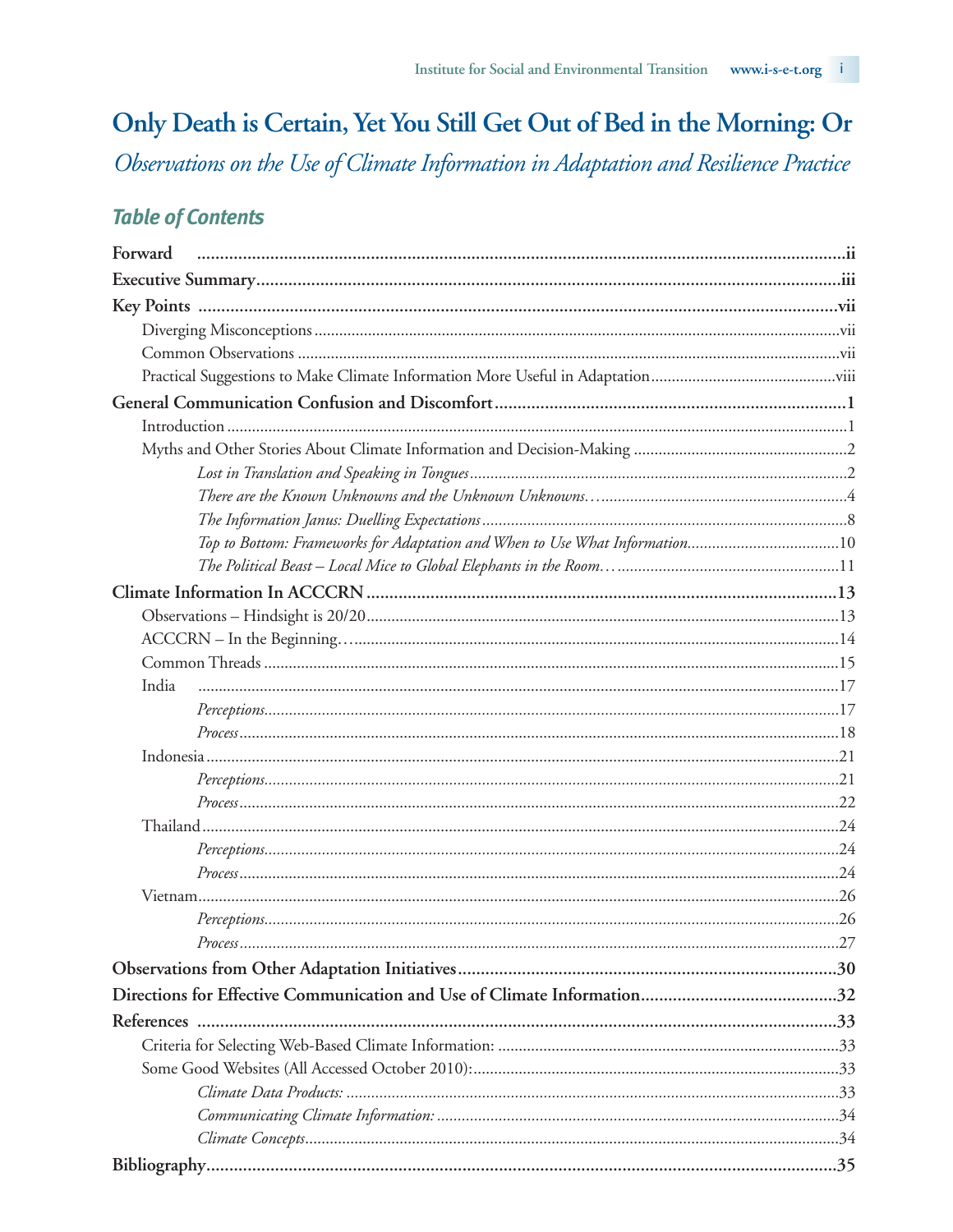# **Forward**

Perceptions about partners' abilities to find, interpret, and utilize climate information in the various ACCCRN contexts is influenced by an individual's or organization's understanding of climate information and conceptions toward how it should be used. All ACCCRN partners were presented with a questionnaire designed to elicit their perceptions on: 1) the process by which climate information was utilized in each country and/or city context; 2) the evolution in their understanding of how climate information *should* versus *could* have been used at various points in the project; and 3) their recommendations for what they think should be done differently in accessing, interpreting, translating, communicating and using climate information at various stages of the adaptation process.

I have tried to supplement perceptions from the questionnaires with my (and other ISET staff's) experiences of working with various partners, notes from the shared learning dialogues/workshops, and correspondence, such as emails or notes from conference calls. All the responses to the questionnaires are held in strictest confidence and sources of information are concealed. This is done to protect the honesty, integrity and ability to continue to speak freely of those who felt able to respond to my inquiries. Only my opinions and observations will be directly acknowledged in this report. Additionally, the information in this report is contextualised by my observations and experiences in being a climate scientist, and in interacting with other climate scientists concerned with effective information communication.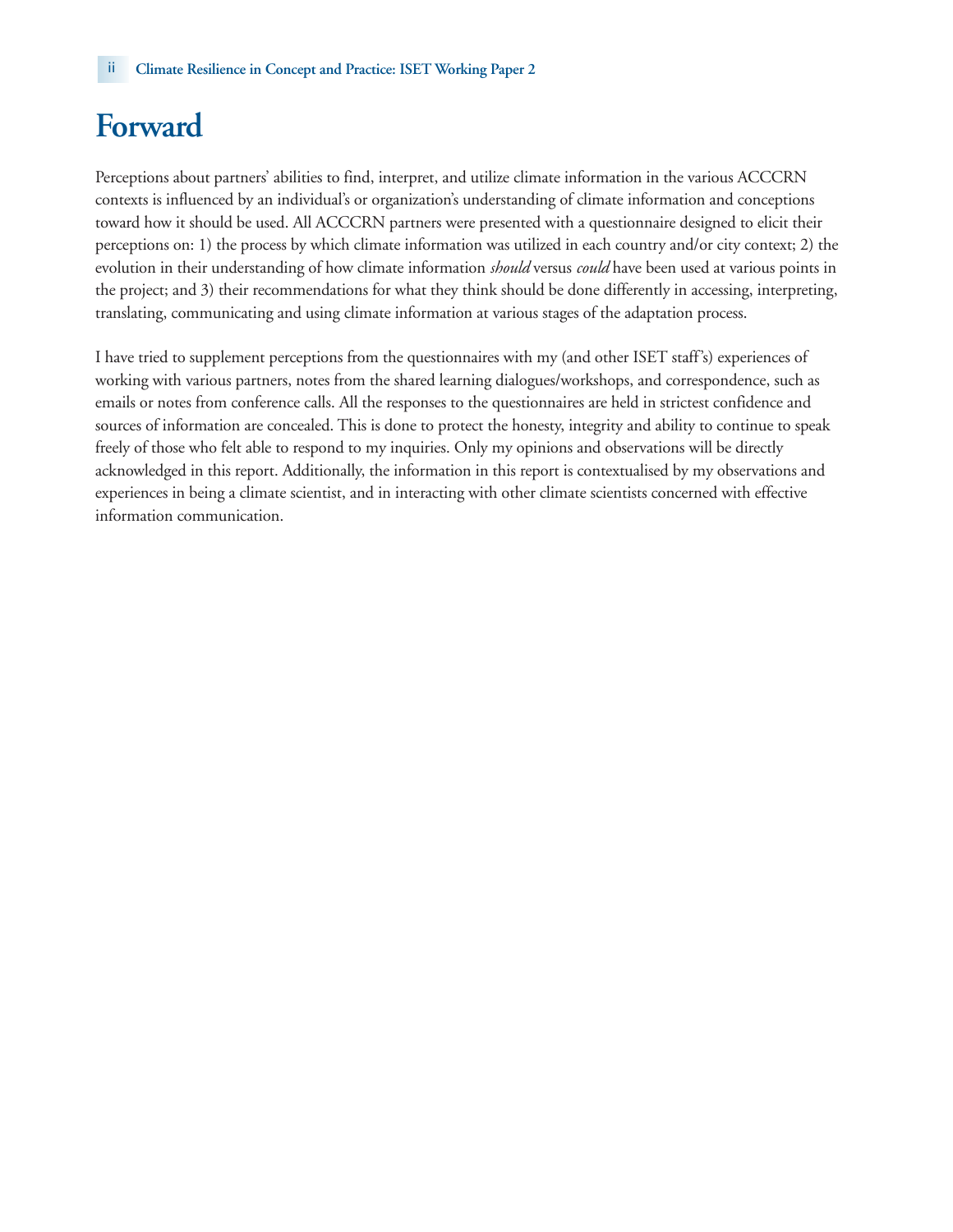# **Executive Summary**

The role of climate information is an increasingly important but poorly understood topic in the field of adaptation. Originally designed to test and demonstrate the theory of climate change, climate projections have only recent been asked to serve as a basis of decision making and planning. Globally, there are many unanswered questions for planners about the nature of climate change and what information is needed to conceptualize and frame their specific approach to dealing with change. Examples of planning efforts from the Asian Cities Climate Change Resilience Network (ACCCRN) are highly illustrative of the global challenge of integrating climate science into adaptation, common pitfalls and misunderstandings by both producers and end users of climate information, and tools and next steps in forging more effective communication of climate information.

This paper opens with a review of climate science concepts, terminology, and linguistic challenges in communicating climate information. It also describes key sources of uncertainty in climate change projections, which presents a critical concern and frequently, a point of confusion for those attempting to plan for climate change. Even among climate planners there is no consensus and little common understanding about the appropriate role for climate information in adaptation work. ACCCRN and related experiences in adaptation planning reveal and help refute a number of misleading common conceptions:

**"More information about historical and future climate is always more helpful in making adaptation decisions, and decision-makers cannot act unless uncertainty is low."** Climate science is evolving, and our knowledge of climate systems is likely to become more sophisticated over the coming decades. However, climate projections will always be uncertain, and they will never produce the kinds of probabilistic data that planners have historically used to make decisions. ACCCRN partners at regional, national, and local levels have found this concept confusing and frustrating, and a great deal of effort has been devoted to helping them absorb and grasp its implications. Adaptation planning requires comfort with planning for a number of possible future conditions, acknowledging uncertainty and the importance of multi-criteria assessment for identifying and prioritizing adaptation options.

**"Climate information is readily available and pertinent to the desired scale and timeframe for adaptation decision-making."** Almost universally, ACCCRN partners indicated that they expected city/location specific historical climate data and high resolution climate projections to be available at the beginning stages of the program, easily accessible and in a useable format for the vulnerability and risk assessments and shared learning dialogues. This was not and rarely is the case for new local adaptation efforts. At the early stages of ACCCRN, moreover, there was no clearly articulated expectation between international and national-level partners as to who bore primary responsibility for collecting historical climate data and climate projections.

For ACCCRN partners, coordinating historical climate data collection and climate projections to use in vulnerability assessments emerged as a primary research activity. These activities encountered various obstacles, including a dearth of local-scale historical information (not infrequent in developing contexts) and bureaucratic delays in identifying and accessing this data. The ACCCRN experience demonstrates that difficulty in acquiring data is as much due to lack of data as it is to bureaucratic hurdles related to data request processes and politics around which datasets are officially sanctioned for release and use. In addition, much information is tailored to the discrete climate science community, and is available only through archive sources and or peer-reviewed journal articles. A lack of adequate historical data leads to limited ability to validate climate model performance at any scale. Identifying plausi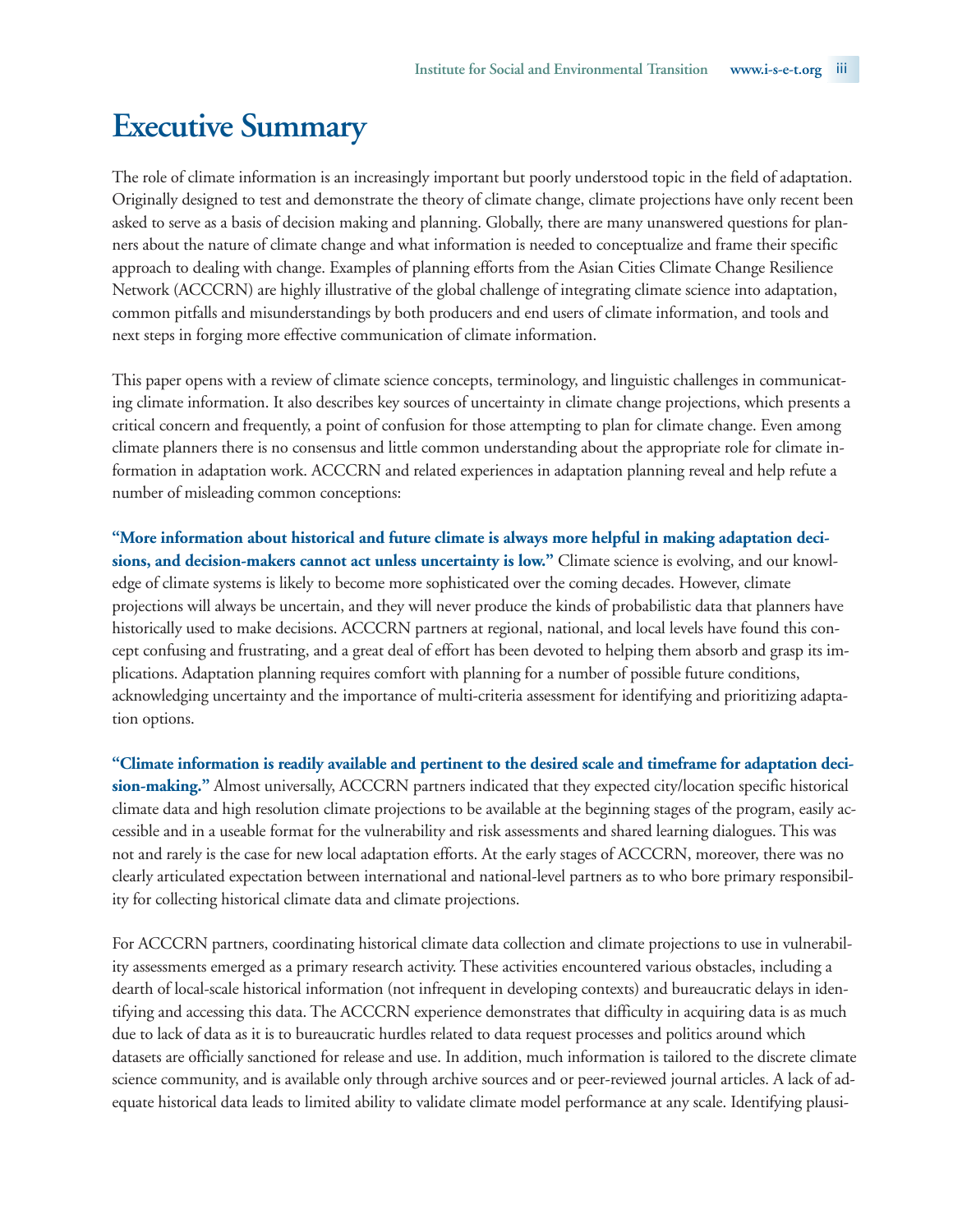ble future climates and climate impacts is further compounded by a lack of high-resolution projections for the regions in question, as also is often the case in developing contexts.

In the ACCCRN cities, the requirements of climate information collection and analysis generally left little time for dialogue and clarification of partners' understanding before it was in turn presented to local partners at the city level. Time constraints also contributed to the heavy emphasis in vulnerability assessments on investigating current vulnerabilities and how these are likely to be exacerbated by climate change, and only minimal focus on new scenarios of vulnerability and risk unrelated to current issues.

**"Once released by climate scientists, the decision-maker is responsible for accessing, interpreting and using climate information in whatever format it is presented."** In ACCCRN, there were still quite divergent capacities for accessing, understanding, and utilising climate information among project partners at all levels. The ACCCRN experience highlights typical stumbling blocks that local partners encounter in interpreting climate information. These problems reveal gaps in communication and openness between the producer-end (climate scientists) and user-end (local planners and decision makers) of climate information.

Common issues in ACCCRN included:

- Difficulties conveying the information to city partners in a meaningful manner that adequately expressed the uncertainties and did not treat the projections as the factual future. This led to a few instances of overinterpreting data and higher levels of confidence in the data than were warranted.
- A lack of understanding of difference between climate projections and climate impacts. Many partners expressed the desire to know how climate change might impact their cities, and expected climate scientists to be able to provide the localised impact data, without realising that while impacts research builds off of climate model research, the two are separate.
- Data were frequently released in the same file format as they would be given to fellow climate scientists, rather than in a format easily interpreted by non-scientists. Often, non-climate scientists feel "technically inadequate" when they are perceived as not being able to utilize information provided by climate scientists. This leads to a reluctance to voice concerns or request assistance in accessing, interpreting, and using information.
- Climate information providers did not supply explanations as to how the historical data and climate projections were produced or what assumptions, biases, and uncertainties were associated with the data. This may reflect a more general dilemma in climate science globally: the reluctance of climate scientists to share assumptions used to generate projections or the uncertainty inherent in the data, for fear that non-scientists will dismiss "uncertain" data or that uncertainty will be used as an excuse for inaction.
- The communication gap between producers and users leads to a mismatch in what is needed and what is made available. Climate information is typically presented in a form that is of limited value to planning processes and timeframes—for instance, average monthly temperatures rather that extreme temperatures because the climate science community does not understand important thresholds and impact areas of concern to different users. Due to a lack of familiarity with the complexities and nuances of climate information, users are in turn typically unable to frame requests to climate scientists in a way that would help them understand user needs.

Overall, experience has repeatedly shown that users want and expect climate scientists to have the information they seek and to explain how to use it. By the same token, potential users who do not seek to educate themselves and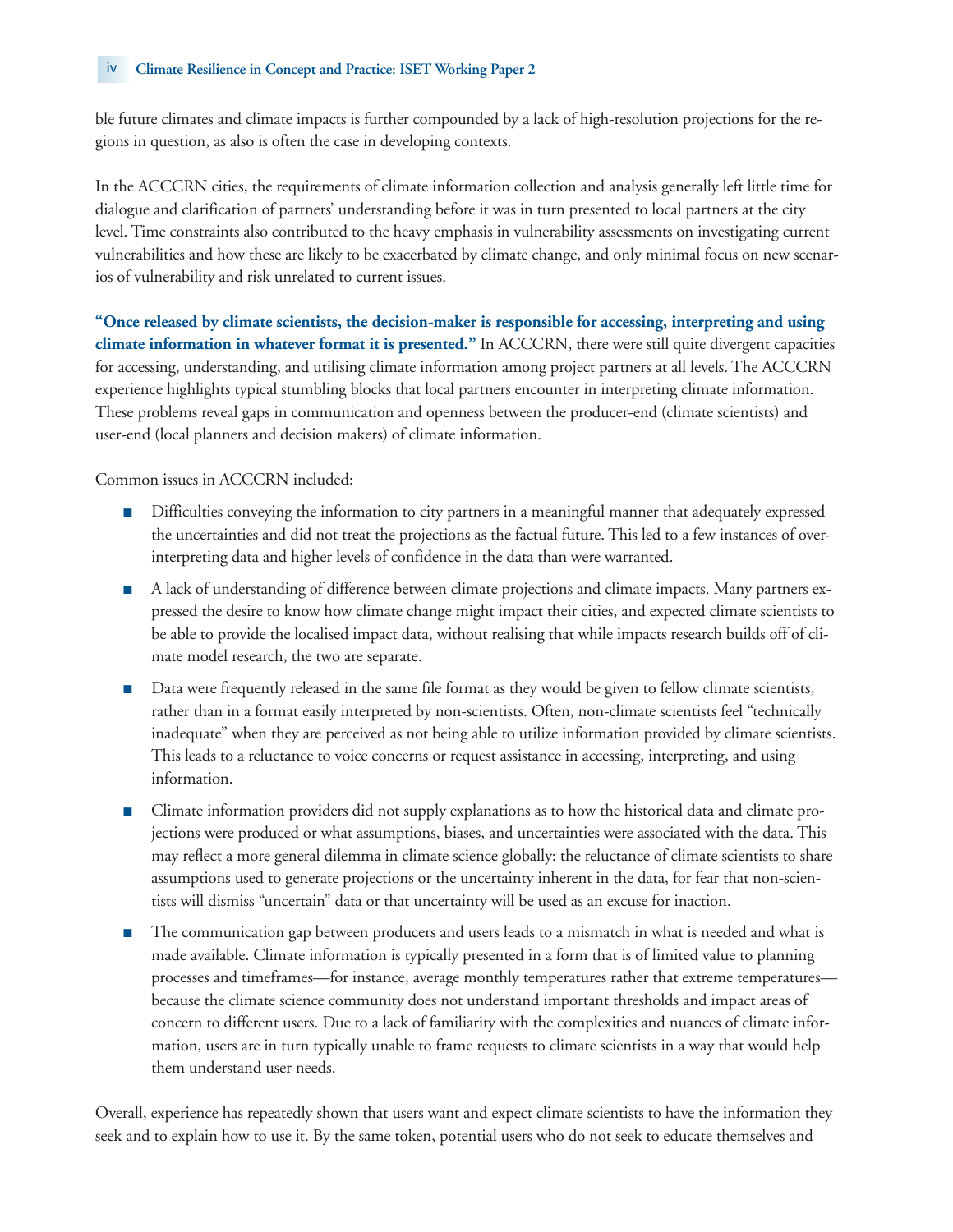connect with an information producer might not be making the best decisions. Building communication and a sense of shared responsibility for user end applications will be critical for successful, locally driven adaptation work.

**"Climate science and the information it produces are apolitical, objective and above ethical discourse."** Climate science lies very close to the boundaries between science, policy, and public discourse because of the far-reaching implications of climate change, mitigation and adaptation actions. Yet many scientists feel uncomfortable with acknowledging the politics of climate science processes while trying to maintain objectivity, openness, scepticism, disinterestedness and distance from politics that are in fact critical to science. The paper discusses examples from the IPCC and national governments. In the ACCCRN experience, this was reflected in bureaucratic barriers to accessing meteorological data and/or government control over the use of scenarios for planning.

**"Decision making on development strategies, infrastructure and investment readily integrates and benefits from physical science information."** Early adaptation frameworks from the IPCC envisioned a top-down, science driven approach to adaptation planning. This approach relied heavily on access to historical climate data and future climate projections. It has become clear that this type of planning is ill suited for local realities in which data do not exist, are difficult to access, or are not applicable for key types of decisions. Furthermore, because the impacts and the strategies or responses for dealing with those impacts are inherently local, the top-down climate science approach is not well suited for learning from or incorporating the local experiences of individuals and communities. Preliminary adaptation planning experience indicates the need for strong, bottom-up approaches that start with assessments of current vulnerability and a critical examination of the opportunities, constraints, and experiences that guide adaptation behaviours. This bottom-up approach then needs to be meshed with the top-down climate science approach. There are many important questions regarding monitoring and assessing adaptive strategies that are only just emerging among practitioners and in research communities.

These above observations yield of recommendations for reconsidering and refining the role of climate science in adaptation.

- There is a crucial need for "climate extension services": the development of specialized groups who can serve an intermediary role, helping to translate climate science into information valuable to user groups; and helping user groups to articulate information requests in technical terms. Such brokers would need to bridge disciplines, and have expertise in climate science and statistics, data management and presentation, as well as broad familiarity with key user needs and strong communication skills.
- Adaptation decisions should rely on evidence from science, but they are not solely scientific decisions. They always require the assessment of values and priorities that reflect local cultural, environmental, economic and political priorities. Climate scientists and other expert information providers have important roles to play in adaptation decision-making, but they should not drive the process.
- Adaptation programs should be premised on shared learning and early engagement between knowledge holders and other stakeholders, including donors and managers. This is essential for assessing adaptation goals and concerns, and starting dialogue between groups so as to understand information gaps, needs and assumptions. Until members of an adaptation project have a shared understanding of climate information and products and their availability, it is difficult to know how to make climate products useful to them or recommend what information (including non-climate related data) is needed, when and how it can be used in the program or intervention.
- Dialogue and shared learning require a significant time commitment and are unlikely to be effective as one-off interactions.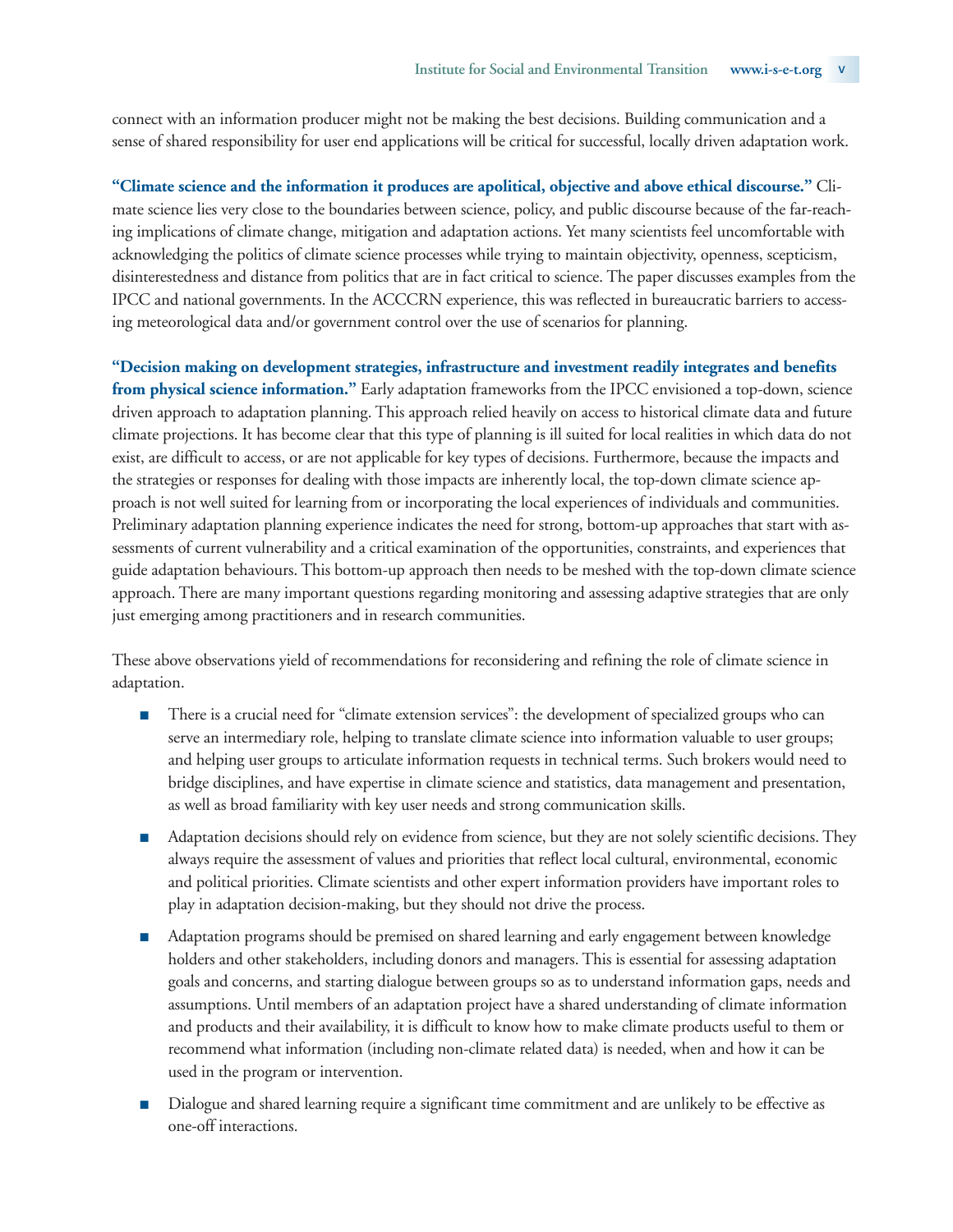#### vi **Climate Resilience in Concept and Practice: ISET Working Paper 2**

This paper concludes by presenting a set of web-based climate information resources that might be useful for local adaptation planners and researchers. These resources were selected based on criteria such as explanation and accessibility of scientific concepts; presentation and formatting in a manner that is meaningful and practical; and transparency about data, methods, uncertainties, limitations, and appropriate applications.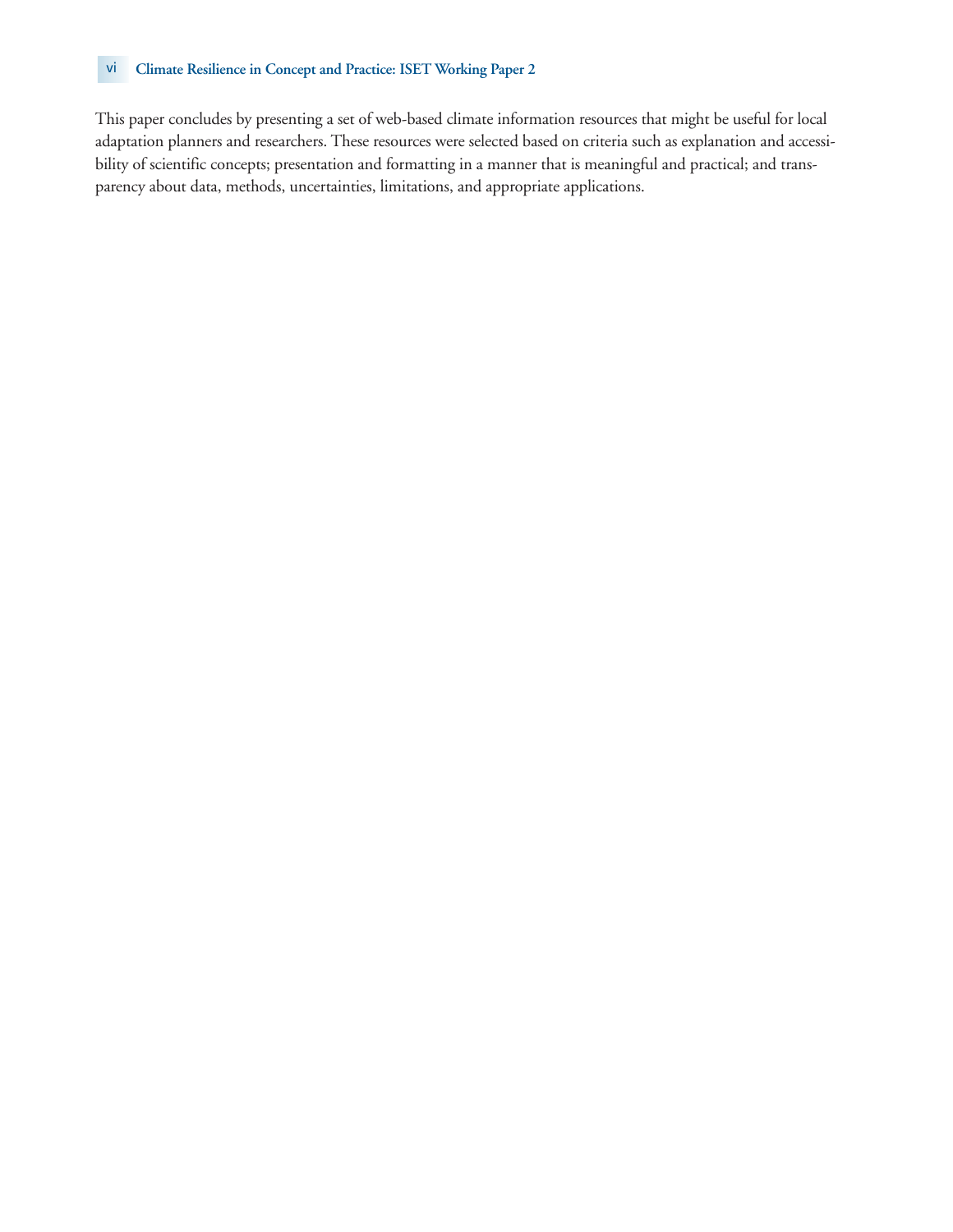# **Key Points**

# *Diverging Misconceptions*

- More information about historical and future climate is always more helpful in making adaptation decisions.
- Decision-makers cannot act unless uncertainty is low.
- Climate science and the information it produces are apolitical, objective and above ethical discourse.
- Once released by climate scientists, the decision-maker is responsible for accessing, interpreting and using climate information in whatever format it is presented
- Climate information is readily available and pertinent to the desired scale and timeframe for adaptation decision-making.
- Decision making on development strategies, infrastructure and investment readily integrates and benefits from physical science information.

# *Common Observations*

- Despite frequent assumptions to the contrary, there is no consensus and little common understanding, either by climate scientists or those engaged in adaptation work, about the appropriate role for climate information in adaptation work. What information is needed to support adaptation? How should it be presented? When can and when should it be used in adaptation processes?
- Access to quality information at a useful scale for adaptation planners is difficult, even with a number of resources now available online.
- Non-climate scientists have limited capacity to assess climate information and determine its source, quality, the assumptions and uncertainty associated, and the contexts in which that information can be used most appropriately.
- Non-climate scientists are made to feel "technically inadequate" when they are perceived as not being able to utilize standard information provided by climate scientists. This leads to a reluctance to voice concerns or request assistance in accessing, interpreting and using information.
- Climate scientists are often reluctant to inform those who request information about the assumptions used to generate projections, or the uncertainty inherent in the data. Some of this is related to a fear that nonscientists will dismiss data if assumptions and uncertainty are disclosed, and partly this is a fear that uncertainty will be used as an excuse for inaction.
- Climate information is typically presented in a form that is of limited value to planning processes and timeframes because the climate science community does not understand important thresholds and impact areas of concern to different users.
- Similarly, users are typically unable to frame requests to climate scientists in a way that would help them to see how existing data could be usefully presented.
- Global-scale information overload is occurring; at the same time, in many developing countries there is a dearth of local-scale historical information, and limited ability to validate climate model performance at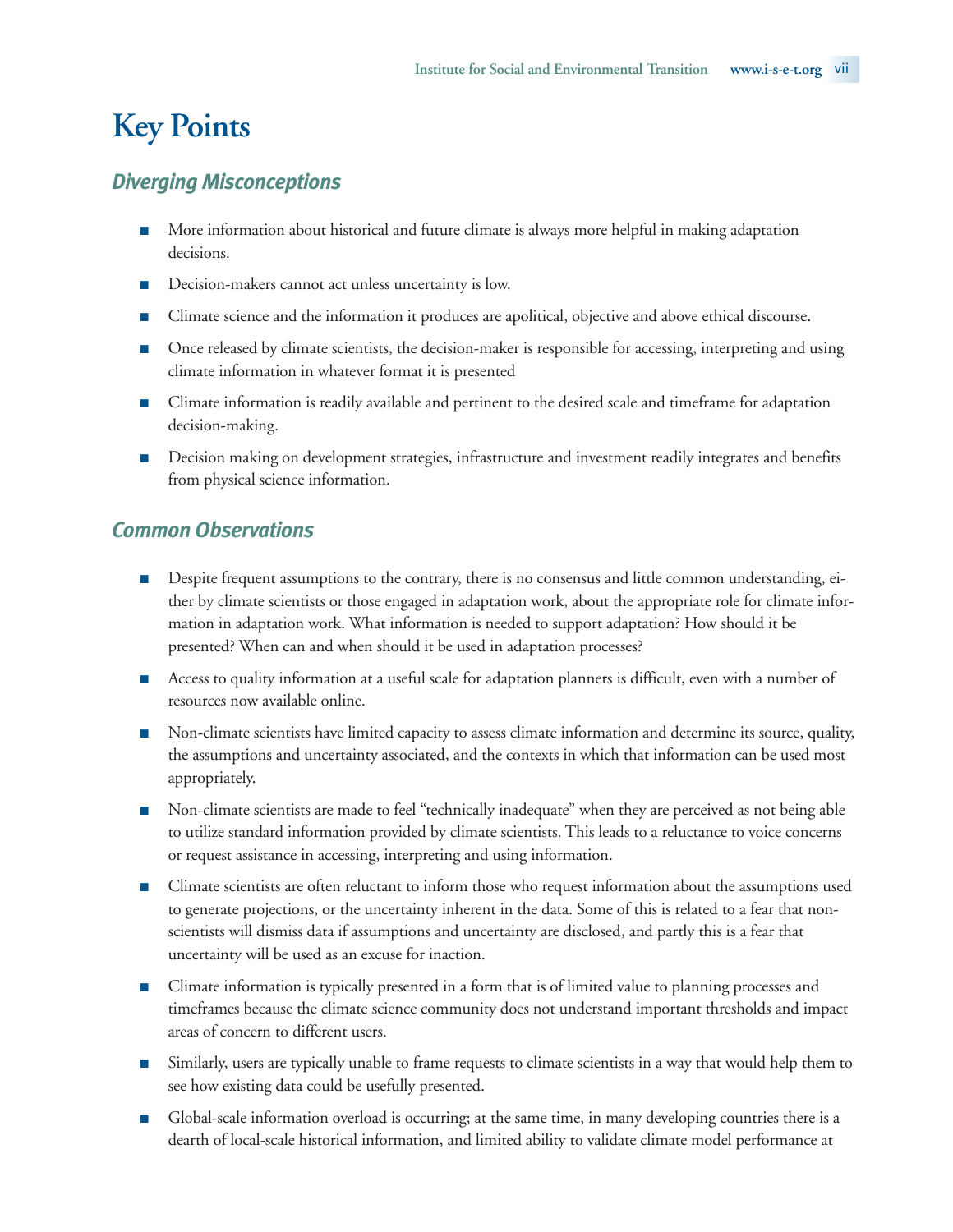any scale. This is compounded by a lack of high-resolution projections for many developing countries, and difficulty in interpreting the uncertainties in projections that exist.

■ Climate science is evolving: with a growing investment in both observation and modelling, as well as paleoclimatology, our knowledge of climate systems is likely to evolve rapidly over the coming decades. This will lead to revision of projections and expectations, as well as some reduction in uncertainty. However, uncertainty will never be eliminated from projections.

# *Practical Suggestions to Make Climate Information More Useful in Adaptation*

- There is a crucial need for "climate extension services,"<sup>1</sup> the development of specialized groups who can serve an intermediary role, helping to translate climate science into information valuable to user groups; and helping user groups to articulate information requests in technical terms. Such brokers would need to bridge disciplines, and have expertise in climate science and statistics, data management and presentation, as well as broad familiarity with key user needs and strong communication skills.
- Adaptation decisions should rely on evidence from science, but they are not solely scientific decisions. They always require the assessment of values and priorities that reflect local cultural, environmental, economic and political priorities. Climate scientists and other expert information providers have important roles to play in adaptation decision-making, but they should not drive the process.
- Adaptation programs should be premised on shared learning and early engagement between knowledge holders and other stakeholders, including donors and managers. This is essential in order to figure out adaptation goals and concerns, and start dialogue between groups so as to understand information gaps, needs and assumptions. Until members of an adaptation project have a shared understanding of climate information and products and their availability, it is difficult to know how to make climate products useful to them or recommend what information (not just climate) is needed, when and how it can be used in the program or
	- intervention.
- Dialogue and shared learning require a significant time commitment and are unlikely to be effective as one-off interactions.

This paper concludes by presenting a set of web-based climate information resources that might be useful for local adaptation planners and researchers. These resources were selected based on criteria such as explanation and accessibility of scientific concepts; presentation and formatting in a manner that is meaningful and practical, transparency about data, methods, uncertainties, limitations, and appropriate applications.

<sup>1</sup> The analogy is to agricultural extension services, which are familiar in both developed and developing countries. Of course, food producers will be one of the most important user groups for climate information, where both functions of climate extension (interpreting likely climate variability and change for farming applications) and agricultural extension (introducing production technologies better suited to changing climatic conditions) will need to be combined.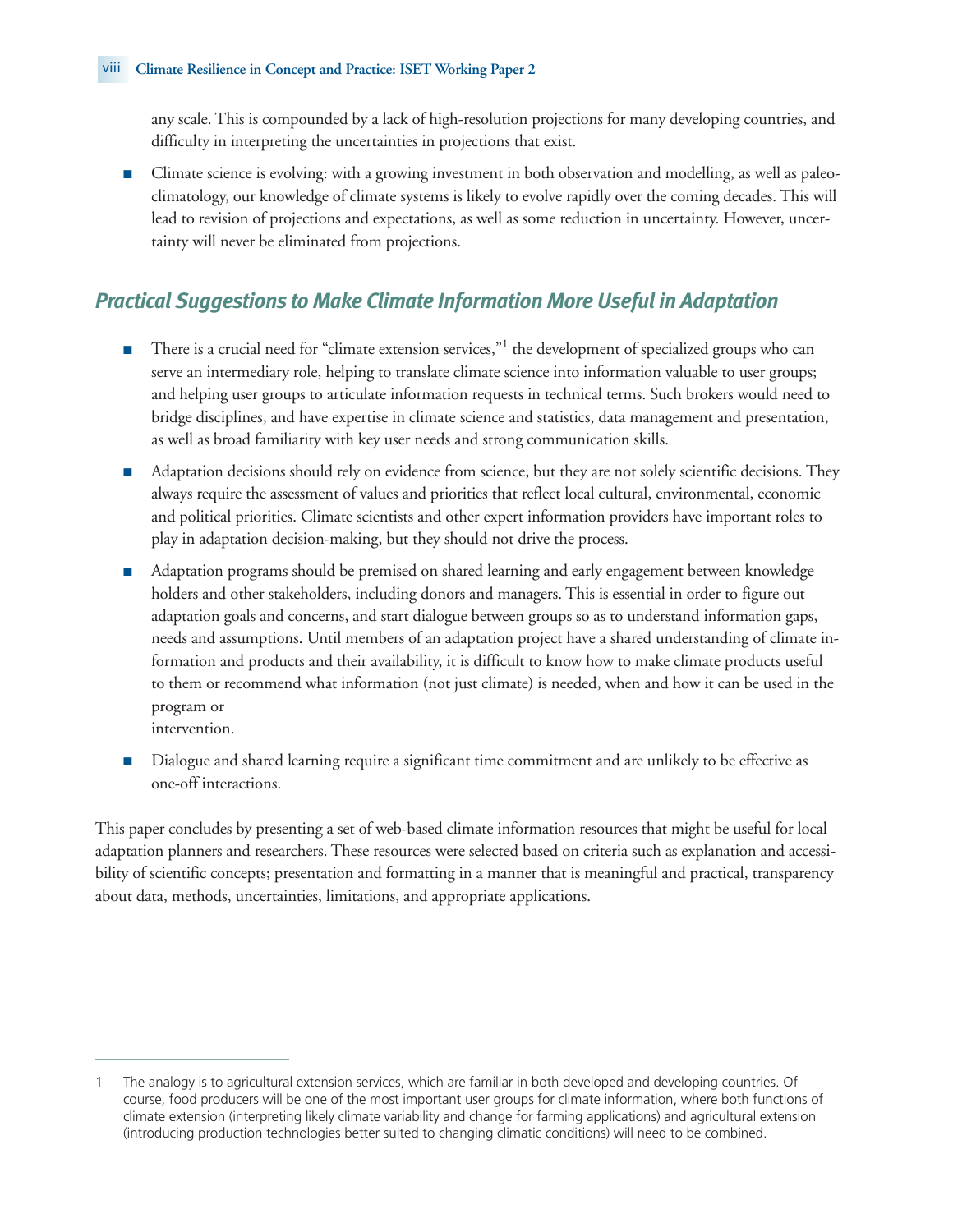# **General Communication Confusion and Discomfort**

# *Introduction*

Large-scale adaptation and resilience planning projects have only recently begun to emerge as global climate discourses begin to acknowledge the need for adaptation alongside mitigation. These projects have proven daunting, not least because some of the basic questions surrounding climate change and adaptation have yet to be answered with any real consensus in either the formal academic fields or amongst practitioners. These questions include, and are addressed in the other working papers in this series:

- What is climate resilience?
- How do we assess when climate resilience is needed and occurring?
- When does an action, policy or intervention become different from development that incorporates principals of disaster risk reduction and sustainable and ethical ecological management and truly move into the realm of climate resilience? Is there really a continuum?
- When can an action, policy or intervention actually be described as contributing to climate resilience?

Buried deeper still in these questions are other issues concerning the nature of climate change and what information is needed for decision-makers to conceptualize and frame their specific approach to dealing with change. Such questions include:

- Where to find location-specific climate projections?
- By what criteria does one judge the reliability of either historical or future climate information?
- What are the assumptions and uncertainty associated with particular sets of information?
- How can decision-makers deal with those uncertainties in analysis and decision-making?
- What are the appropriate questions that decision-makers and adaptation/development researchers need to ask climate scientists?

In the early 1990s, before the topic of climate change entered wider discourse, it was framed largely as a scientific question because most of the people concerned with understanding climate change were physical and atmospheric scientists. The prime concern for most climate scientists was *proving* that climate change was occurring, the extent to which humanity was responsible, and developing "credible" models so that people and governments would pay attention and 'do something'. To the extent that understanding climate change impacts was an area of research and interest at all, it was a distant, secondary priority and focused almost exclusively on physical impacts. The ramifications of climate change to people, human systems and ecosystems were rarely explored, except to justify to policy makers the need to reduce emissions. Mitigation, and using climate science to support the need for immediate mitigation, understandably remains the highest priority. However, in the past decade, there has been a growing recognition that adaptation is critical and unavoidable due to changes in the atmosphere-land-ocean systems that have been instigated and will continue even if emissions were to stop.

<sup>2</sup> For example, see the Weather and Society\*Integrated Studies "community" - http://www.sip.ucar.edu/wasis/ or read the latest IPCC (2007) Working Group II, Chapter 2 - http://www.ipcc.ch/publications\_and\_data/ar4/wg2/en/ch2.html.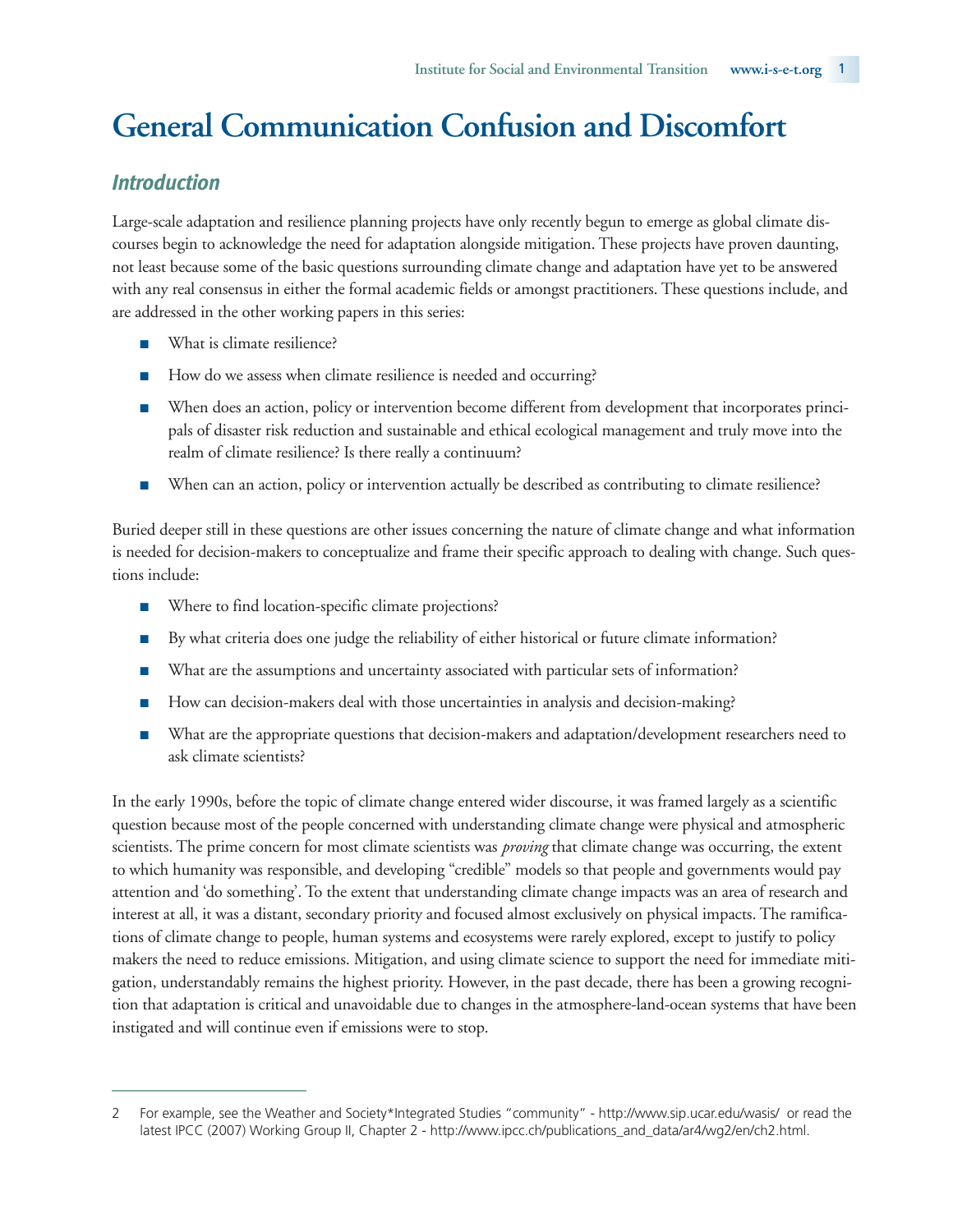#### 2 **Climate Resilience in Concept and Practice: ISET Working Paper 2**

The idea of communicating climate information and understanding the role it *could* and *should* play in decisionmaking and adaptation planning did not enter into the purview of most climate scientists (personal communication with multiple climate scientists). It is still not a concern to most climate scientists, although there are a growing number of concerned<sup>2</sup> scientists who are actively working to try to address the issues associated with communication and information usability. At the most recent World Climate Conference in 2009, participants affirmed the need for stronger partnerships between climate information producers and users, and in making the information more user-oriented than has historically been the case. A Global Framework for Climate Services has been proposed to guide climate scientists in making information more usable and accessible, however, much of the framework is still focused on the production of information and model improvement (WCC-3 2009).

This working paper chronicles the perceptions and processes of utilising climate information in the Asian Cities Climate Change Resilience Network (ACCCRN), an initiative conceived and financed by the Rockefeller Foundation and intended to support climate adaptation actions in Asian cities. I will employ the lens of the wider debates and discourses occurring within the climate science and policy communities to analyze the ACCCRN context. It starts with some of the most common misconceptions about climate information and decision-making. I offer observations from other initiatives. These observations suggest that ACCCRN experiences are not unique and that there is a need for more systematic and effective communication of climate information. Because of the increasing role and prevalence of web-based climate products, I conclude with some suggestions of key criteria for credibility and communication and suggest a selection of websites that appear to meet these criteria.

# *Myths and Other Stories about Climate Information and Decision-Making*

There are a number of myths with considerable influence in the process of climate information production, dissemination and usage, only some of which are covered here. Many of the myths and misconceptions associated with science, information, roles, communication and decision-making are not limited to just climate information. The field of policy science has been investigating many of these issues for a while, and making recommendations for a number of decades (see Sarewitz 1996 or Averill et al. 2010), which are sometimes implemented and sometimes ignored.

### **Lost in Translation and Speaking in Tongues**

A key challenge to communicating climate change science and translating information outputs is simply that the language used by climate scientists has very different meanings than the language used by non-climate scientists, even when they are the same word. Terms such as: *forecast, prediction, projection, scenario* or *uncertainty* have very different meanings to climatologists and meteorologists than they do to lay people and furthermore, they may be inconsistently understood among scientists and disciplines. Inconsistencies in language use between scientists muddle the field and add confusion for non-scientists (Bray and von Storch 2009; Opitz-Stapleton 2010; Klemens 2009; MacCracken 2001; Connolley 2007)<sup>3</sup>. Below are what I believe to be the clearest climate science definitions of the words that are commonly encountered in accessing climate information, as compiled from a variety of sources. These definitions are not written from the perspective of lay terminology, but rather from the perspective of climate scientists to provide a sense of what climate scientists generally mean when using these terms. However, it is important to remember that there remains significant confusion even among meteorologists and climatologists over this terminology, which underscores the importance of dialogue between those engaged in adaptation work and climate scientists in order to find common language and understanding before an adaptation project commences.

<sup>3</sup> For different conceptions/confusions about "predictions" versus "projections", refer to: http://sciencepolicy.colorado.edu/zine/archives/1-29/26/guest.html or http://scx.sagepub.com/content/30/4/534.short or http://scienceblogs.com/stoat/2007/08/projection\_prediction.php or http://modelingwithdata.org/arch/00000024.htm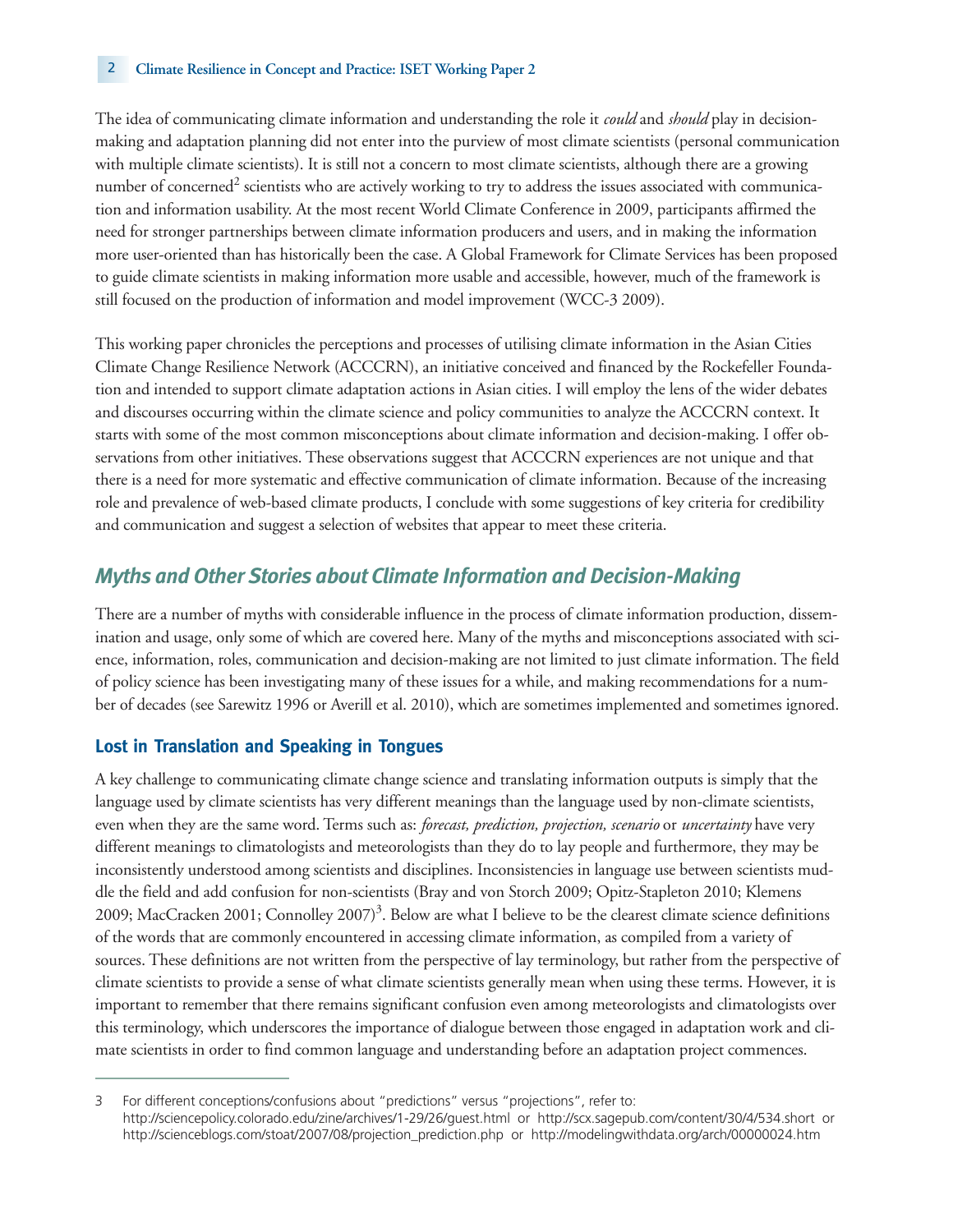#### **Climate Science Definitions:** *What a climate scientist likely means when she/he says…*

*Prediction:* a probabilistic statement that something will happen in the future based on what is known today. A prediction depends only on the current and historical conditions of weather and climate, not on any guesses about future concentrations of greenhouse gases. The statement of probability – such as 70% chance of rain tomorrow – is a statement of how certain the scientist is the event will occur.

*Forecast:* a statement about the "best prediction" based on experience, knowledge of all the predictions and the credibility of the person making the forecast. For example, a TV weather forecaster might say that there is a 70% chance of rain tomorrow afternoon by 3pm because 70% of the model predictions indicate rain, and cold front is moving in overnight.

*Projection:* a statement about the possibility/likelihood of something happening, given both the starting conditions (what is happening today) and a certain set of plausible, but not necessarily probable, future conditions. It is an *If* this happens, *then* this might happen. It is very hard to assign probabilities to projections because projections are conditioned on scenarios of things like population growth or rates of deforestation, which are educated guesses.

*Scenario:* an educated guess about possible future conditions or stories based on research. The greenhouse gas (GHG) emissions used in climate models are scenarios of potential future levels of GHGs, based on other scenarios of population growth, economic growth, technology and land-use. The GHG scenarios are concerned with long-term trends, not short-term fluctuations.

*Uncertainty:* the inability to say *exactly* how climate will change in a particular year in the future for a particular location (or even the planet).

*Probability:* a statement about the odds of whether an event will happen, based on knowledge of the constraints surrounding that event. For example, what are the odds/probability of rolling a 4 on a 6-sided die? Because there is some knowledge about the constraints and past experience about how the event works, there is some certainty about the event and the odds can be *verified*.

*Likelihood:* a subjective assignment of possibility to an event for which one has little knowledge and no ability to verify the results. For example, you have the results of a standardised math exam from one class at one school, and you draw one result and find that it is a 98%. What are the odds that the mean score of the class' test results is 75%? Because there is no information about the distribution of that class of students' test scores, the odds of the event being one value and not another cannot be verified. All the information that exists is the single draw and limited knowledge/past experience about test score distributions that makes it impossible to definitely describe the constraints around the event or any future event. *The key distinction between likelihood and probability is that likelihood can't be verified because it is based on very limited knowledge and usually used to describe future events not in the realm of common experience.* [I am not going to get into a discussion on Bayesian versus frequentist definitions of probability and likelihood, because for the moment, many climate scientists use the frequentist definitions]. *Possibility* and *subjective probability* are other terms that mean the same as likelihood.

From the above list of definitions, it is apparent that Global Climate Models (GCMs) and Regional Climate Models (RCMs) produce *projections* and not predictions because the models utilize scenarios of potential GHG emissions to see what might happen to the climate system if a particular emission scenario is used. The words "prediction" and "forecast" are most appropriately used with meteorology because weather models are conditioned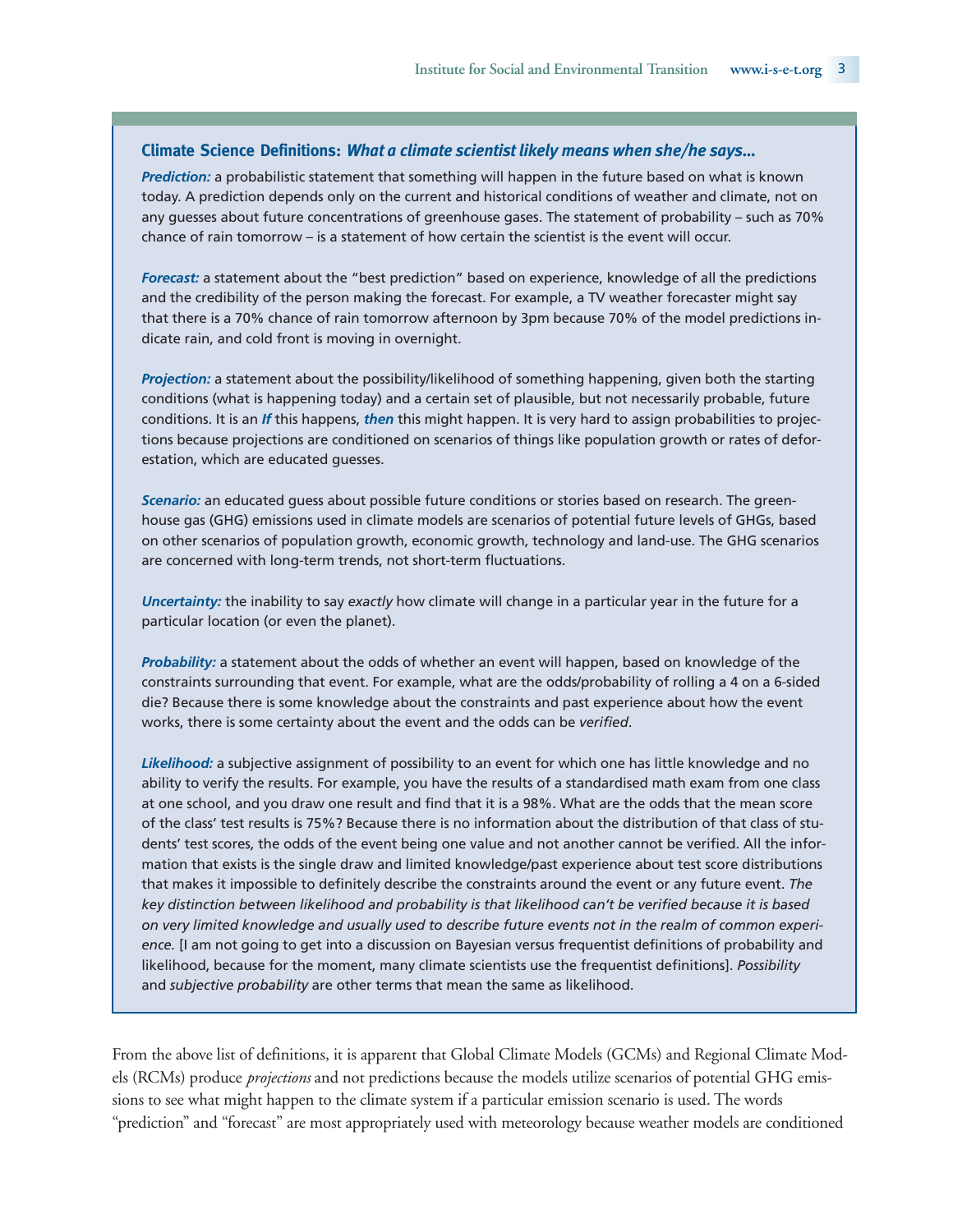ISET worked with Utthan, another NGO, on a community-level adaptation project in coastal Gujurat, India. During dialogues with villagers, local participants highlighted 3 aspects of climate where they believe changes are occurring:

- 1. Increases in the number of rainy days and rainfall intensity.
- 2. Extension of the length of the winter cold season, and
- 3. Higher levels of variability between seasons.

The perception of a lengthening in the cold season highlights the difficulty in communicating weather and climate information in Hindi. During the 2007-2008 winter cold season, a cold spell lasted a little longer than cold spells in previous years. Actual weather records for the region, and for much of India, indicate a shortening of the cold season and fewer cold spells over the past few decades. However, due to different conceptions of weather and climate, one recent incident is perceived as an indicator of "climate change" to villagers, even though an individual event can't be construed as climate change in the Western scientific construct.

on current and historical conditions, not on scenarios of possible futures. This is a very important distinction to communicate in climate adaptation work – because it means that probabilities cannot be assigned to any of the climate model outputs. At best, the likelihood or possibility of a particular projection occurring in the future can be discussed and must be based upon: 1) Knowledge about the model that produced the projection – its assumptions, how well it can replicate key features of the historical climate for the region of interest; 2) Which emission scenarios were used to make the projection(s); 3) The subjective degree of confidence in the projection, based on the decision-maker's risk preferences; 4) The types of communication with the climate scientists who produced the information and their credibility; and, 5) The decision-maker's understanding of the severity of the implications and impacts of that projection for the area, group of people, or timeframe of interest (Kinzig et al. 2003; Gay and Estrada 2010; Dessai et al. 2009).

Adding to the confusion of disciplinary differences and lack of common climate terminology is the reality that in many languages, there is no substantial differentiation between the concept of climate, season and weather. Because the mental mindscape of these cultures does not distinguish between these, there is often only one word used interchangeably for talking about these concepts. In Hindi, for example, *mausam* means

weather, season and climate. In Thai, อากาศ *(aa-gàat)* signifies both weather and climate, although there about 13 different terms used for season. The cultural constructions and misunderstandings of cultural constructions are real barriers for communicating climate change concepts and information to people – local government, fishermen, farmers, etc. – especially across languages.

# **"There are the Known Unknowns and the Unknown Unknowns**<sup>4</sup> **…"**

One of the most frequent requests from decision-makers at all levels, both within the ACCCRN program and in other contexts, is for greater accuracy and precision in location specific climate projections. "Some delegates wondered about the accuracy of these climate change scenarios, sea level rise and hydrological models" (Quy Nhon SLD2 Report). Uncertainty in climate change projections and the inability to precisely know the future results in the inability of climate scientists and their research products to indicate exactly how much rain is likely to fall in a location in Gorakhpur, India on July 23, 2050 or exactly how the Asian Monsoon system will change in the future, due to the complex land-ocean-atmosphere dynamics that govern that system.

<sup>4</sup> Attributed to Donald Rumsfeld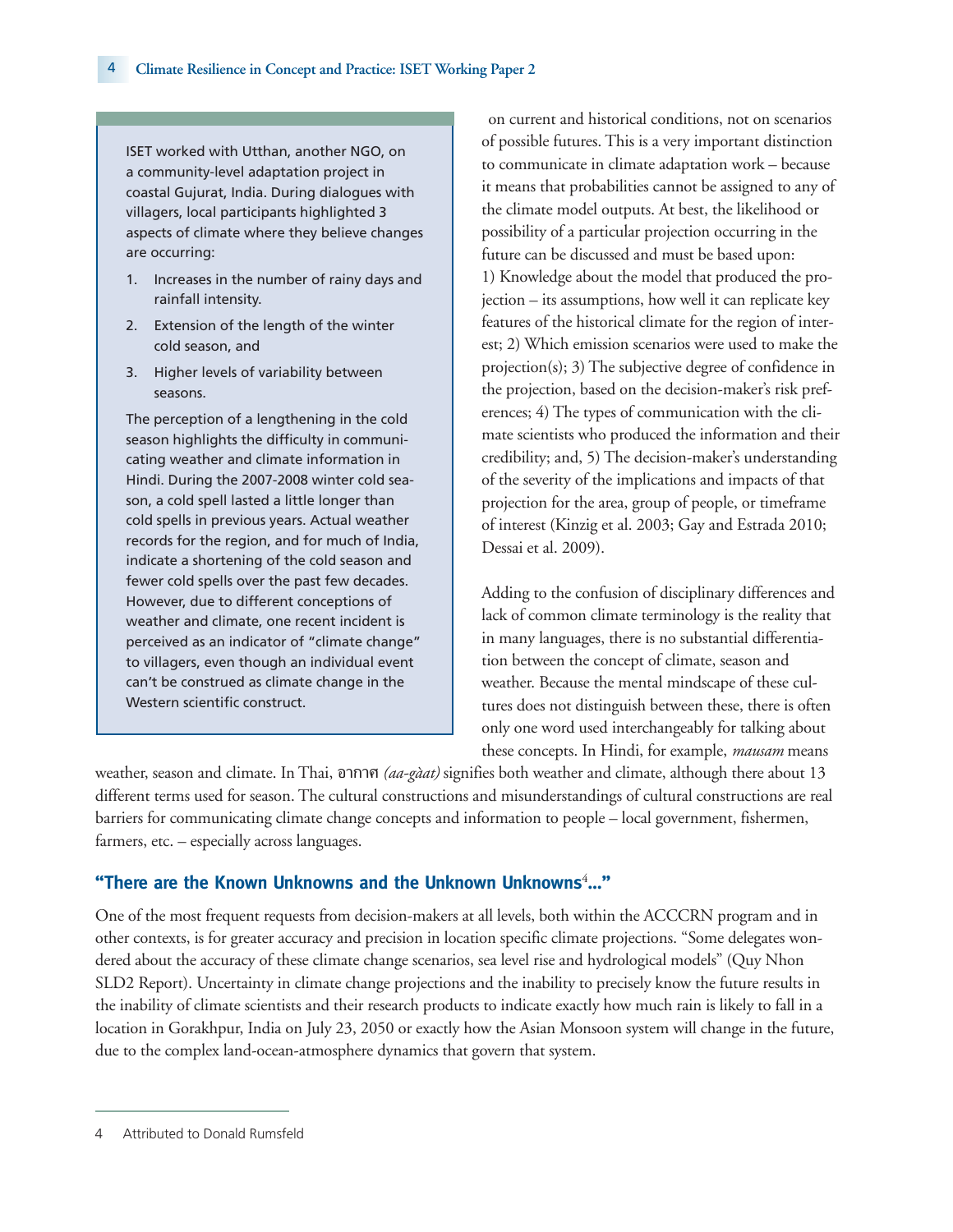There are multiple sources of uncertainty in climate change projections. The three primary sources are:

- 1. Projections of human change, growth, and emissions: Simplified assumptions are made regarding future energy pathways and development regimes whose effect on GHG emissions would alter both the foundational design and outcomes of many of the scenarios. Additionally, human land-use and land-use change, especially for food, fuel, and forestry are poorly incorporated into climate and integrated assessment models, but play significant roles in terrestrial-atmospheric interactions. International politics and trade agreements will greatly influence national and global energy choices. The understanding and trending of all these factors requires constant adjustment and integration into the scenarios used to drive climate models and integrated impact assessment models. The combination of so many assumptive projections of changing conditions as well as drivers of climate change mean that uncertainty is compounded throughout the modelling effort.
- 2. Climate models (or any model, for that matter) are only approximations of reality: Some of the climate physics – the interactions between the land, ocean and atmosphere – are well understood, but others are not. Even those interactions that are well understood are not necessarily represented well in models because they are non-linear processes and difficult to describe mathematically. The more the climate system is studied, the more we are beginning to realize how complex it actually is and how much we have to learn. Most interactions are represented by mathematical equations. Due to computational resources or incomplete understanding, other interactions are merely represented by parameters. Finally, the resolution of climate models is too coarse to capture local climate processes at this time. When climate projections are downscaled to the scale of  $5 - 10$  km, the introduction of error in the model increases through the merging of extremely small-scale processes with large-scale climate processes.
- 3. Each GCM and RCM models these physical processes in slightly different ways and uses different sets of starting information: This variability is why different models will give different climate projections for the exact same scenario. Furthermore, some models are better at replicating the historically observed climate signals in different regions of the world than others. Models that are better at replicating the mean Asian monsoon behavior from 1960-1990, for example, provide greater subjective confidence that their climate projections are more likely to accurately capture future conditions than a model that does not do a good job of capturing the historical and current monsoons. Confounding this simple rule however, is that since no one single model is better at projecting the entire future earth condition than all the others, this could indicate that even models that poorly resolve historical regional trends may ultimately be more accurate in determining future regional projections. Only time will tell. Finally, it is important to remember that no model, ensemble of models, or average of model results, will ever produce a truly accurate prediction of the future earth climate system, whether regional, local, or global.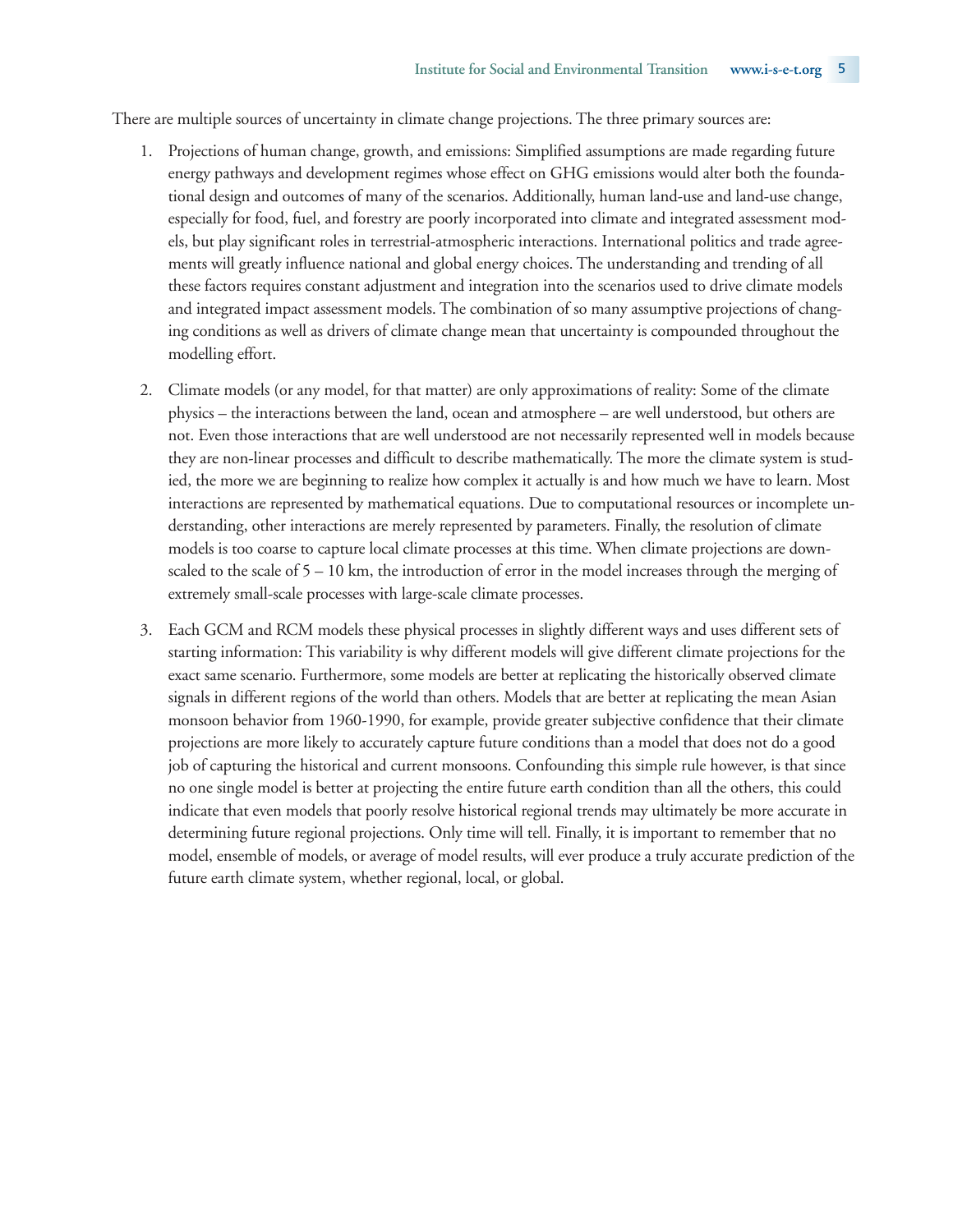

Figure 1: Six different climate projections of changes in mean June-August precipitation for the periods of 2070- 2090 (top 3 models) and 2080-2099 (bottom 3 models) compared to 1960-1990 for Africa using the A2 scenario, from 6 different GCMs. Each projection is slightly different, highlighting the need for using multiple models to acquire both trends and ranges (figure adapted to grayscale from Christensen et al. 2007: 870).

The most difficult aspect of building urban climate resilience, or climate resilience at any context or scale, is learning to accept and deal with the uncertainty generated by the factors listed above. Because models carry unavoidable uncertainty, the level of which may be unknown and not easily quantified, vulnerability assessment and perhaps resilience planning<sup>5</sup>, may benefit from discussing climate information accuracy and reliability in terms of trends, ranges and model bias.

**Trends** – the direction in which a variable is moving over time. For example, is seasonal precipitation for the Mekong Delta expected to increase by 2099?

**Ranges** – When the projections from a number of models are compiled, what is the spread in their projected values for the precipitation? The range of the models could be something like -8% to +23% change in annual precipitation by 2030 for a particular city, when compared to the average annual precipitation in 1960-1990. Ideally, one would also like ranges for changes in intensity and frequency of extreme events, or seasons, but unless sufficient, high quality historical data exists for a city, it is difficult to extrapolate ranges of change on smaller temporal scales.

<sup>5</sup> The appropriate role of climate information in resilience planning is debatable. Resilience planning should, ideally, incorporate information from vulnerability and risk assessments, values and economic preferences from stakeholder engagement, and the development of multiple criteria for identifying, prioritising, implementing and monitoring and evaluating interventions. Climate projections and climate impact scenarios may or may not play a role in informing the vulnerability and risk assessments, multi-criteria analysis and stakeholder preferences for a particular intervention.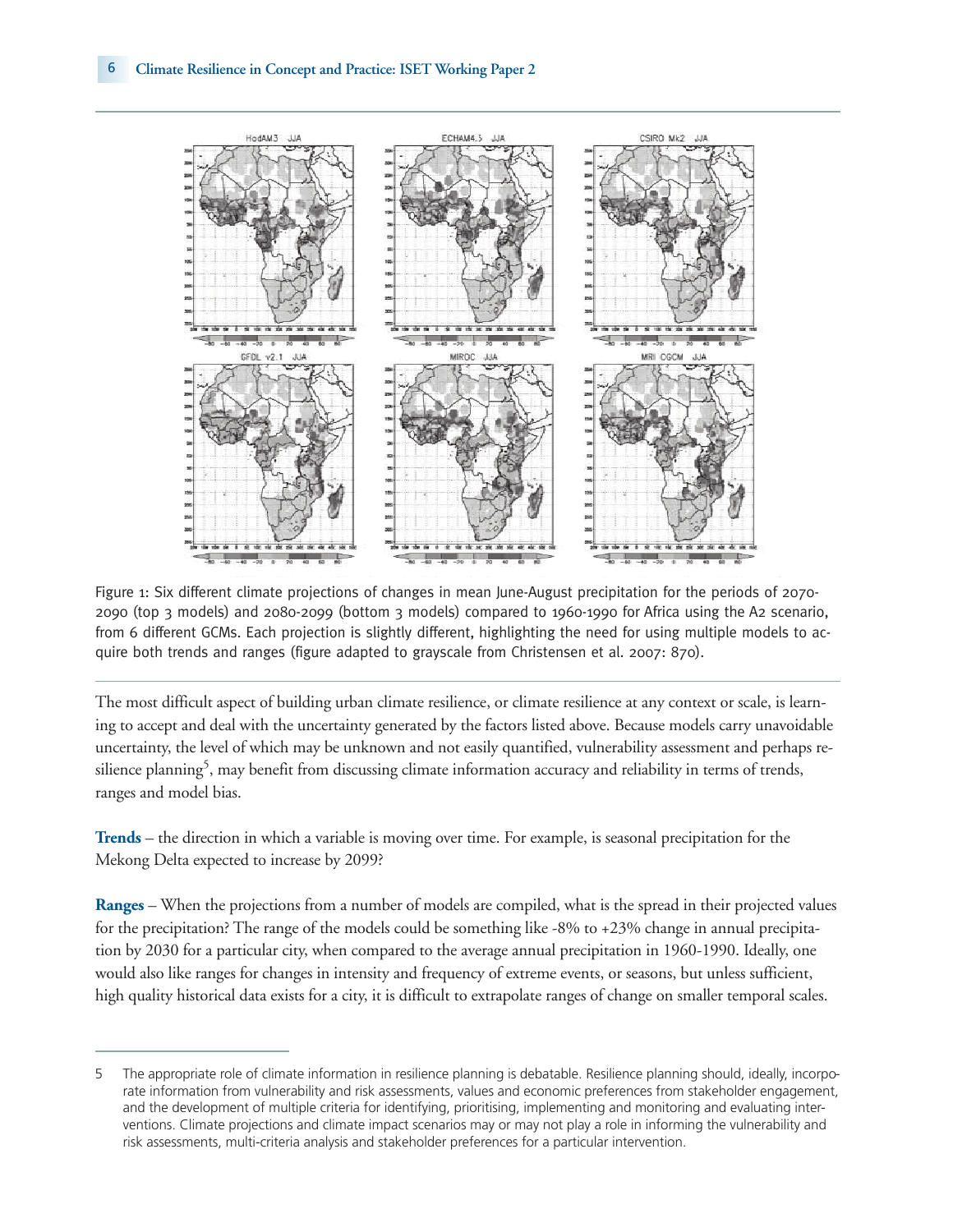**Bias** – the amount by which a model over or underestimates a variable, such as rainfall or temperature, during a model simulation when compared with historical observations of that variable. Model biases may or may not carry forward into future projections, and require acknowledgement in climate projections.



#### **Figure 2:**

Mean projected annual temperature changes for South and Southeast Asia. These pictures represent a compilation of projections from the 20+ GCMs.

Adaptation processes will be more robust against a variety of potential changes if they consider the trends and ranges of multiple projections rather than a single, specific projection. Many climate scientists are fairly confident that climate change will fall somewhere within the range of the existing model projections, at least up until about 2050. What diminishes confidence in the projections beyond 2050 is lack of knowledge about the future evolution of population, technology, policies and emissions. If these factors continue to increase faster than the A2 SRES scenario, as they have in the past decade, the trends and ranges of the projections could be much worse than currently projected – temperatures will likely be higher, storm intensity and frequency greater, and there will likely be much more variability in precipitation.

Finally, the scenarios used to drive climate models, and the models themselves, are constantly being updated, thereby altering the levels of uncertainty embedded in each model and changing the degree to which scientists have more or less confidence in the results. All models projections that will be included in the next IPCC AR5 assessment of 2013, for example, are being driven by an entirely new set of scenarios known as *representative concentration pathways* (RCPs). The RCPs will allow a much broader range of emissions, policy, technology, and socio-economic scenarios to be tested than was allowed using the SRES scenarios. There are some critical differences between the RCPs and the former SRES scenarios (Moss et al. 2010; Moss et al. 2007).

The RCPs are based on the amount of energy being trapped by the earth's atmosphere (radiative forcing) in order to map a broad range of possible climate outcomes. Any number of different combinations of GHG emissions, policy, technology and socio-economic scenarios can be created to lead to the end result of 4 different energy amounts by 2100. Because of this, climate modellers and integrated assessment/vulnerability modellers will be able to use any combination of scenarios they choose. The ability to test a broad range of plausible pathways will lead to numerous possible future outcomes according to the models. This implies, although it will not be known until many model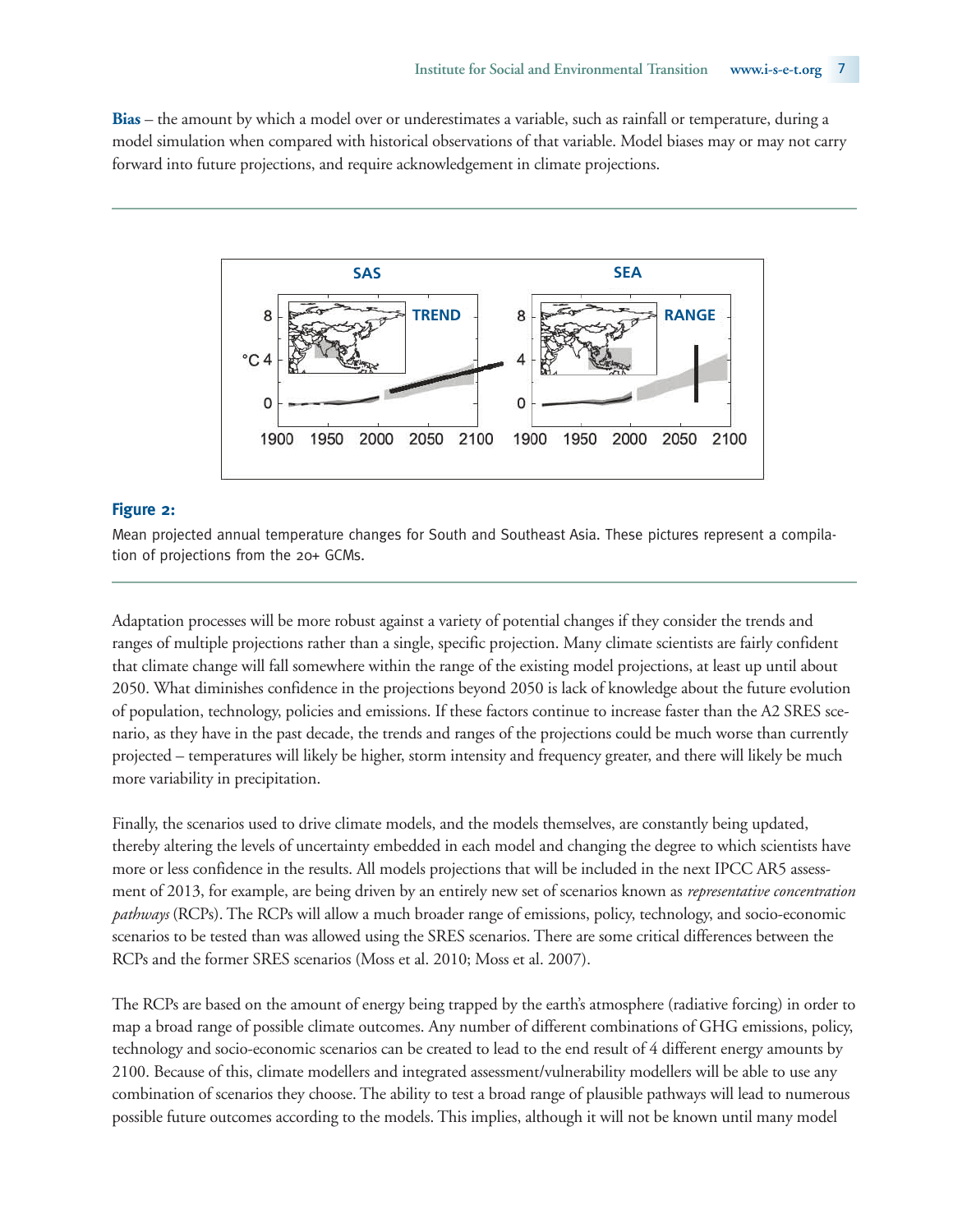results are available, that the uncertainty surrounding climate projections and impact assessment is likely to *increase* in the IPCC AR5, not decrease. In response to pressure from policy makers, the climate community will release projections for the near-term (2020-2035) and the long-term (2100-2300). It is hoped that the near-term projections will prove more useful to decision-making timeframes. At the same time, by running the projections much farther into the future, climate scientists are allowing policy makers to see when and how mitigation policies might begin impacting the climate system.

# **The Information Janus: Duelling Expectations**

The confusion in language and surrounding concepts of uncertainty is reflected in misplaced expectations of climate information and how it can support adaptation efforts. One dominant view that arises is that "better" information is needed for decision-making, although there is no clear agreement as to what constitutes "better". This is often expressed through two sentiments:

More precision is necessary before adaptation decisions can be made:

*"Considerably improved predictions of the changes in the statistics of regional climate, especially of extreme events and high-impact weather, are required to assess the impacts of climate change and variations, and to develop adaptive strategies to ameliorate their effects on water resources, food security, energy, transport, coastal integrity, environment and health. Investing today in climate science will lead to significantly reduced costs of coping with the consequences of climate change tomorrow"* (World Modelling Summit for Climate Prediction 2008: 1).

■ Decision-makers need probabilistic information. Scientists have a different understanding of probability than many decision-makers, relying on repeated trials and experiments to determine the frequency with which something might occur. However, in many real world situations it is not possible to determine the probability of the outcome because in the future conditions are novel to human experience and cannot be tested for accuracy or validity. Instead, many people rely on their knowledge and the information they have to subjectively determine the tradeoffs between one course of action over another. In this sense, many policy makers rely on *likelihood* to make decisions and not the probabilities scientists are used to trying to provide (Kinzig et al. 2003; Gay and Estrada 2010).

These sentiments are symptomatic of the fundamental misunderstanding and lack of dialogue between those producing climate information and decision-makers who would use it at all levels. Decision-making, whether at a personal financial level to national policy, is fraught with uncertainty. For example, economists cannot exactly predict what next year's GDP growth rate will be – they base their projections on observations of current conditions and scenarios of what they think might happen in the next few years – and policy makers decide national budgets utilizing economic projections despite their considerable uncertainty.

Because many climate scientists do not know how decision-making processes occur and are not involved in adaptation research, there is a common perception by the larger climate science community that adaptation cannot happen until "accurate and precise" climate projections are available (see the World Modelling Summit for Climate Prediction - http://wcrp.ipsl.jussieu.fr/Workshops/ModellingSummit/DocumentList.html - or the World Climate Research Program's statement on regional climate modelling and downscaling - http://wcrp.ipsl.jussieu.fr/SF\_RCM Terms.html). The focus of funding within the climate community remains on modelling and in improving observation, with secondary attention to communication of results in meaningful formats to positively affect adaptation related decision making.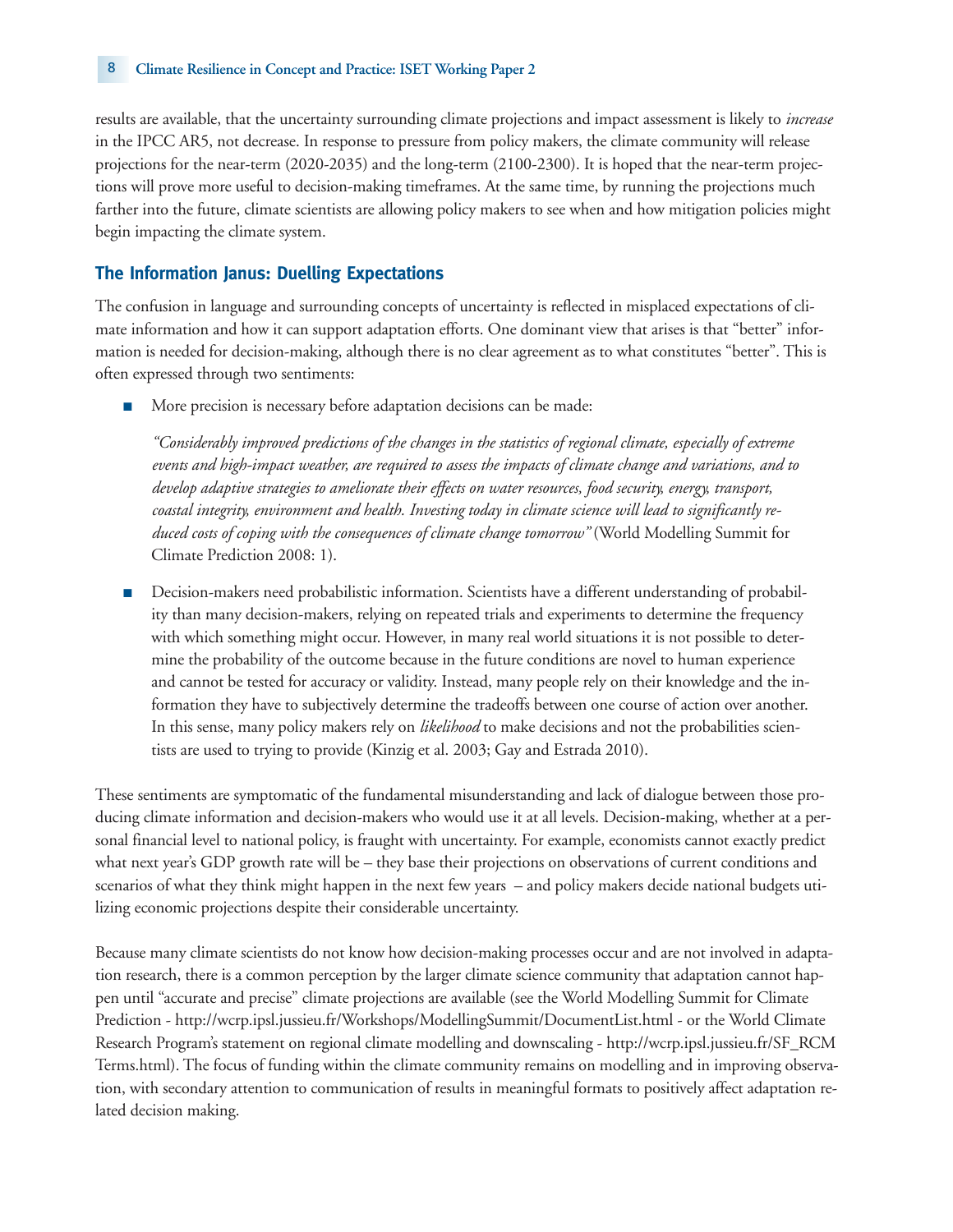There is a predominant position that the role of the scientist is merely to provide information; it is up to the users to know how to interpret it. "To assess uncertainty – to judge its magnitude and find out its origins – is ultimately the responsibility of the decision maker. Climate research simply provides all the relevant information" (Kropp and Scholze 2009: 28). The misconception from the science side is that more information is necessary, but that scientists are not responsible for how the information is interpreted and utilized. Furthermore, many climate scientists are so removed from adaptation research that they do not really comprehend the opportunities and constraints influencing individuals' behavior or what aspects of people's lives and livelihoods are vulnerable to climate change. These conceptions culminate in climate scientists who expect decision-makers (and not understanding the nuances between different decision-makers) to bear full responsibility for navigating climate products, uncertainty and making decisions.

Yet, experience has repeatedly shown in diverse cultural conditions such as those in ACCCRN, that users, including decision-makers, want and expect climate scientists to have the information they seek and to explain how to use it. One common thread of conversations with government and NGO representatives at the ICLEI Resilient Cities 2010 conference in Bonn, Germany was that they do not know where to get information, how to interpret it, or how to use it to inform their decision-making and a frustration that climate scientists are not more forthcoming with that information. The development community often has limited familiarity with physical sciences and low physical science literacy, contributing to their frustration with and low capacity to use the climate information as provided. The currently low capacity of many decision-makers and adaptation researchers to understand the complexities and nuances of climate information directly influences the wants, needs and expectations of these users with regard to information. By the same token, many climate scientists have little training or expertise in social, policy or development sciences. The climate science community's limited capacity and ability to devote more time to understanding and anticipating user wants, needs, and expectations influences how information products are conveyed.

Part of the question concerning responsibility for making and utilising climate information appropriately is related to the timeframes of climate projections versus the timelines crucial for decision-making. Climate scientists have focused on the more distant future (2070-2100) because, in climate science framing, climate change is about the long-term changes in the trends and behavior of weather AND it will not be easy to distinguish when an event was influenced by climate change until there is a statistically long enough record that can be measured according to the methods deemed rigorous to science. Yet, decision and policy timeframes are more immediate – 10 to 20 years at the longest. Many policies and policy-makers have a finite time in office with the ability to directly influence or craft decisions. Furthermore, there is also considerable research (Marx et al. 2008; Barsky et al. 2002, for example) that demonstrates that people tend to discount the importance or impacts of future events, especially the further out those events might happen, relative to more near-term issues. Yet, the near-term policy focus can be in contradiction to the consequential nature of the long-term impacts that may far exceed the near-term, which is why mitigation efforts over the next 5-10 years will be so crucial. With limited political time horizons and climate change impacts being discussed in terms of 70-80 years, it starts to become clearer why concerted action on climate change is hard to initiate, let alone sustain. At the same time, scientists and practitioners focused on adapting to climate change are being forced to acknowledge that political and economic realities likely imply that the actual effective lifetime/impact of an intervention project could be a lot shorter than desired.

With who, then, does the responsibility lie for understanding and using climate information? If climate scientists insist that their job is merely to produce the information, but do not take the time to understand how people are interpreting or using that information, they run the risk of having that information misinterpreted and misused.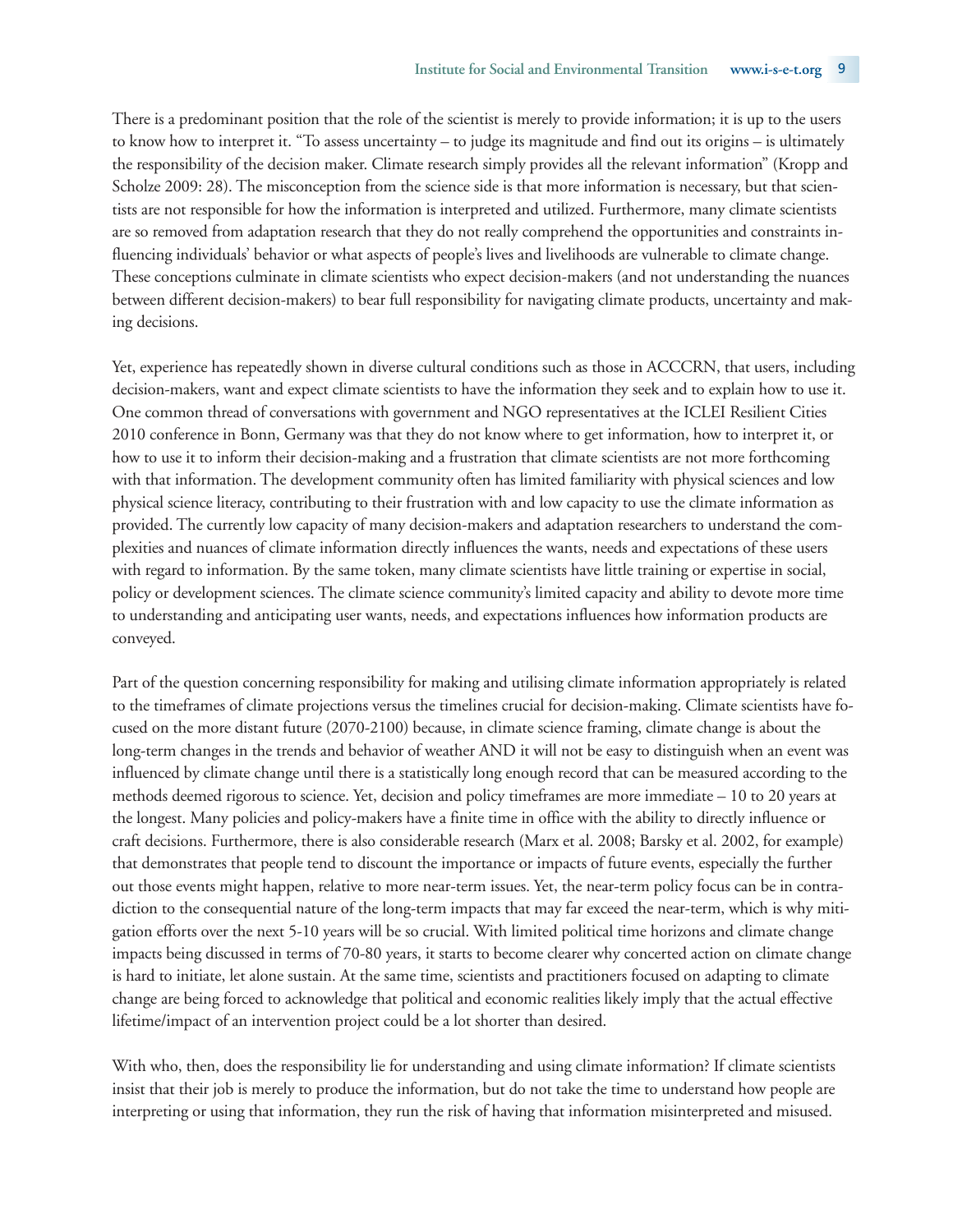#### 10 **Climate Resilience in Concept and Practice: ISET Working Paper 2**

Likewise, potential users who do not seek to educate themselves and connect with an information producer might not be making the best decisions. This lack of shared communication and shared responsibility for communication threatens the credibility of climate scientists (as when the Climate Research Unit at the University of East Anglia drew heat for poor communication during public requests for clarification of its products); can stall local to international policy debates - leading to a continued delay in meaningful mitigation action; and leads decision makers to choose maladaptive strategies or opt for delaying action. Overcoming these misconceptions and miscommunications will take time, as it involves gradually changing people's perceptions about how climate science and policymaking are done.

### **Top to Bottom: Frameworks for Adaptation and When to Use What Information**

In the Second IPCC Assessment (Carter et al. 1995: 825), the following recommendations were made for approaching adaptation research:

*A general framework for conducting a climate impacts and adaptation assessment contains seven steps:*

- *Definition of the problem*
- Selection of the method
- *Testing the method*
- *Selection of the scenarios*
- *Assessment of biophysical and socioeconomic impacts*
- *Assessment of autonomous adjustments*
- *Evaluation of adaptation strategies.*

*Definition of the problem includes identifying the specific goals of the assessment: the ecosystem(s), economic sectors(s), and geographical area(s) of interest; the time horizon(s) of the study; the data needs; and the wider context of the work. The selection of analytical method(s) depends upon the availability of resources, models, and data…Development of the scenarios requires, firstly, the projection of conditions expected to exist over the study period in the absence of climate change and, secondly, the projection of conditions associated with possible future changes in climate…*

The whole framework, and methodology recommended to conduct the assessments, was based on a top-down, linear approach that started with the assumption that the root problem was climate change and that the assessment should begin with the climate science and then scenarios of future climate hazards and impacts (Füssel 2007; Füssel and Klein 2006). This approach relies heavily on having access to current (and historical) climate conditions and future climate projections. However, it has become clear since the late-1990s that such an approach has limited application, and is ill-suited to deal with the messy complexity of local reality in which data do not exist, are difficult to access, or not what is expected for making certain types of decisions, especially in developing country contexts. Furthermore, because the impacts and the strategies or responses for dealing with those impacts are inherently local, the top-down climate science approach is not well suited for learning from or incorporating the bottom-up experiences of individuals and communities. Individuals and communities have different perspectives and experiences of their local climate and hazardscapes that are not yet accepted as scientifically credible or widely allowed to contribute to climate science efforts (Pennesi 2007).

The historical prescriptions of "successful" adaptation and resilience frameworks or methodologies (UNFCCC Secretariat and Stratus Consulting 2005; Lim and Nordstroem 2002; UNDP 2010) are now beginning to be tested.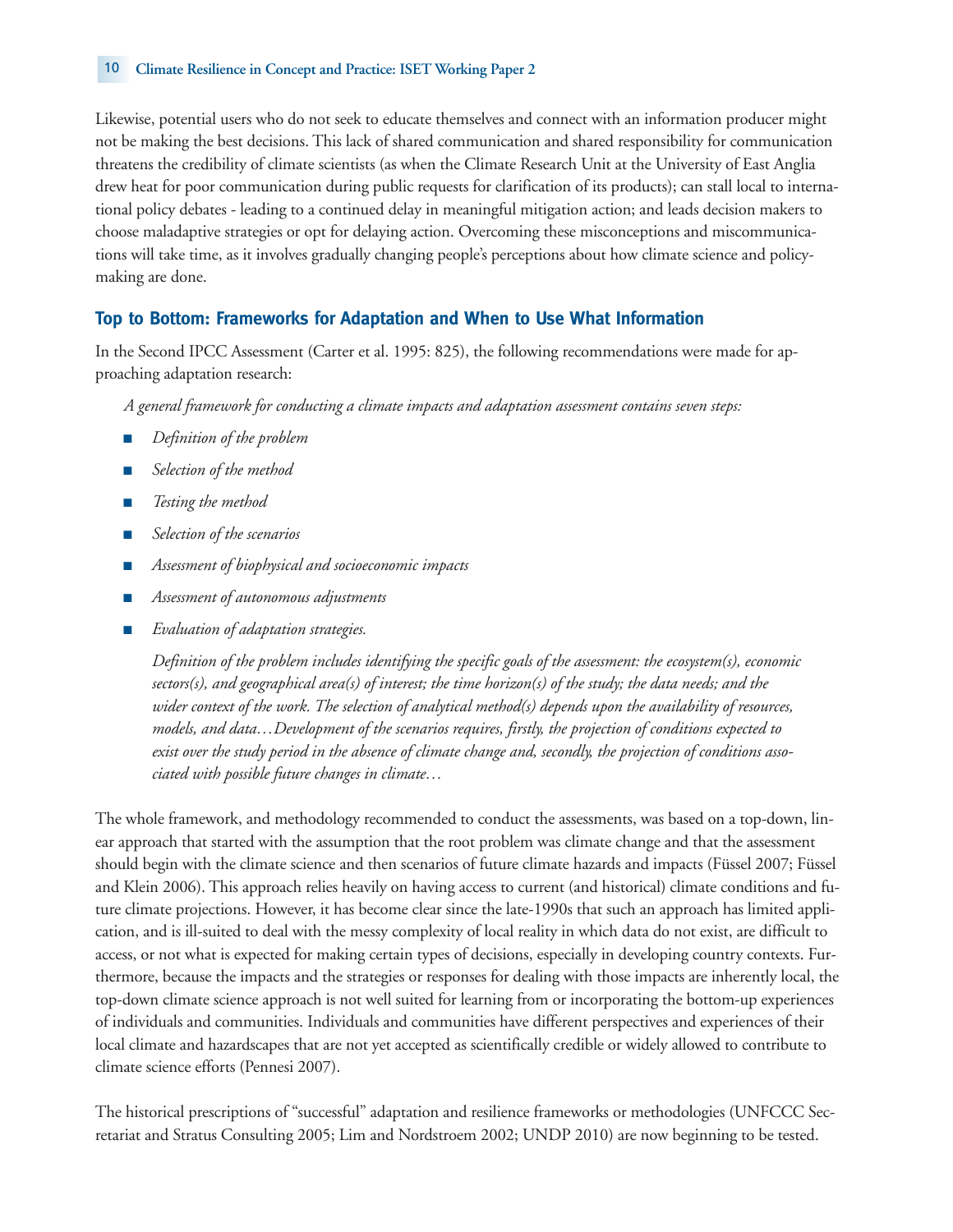When the IPCC, the UNFCCC and other organizations offered these frameworks and methodologies as ways of guiding research, implementation and funding priorities, there were very few true adaptation programs in existence that took research beyond investigating vulnerability, risk, and the identification and prioritization of adaptation options into actual implementation. Such programs are beginning to emerge now, allowing for the testing of these recommended frameworks. Preliminary experience indicates the need for strong, bottom-up approaches that start with assessments of current vulnerability and a critical examination of the opportunities, constraints, and experiences that guide adaptation behaviors. This bottom-up approach then needs to be meshed with the top-down climate science approach. However, the evidence base is still insufficient to determine fully what elements of adaptation frameworks work, why they work and the gaps. Beyond frameworks lie questions of how to actually determine if an intervention contributes to adaptation, builds capacity and how to monitor the intervention beyond the lifetime of the program. Furthermore, the collection of knowledge emerging from actual adaptation interventions has yet to be incorporated by integrated assessment models or climate models, because feedback between the communities and actual number of interventions is still limited.

#### **The Political Beast – Local Mice to Global Elephants in the Room…**

While there are frameworks and prescribed methods for building resilience to climate change, politics and culture greatly influence all aspects of climate adaptation and mitigation, including the production of climate projections. Climate science lies very close to the boundaries between science, policy and public discourse because of the farreaching implications of climate change, mitigation and adaptation actions. Yet many scientists strongly maintain the illusion that the scientific method ensures objectivity, openness, scepticism, disinterestedness and distance from politics (Berkhout 2010; Averyt 2010).

While many in the adaptation and science communities know about the Conference of Parties (COP) negotiations (and the majority of those negotiations occur behind closed doors), few know that both the emission scenarios driving the climate models and the projections released through the IPCC processes are partially negotiated through policy processes (IPCC 2008). In fact, the new RCP scenarios that are being used to drive the models feeding into the IPCC 5th Assessment, as well as the decision to generate near-term (out to about 2035) projections, were developed in response to requests from the global policy community to make the science more useful to the policy process (Moss et al. 2007). The IPCC is at the boundary between science and public policy, specifically designed to inform and influence global, national and local policy discourses about mitigation and adaptation. With climate science being thrust into public policy and media spotlights, acrimonious debates have arisen about its autonomy and authority to make claims. The debate about the appropriate role of climate science in informing and influencing policy negotiations will continue for the foreseeable future.

National debates regarding the authority to produce, control and release legitimate weather and climate data echo the international discourses, but are also influenced by the growing commercialization of data. Meteorological departments are concerned with meeting the mandates of the national government and yet, are frequently underfunded. Because of this, they often charge for data, but the pricing schemes and the official data request processes are not all that transparent. Furthermore, national meteorological agencies must follow the mandates of their national governments. In many countries, either explicitly or implicitly, groups and decision-makers from local to national levels are required to use government-sanctioned projections or other climate data produced by the government-sanctioned met office. Yet, as more climate information, including projections, becomes available via the Internet, it becomes harder for governments to control what information is used to support policy. This issue of government-sanctioned information also has ramifications for adaptation interventions related to/ or reliant upon policy. While NGOs or other organizations might be aware of multiple projections, if these projections are not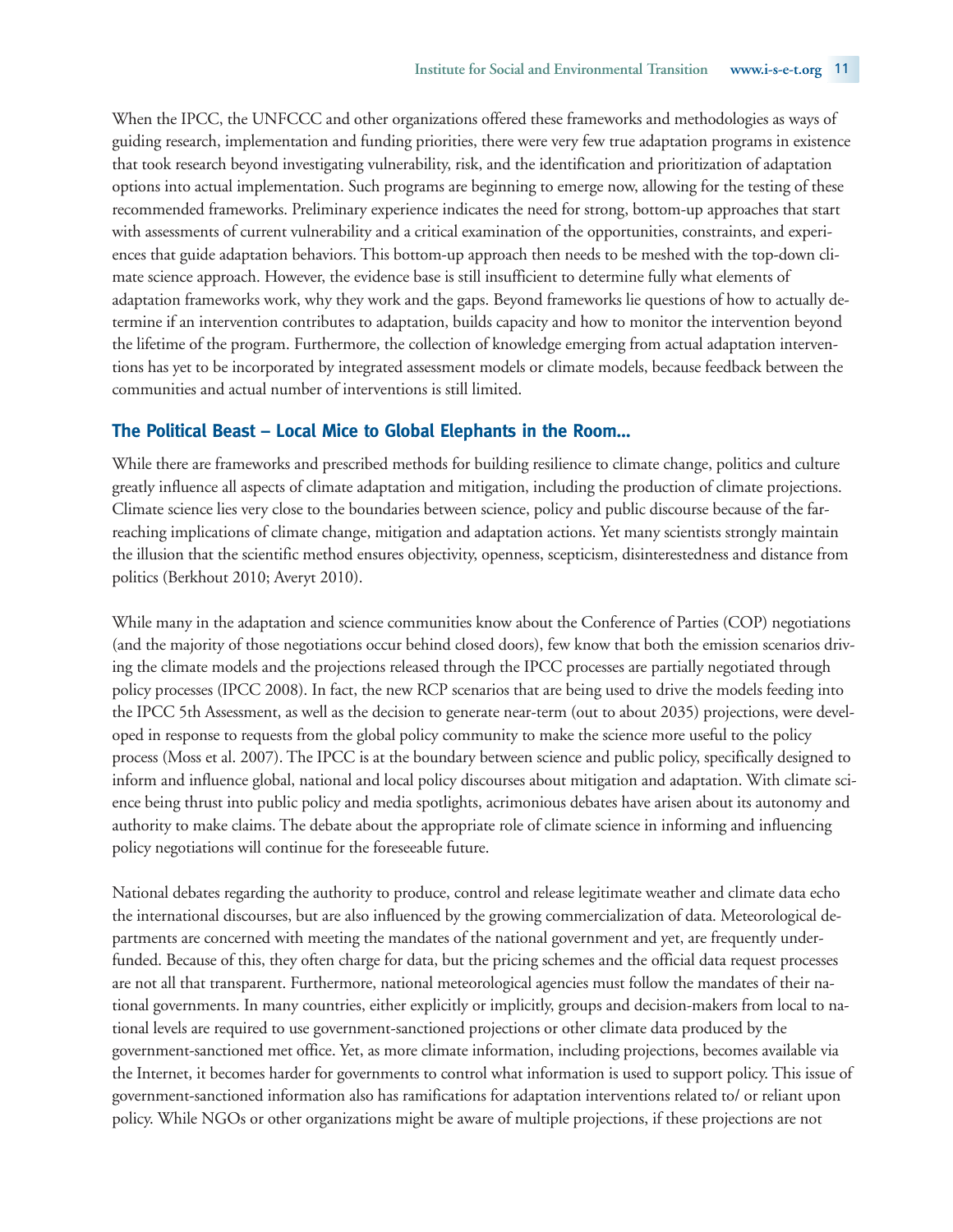#### 12 **Climate Resilience in Concept and Practice: ISET Working Paper 2**

sanctioned by the national government, it then becomes very difficult to actually develop adaptation interventions that are robust against a wide range of possible climate futures.

Each of the misconceptions and issues discussed in this section have manifested in some form or another in the various city contexts of the Asian Cities Climate Change Resilience Network (ACCCRN). The next sections describe the various processes related to procuring, understanding and utilising climate information in an urban resilience initiative, and the challenges that have arisen.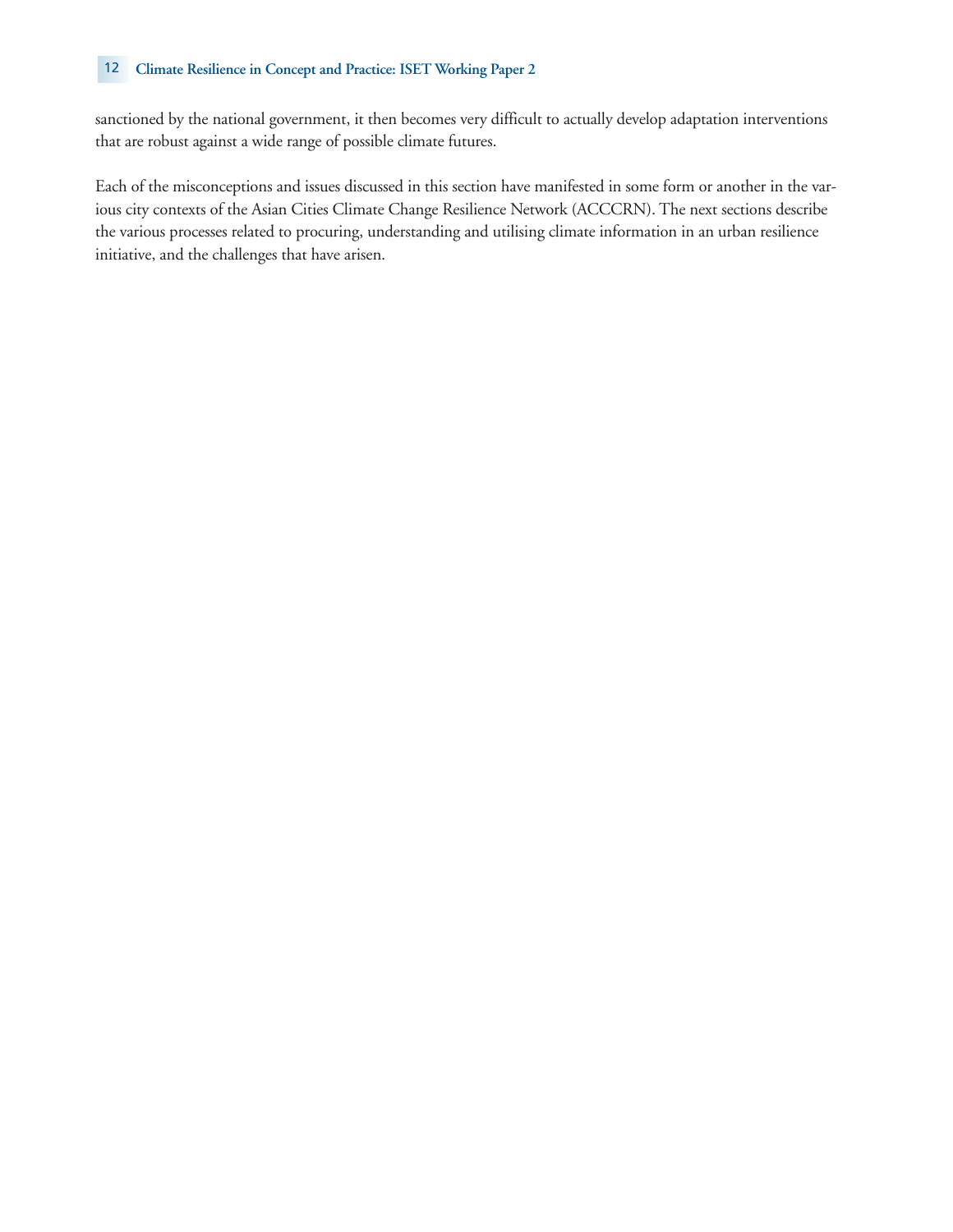# **Climate Information in ACCCRN**

*"Access to information is low because of translation – the concept is very difficult too. Not just about changing rainfall – it's about changing lifestyle, how cities grow – the point is not to look at what will happen to the weather, but rather what will happen to us. And that concept is difficult – the combination of the social, development, and climate"* 

– comment from an ACCCRN partner.

The Asian Cities Climate Change Resilience Network (ACCCRN), funded by the Rockefeller Foundation, aims to catalyze attention, funding, and action on building climate change resilience for poor and vulnerable people by creating robust models and methodologies for assessing and addressing risk through active engagement and analysis of various cities. ACCCRN is an urban climate resilience action program being piloted in 10 cities across Vietnam, India, Indonesia and Thailand. Through collaboration between outside experts, national partners, local governments, and other organizations, ACCCRN enables each partner city to confront the complexities of climate change and develop the local capacity to address their specific challenges.

Cities engaged in the ACCCRN process are learning to anticipate how their current vulnerabilities might be exacerbated and altered by climate change, identify urban populations most affected by changing conditions, and develop climate resilience strategies and actions to meet the most serious climate impacts. Program partners are committed to building urban climate resilience as a continual process, realizing that as the climate begins to change, their cities, as well as their climate response, will need to constantly evolve. ACCCRN is intended to build local capacity and ownership to ensure that resilience plans, strategies, and actions are sustainable and can advance after the formal program ends.

# *Observations – Hindsight is 20/20*

Perceptions about partners' abilities to find, interpret, and utilize climate information in the various ACCCRN contexts is influenced by an individual's or organization's understanding of climate information and biases toward how it should be used. ACCCRN national and international partners were presented with a questionnaire designed to elicit their perceptions on: 1) the process by which climate information was utilized in each country and/or city context; 2) the evolution in their understanding of how climate information *should* versus *could* have been used at various points in the project; and 3) their recommendations for what they think should be done differently in accessing, interpreting, translating, communicating and using climate information at various stages of the adaptation process.

The discussion of how climate information has been used in ACCCRN begins with *perceptions* of the process and climate information as gleaned from the questionnaire responses. These perceptions are a reflection of and influenced how the processes evolved in each city context and in the overall project itself. The perceptions are followed by descriptions of the *processes* – the actual steps by which information was incorporated in each country context. I have tried to supplement the perceptions with my (and other ISET staff's) experiences of working with various partners, notes from the shared learning dialogues/workshops, and correspondence, such as emails or notes from conference calls. All the responses to the questionnaires are held in strictest confidence and sources of information are concealed. This is done to protect the honesty, integrity, and ability to continue to speak freely of those who felt able to respond to my inquiries. Only my opinions will be directly acknowledged in this paper.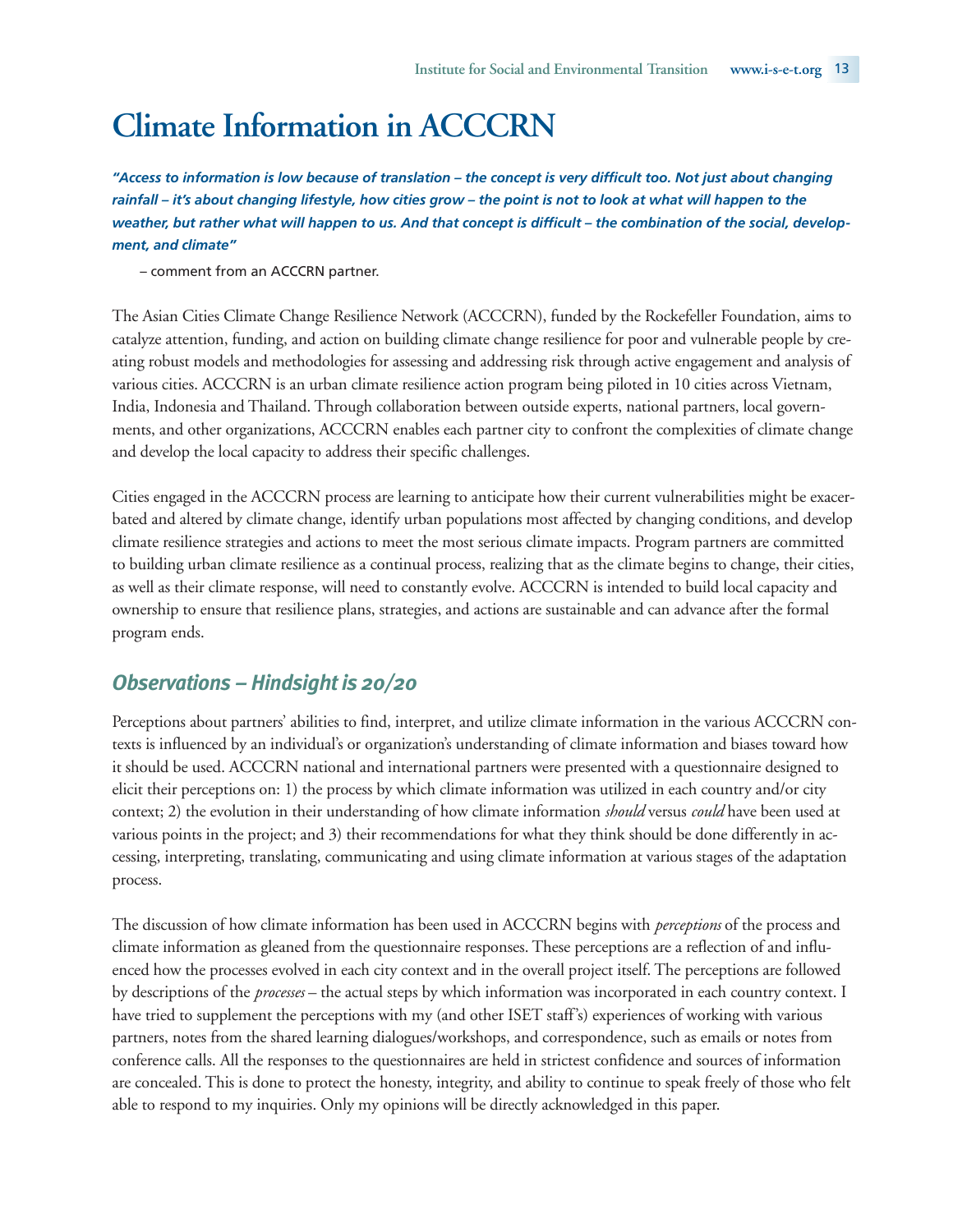The issue of the role and usage of climate information is a delicate subject for many partners in ACCCRN and indeed, can be a sensitive topic in many other programs. This sensitivity is a reflection of the differentiated access to and understanding of climate information, a diversity of perspectives on the appropriate role of information, and the debate to figure out what constitutes adaptation in action. It is also a function of the inevitable politicization of climate information and science.

# *ACCCRN – In the beginning…*

When the Rockefeller Foundation (RF) began developing a program for building urban resilience to climate change, they utilized a consultant to assist in the selection of cities according to a ranking of vulnerability. The consultant employed MAGICC-SCENGEN $^6$ , a statistical downscaling packaged software, to generate climate scenarios for 2030 and 2080 for approximately 50 cities in Asia. From MAGICC-SCENGEN, basic scenarios examining temperature (increasing or decreasing) and precipitation (drier or wetter) trends were developed for each of the cities. Additionally, the consultant examined current frequency, intensity, and tracks of cyclones and created some scenarios of how they might be altered under various climate scenarios. The cities were then ranked according to the magnitude of possible changes in temperature and precipitation according to the downscaling, with cities facing extremely large or relatively little change being struck from the list. All of this information was used to do a rapid characterisation of potential impacts to health and other sectors for each of the 50 cities. From this ranking process, and other criteria such as the expression of interest from city governments that were approached, the current ACC-CRN cities were selected.

Almost universally, respondents to my questionnaire indicated that when they first engaged with the ACCCRN program, they expected city/location specific historical climate data and high resolution climate projections to be available, readily accessible and in a useable format for the vulnerability and risk assessments and shared learning dialogues. Climate information was therefore viewed in terms of a supporting role to adaptation research, and not necessarily being a primary research component of the adaptation process, as program partners (including RF) assumed this information to already exist. A few of the technical supporting partners, having previously worked in Asian contexts, did not expect location-specific data to be readily available, but did assume that national meteorological agencies and/or research universities would be willing to share what data did exist, with few bureaucratic barriers. All partners expressed the hope that the information would eventually be used to guide the policies and interventions that might arise in the program, but were unclear in the beginning as to the actual guidance process by which the information would be used. However, the actual types of information partners expected to be available and expectations about how they could use it, varied from partner to partner. Types of information initially desired - precipitation, temperature, sea level rise, hydrological data or tropical cyclone projections, among others – were based on the location of the city and preliminary understanding of potential, location-specific impacts.

When Phase 2 was initiated in January 2009, few partners (national or the international) knew much about global circulation models, climate projections, uncertainty, or about the critical ocean-atmosphere patterns that influence Asian climate. As a result, ISET prepared a general guidance manual – *General Climate Change Projections for South and Southeast Asia: ACCCRN Guidance Note* – that was distributed to partners at the 2nd ACCCRN Regional Partners Meeting at the beginning of May 2009, weeks before the Vietnamese and Indian partners were about to begin their vulnerability assessment work. ISET also made a presentation to partners at the meeting. However, the guidance manual and presentation were both prepared without any dialogue with partners, and there was minimal feedback from partners about what they learned from them or if they were useful to them in finding and interpreting climate data.

<sup>6</sup> For more information, see http://www.cgd.ucar.edu/cas/wigley/magicc/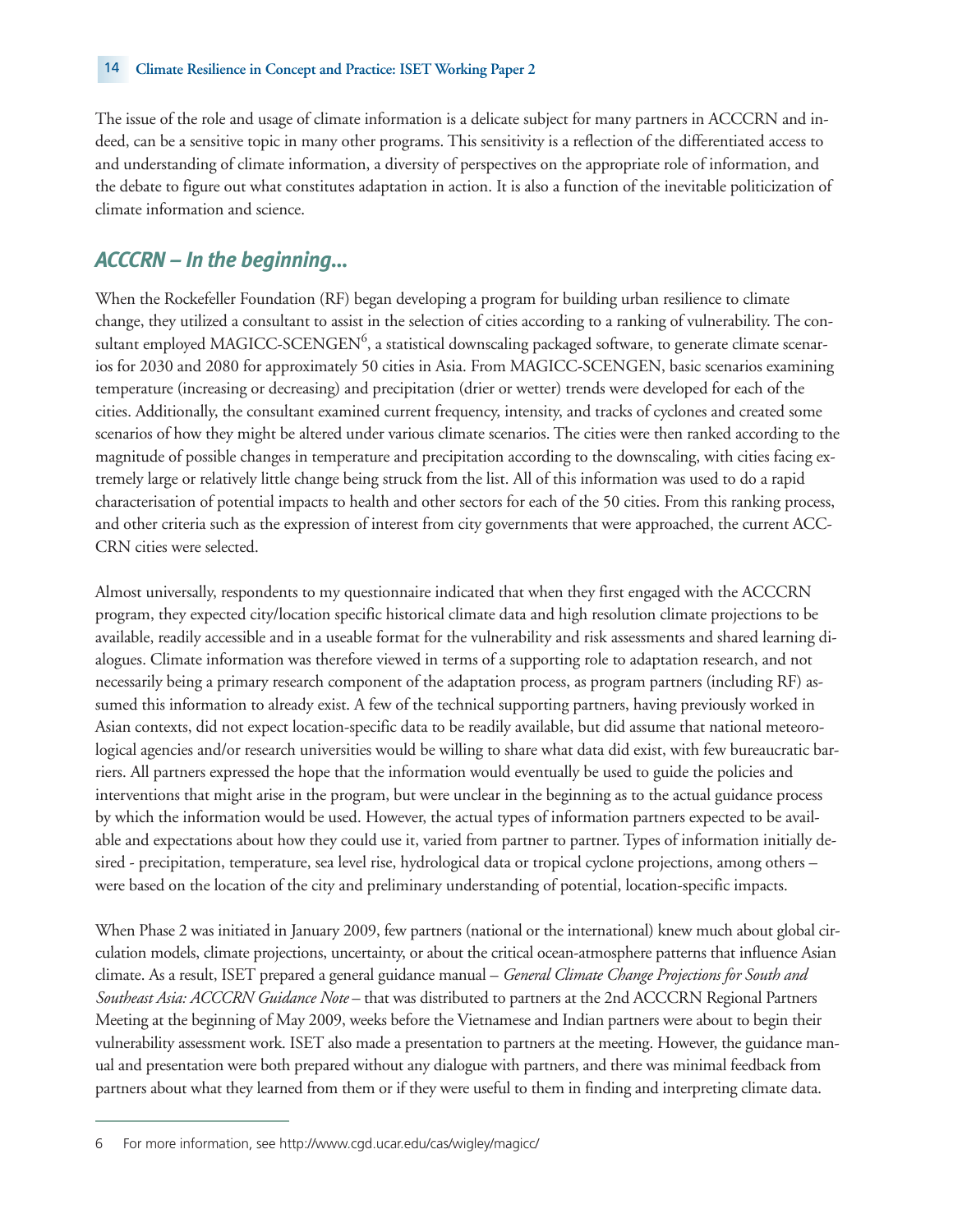Soon after the 2nd Partners Meeting, Indian and Vietnamese partners moved ahead with the shared learning processes, including the Shared Learning Dialogues (SLDs) - the primary stakeholder engagement process in the ACCCRN project (see Working Paper 1 for a more detailed discussion of the SLD process) - and Vulnerability Assessments (VAs). This left little time for dialogue and clarification of partners' understanding and expectations of the available climate information before it was in turn presented again to city partners. As the SLDs and VAs progressed, it became apparent that there were still quite divergent capacities for accessing, understanding, and utilising climate information amongst project partners at all levels. National partners began to encounter difficulties in finding data they sought, determining what data was available, and were challenged in conveying the information to city partners in a meaningful manner that did not treat the projections as the factual futures. This, and confusion about other methodologies generally, such as the VAs or SLDs, necessitated a Methods Workshop in Boulder, Colorado during October 2009. The Methods Workshop sought to cover a broad suite of methods being employed for different project objectives over a short period of time, and not all national partners were able to attend. Those who did attend expressed a greater capacity for understanding, interpreting, and conveying climate information to city partners post-workshop.

# *Common Threads*

While there are differences in how climate information was accessed, interpreted, and utilized in each of the ACC-CRN cities, there are a number of common challenges and constraints shared by ACCCRN partners. These include:

- 1. Limited data both historical and climate projections for the ACCCRN cities or the surrounding areas.
- 2. Users' expectations (although slowly beginning to change) that climate projections are finished, packaged products that are self-explanatory and easily obtained.
- 3. Difficulty accessing the data within the timelines the partners desired for the Shared Learning Dialogues, stakeholder consultations and Vulnerability Assessments. Difficulty in accessing data is as much due to *lack of data* as it is to *bureaucratic hurdles* related to data request processes and politics around which datasets are officially sanctioned for release and use.
- 4. Difficulty in accessing data also lies with the fact that much of the data are available only through archives such as the WCRP CMIP3 multi-model database<sup>7</sup>, IPCC Data Distribution Centre<sup>8</sup>, or peer-reviewed journal articles. Much information is tailored to and remains the purview of the discrete climate science community.
- 5. Because there are no standardised, regional climate model runs<sup>9</sup>, there are no consistent sets of climate projections run with the same emissions scenarios or for the same future time slices for any of the ACCCRN countries. Since climate projections between the countries are so different, no comparisons can be made between the projections.
- 6. Due to the difficulty in accessing climate data by program deadlines, the focus of the VAs shifted toward placing a heavy emphasis on investigating current vulnerability. Scenarios of future vulnerability and po-

<sup>7</sup> https://esg.llnl.gov:8443/index.jsp

<sup>8</sup> http://www.ipcc-data.org/

<sup>9</sup> The CORDEX initiative, a collaborative effort between multiple research centres, is attempting to generate a coordinated set of high-resolution, RCM projections for all areas of the globe. However, this standardised set of projections will not be available for a few more years. More information about the CORDEX Initiative can be found at http://copes.ipsl.jussieu.fr/RCD\_CORDEX.html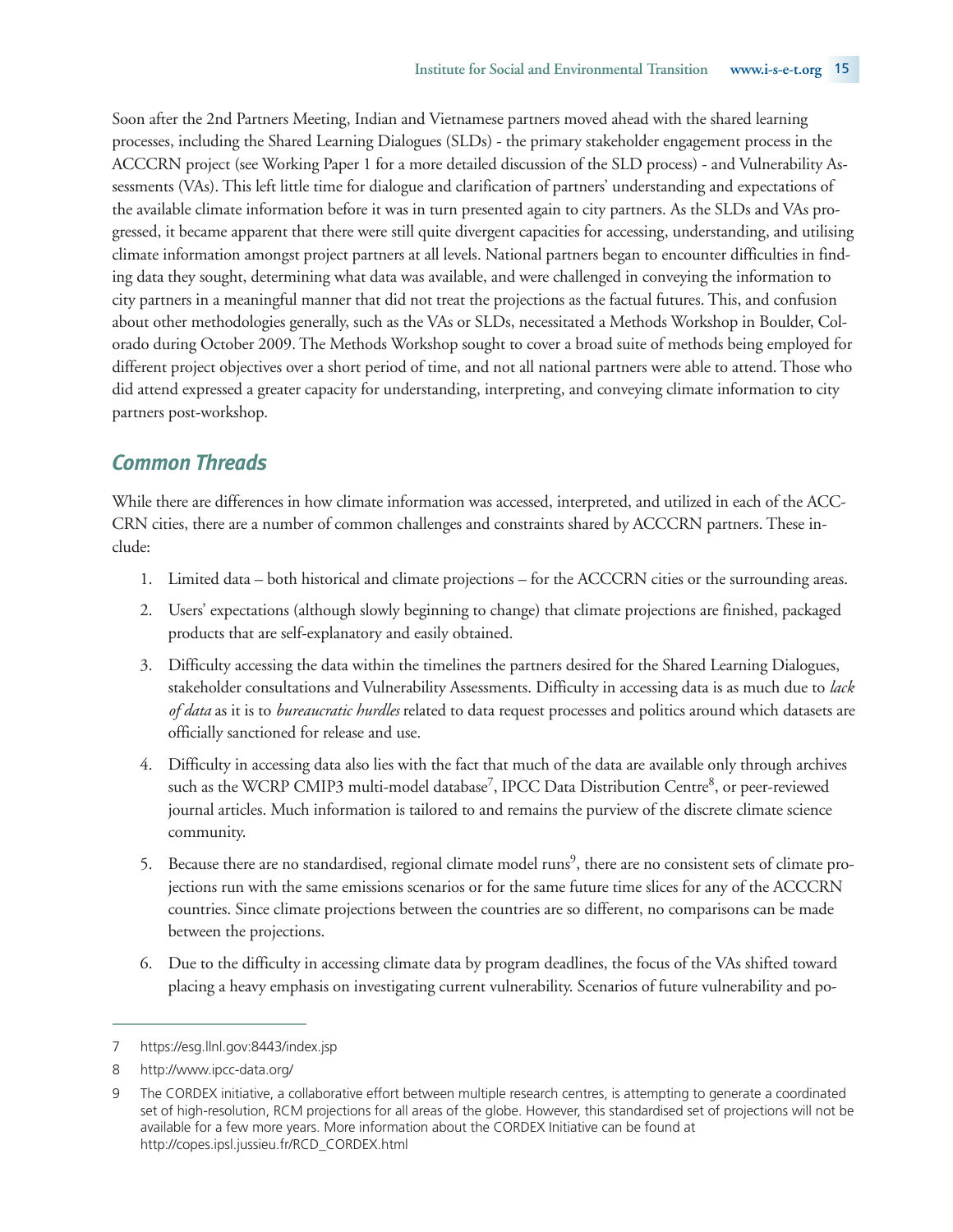#### 16 **Climate Resilience in Concept and Practice: ISET Working Paper 2**

tential impacts were then constructed from the analysis of current vulnerability and what projection data were available. This has led to a stronger focus on how current vulnerabilities are likely to be exacerbated by climate change, and only minimal focus on how climate change might create new situations/vulnerabilities unrelated to current issues.

- 7. Furthermore, misunderstanding about how scientists define "climate change", possibly due to the language and translation barriers described earlier, has led to some city partners attempting to attribute a recent event, such as flooding, to climate change when in fact that event might actually be due to infrastructure and land-use patterns, or well within the bounds of historic variability.
- 8. No explanations from the climate information providers as to how the historical data and climate projections were produced or what assumptions, biases, and uncertainties are associated with the data when data were released to partners. Data were frequently released in the same file format as they would be given to fellow climate scientists, not in a format easily interpreted by non-scientists.
- 9. Confusion amongst project partners about the difference between climate projections and climate impacts. Many partners expressed the desire to know how climate change might impact their cities, and expected climate scientists to be able to provide the localised impact data, without realising that while impacts research builds off of climate model research, the two are separate. Climatologists working on GCMs, RCMs and with statistical downscaling do not have the time or expertise to do climate impacts modelling; they produce projections of future climate based on various scenarios. Climate impact scientists have separate, integrated impact assessment models to examine climate impacts for a region based on climate projections. The two modelling communities interact and support each other's research, but do different work and produce different products.
- 10. No clearly articulated expectations at program inception between international and national-level partners as to who bore primary responsibility for collecting historical climate data and climate projections. In some instances, international partners were better placed to access certain types of data; in others, national partners were more easily able to collect historical climate data because of in-country bureaucratic processes.
- 11. Varying levels of experience/capacity and expectations amongst partners, and even more limited experience/capacity and expectations on the part of city partners, to interpret, understand, and utilize historical climate information and climate projections in adaptation work. This led to a few instances of over-interpreting data and higher levels of confidence in the data than were warranted. These situations challenged the ability of the technical supporting partners to unravel and diplomatically educate and support national partners in climate information gathering and usage. The capacity of partners has grown throughout the course of the program.
- 12. Communication between partners about the processes involved in accessing and utilizing climate information in various contexts has been limited, frequently because of the language and translation challenges. Few partners actually know much about each other's processes or challenges.

The nuances in perceptions and processes as they occurred in each country context, and in some instances, in different cities within the same country, are discussed in greater detail in the next sections. Each country section opens with a description of the agencies and research entities in that country with primacy for monitoring, collecting and disseminating historical climate data and is engaged in climate science research.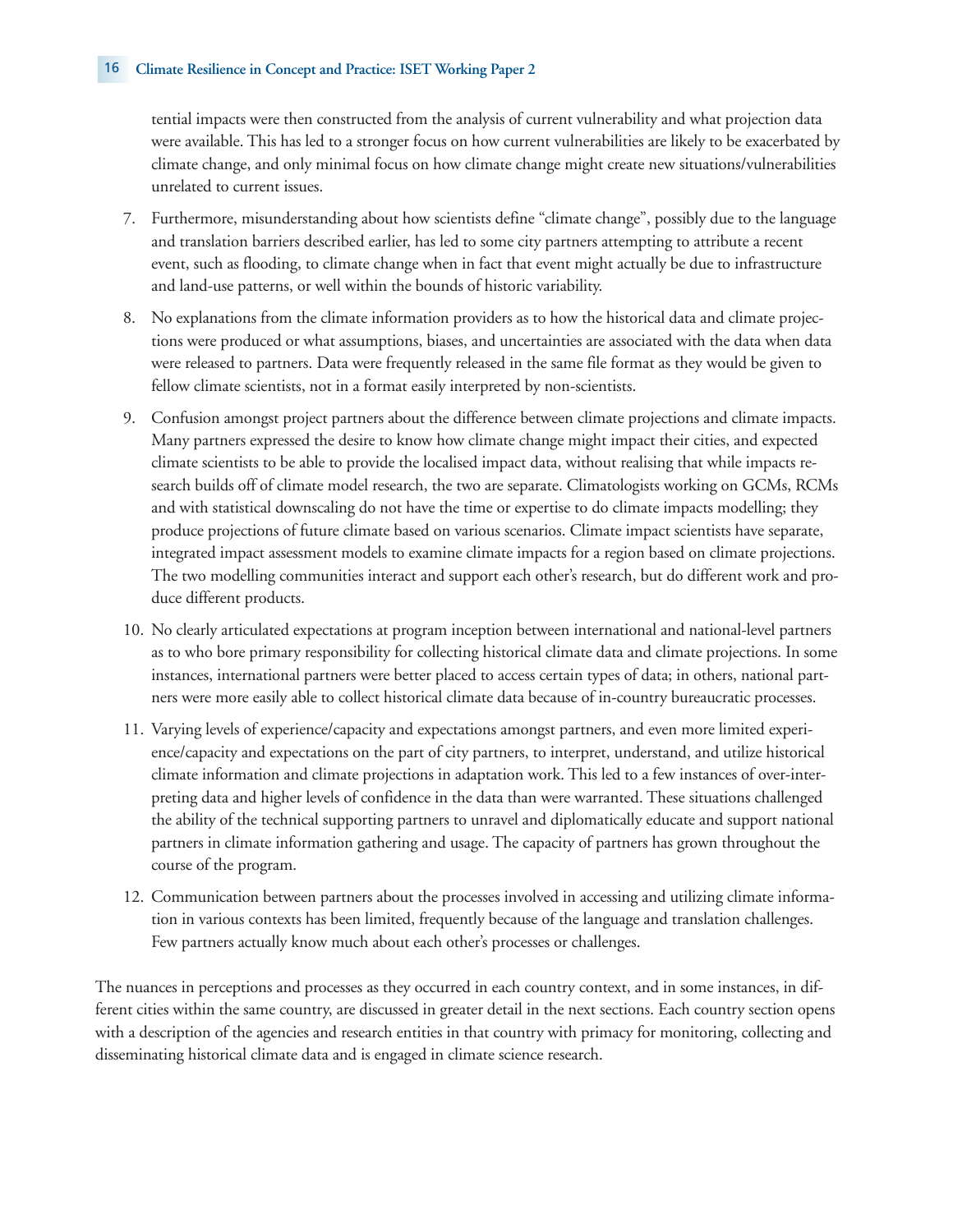### *India*

Bureaucratic and administrative barriers can play a significant role in limiting access to information, especially in the timeframe needed by partners. While there are extensive systems in place for collecting climate data in India (barring northeast states such as Uttar Pradesh and Bihar), the data is spread out across different agencies. In India, the bureaucratic challenges surrounding data acquisition manifest through there being 4 different sources of official data – the Indian Meteorological Department (IMD), the Indian Institute of Tropical Meteorology (IITM-Pune), the Central Water Commission (CWC) and the National Centre for Medium Range Weather Forecast (NCM-RWF). The IMD, NCMRWF and IITM-Pune are situated within the Ministry of Earth Sciences, yet have different mandates and sometimes competing research foci. The CWC monitors river flows and issues water level and inflow forecasts for operation of some major reservoirs principally in flood prone states. It focuses heavily on flood forecasting and warning. Information on this is transmitted to relevant state-level authorities and other agencies connected with flood protection and management using telephones, special messengers, telegrams, and wireless. How it is transmitted in any given circumstance depends on the flood situation and existing communication facilities. IMD is the premier weather forecasting institution in the country. It monitors weather conditions and provides current information targeted to weather sensitive sectors such as agriculture and irrigation and to the general public, including 48-hours weather forecasts through Farmers Weather Bulletins and the Agrometeorological Advisory Service in consultation with agriculture experts working in state agriculture departments. It also produces longerterm crop weather calendars. More generally, the IMD plays a significant role in projecting and providing early warning for severe weather phenomena such as tropical cyclones, heavy rains, cold and heat waves. In comparison to the IMD, the NCMRWF has a more limited and targeted focus. It provides medium range weather forecasts using deterministic methods and also supports the Agro Advisory Service for farmers, yet has its own set of weather stations. Finally, the IITM functions as a national centre for basic and applied research in monsoon meteorology of the tropics in general, with special reference to monsoon meteorology of India and the surrounding regions. When it comes to developing climate projections for India, both IITM and IMD are in various stages of running RCMs.

Each of the above agencies has different systems for collecting, reporting, archiving, cleaning and disseminating data. For the IMD, weather stations are operated by the local IMD offices, which are in charge of monitoring the station instrumentation and collecting and transcribing data for stations that are not automated. The local IMD office reports the data collected to the state-level IMD office, which then reports the data to the national office in New Delhi. The variations in data collection makes it difficult for those requesting information to know who might have that information, how it was collected/generated and the sources of uncertainty/assumptions surrounding each dataset. The data request process is different for each agency, depends on who is requesting the information (international organization or in-country organization) and can be quite lengthy, often requiring personal visits to agency offices. These processes make it difficult for project partners or others to access potentially relevant information in a timely manner. Furthermore, the datasets themselves are not inexpensive, which although not a barrier to ACC-CRN partners is a challenge to organizations involved in adaptation work that have not budgeted for datasets and are unaware of costs.

#### **Perceptions**

National partners and international partners engaged in India expressed several issues when trying to conduct VAs, SLDs and in assisting the cities in crafting resilience strategies:

1. It is challenging to communicate to local partners what uncertainty is, its implications and the issues surrounding data quality, micro-climate processes and recent variability. Local partners have difficulty in understanding historical data and projection limitations, and did not know how to tailor interventions that were robust to a range of climate futures.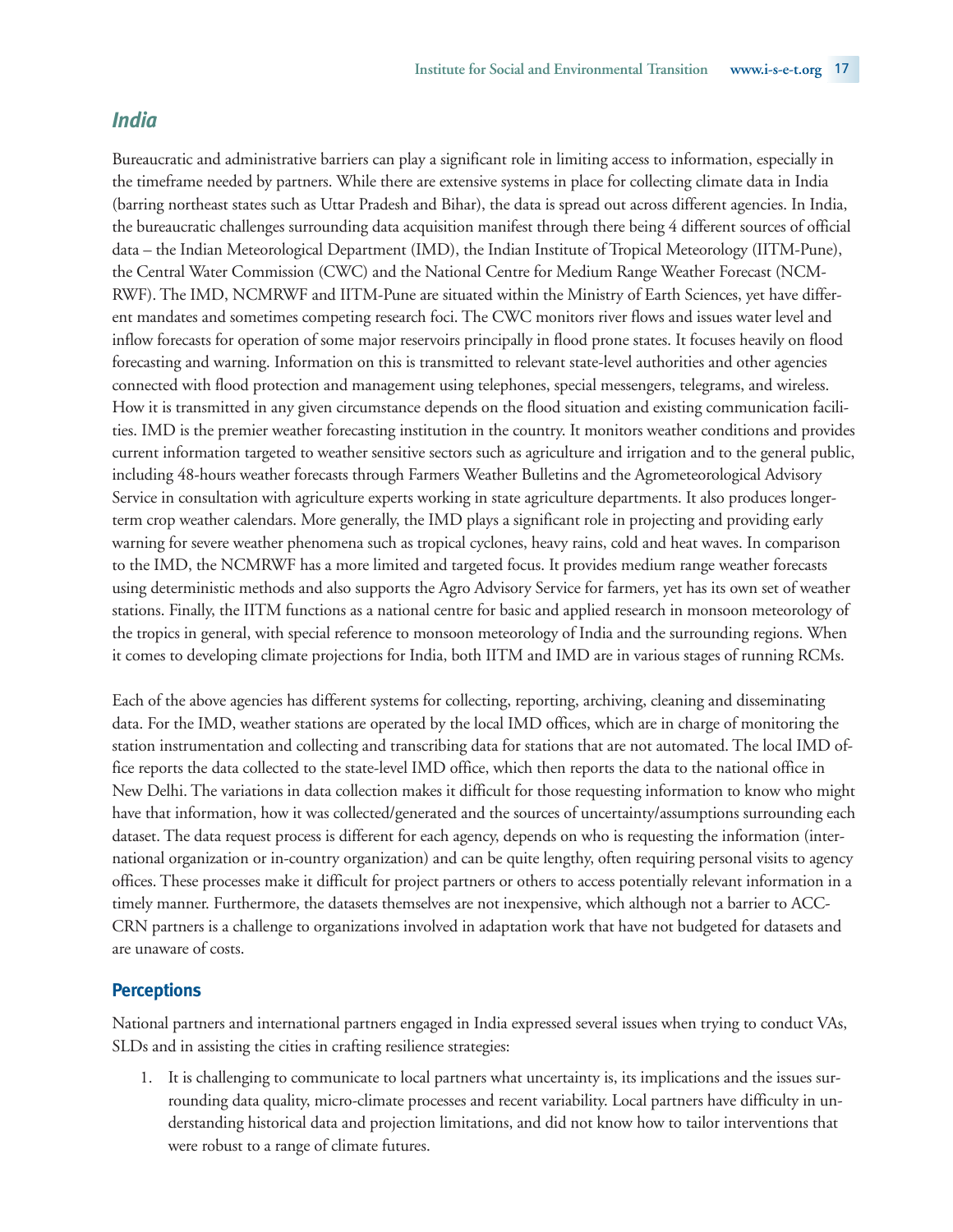#### 18 **Climate Resilience in Concept and Practice: ISET Working Paper 2**

- 2. City partners initially had difficulty in accepting that climate change could have implications for their cities in the absence of city-specific climate projections.
- 3. The current climate hazards that the cities face shape city partners views toward future climate hazard risk. For instance, in Indore, water scarcity is currently a pressing concern. The limited climate projections available for the city indicate that annual rainfall might increase, although possibly through extreme rainfall events that could exacerbate waterlogging issues. Because water scarcity is such an issue, city partners expressed excitement over the possibility of increased rainfall and ignored the issue of extreme climate events or the potential impacts of such events.
- 4. National partners would like to explore other ways of communicating climate information, especially in trying to relate the information to potential impacts on daily life, micro and macro-impacts, and the ability to plan and strategise. Visual tools, such as the maps displayed in Figure 1, are quite helpful in displaying possible changes to precipitation and temperature. However, it is very difficult to portray uncertainty and the ranges and overall trends for a region with only 1-2 maps. Multiple maps are needed to portray ranges, yet can be confusing to city partners.
- 5. Checking the authenticity of data and the credibility of the source can be difficult, especially as climate information products become more widely available online, but are often presented without adequate explanations. Furthermore, there can be discrepancies even between official datasets generated at the local agency office versus those held by the national office, making it difficult to know which datasets should be utilized.

### **Process**

In India, national partners took the responsibility of researching climate information and contacting the various meteorological agencies. Due to the ACCCRN structure, TARU engaged with Surat and Indore city partners, and Gorakhpur Environmental Action Group (GEAG) engaged with city partners in Gorakhpur, with ISET supporting both organizations. The processes by which national partners sought and incorporated climate information into the VAs, stakeholder consultations and City Resilience Strategies reflects: partner expertise. For instance, TARU has considerable expertise in rapid vulnerability assessment and spatial vulnerability mapping techniques, while GEAG is heavily invested in community/participatory research techniques. It also reflects prior experience with climate information and understandings of uncertainty; expectations for data usage; and the national election processes in 2009.

When national partners began with their rapid vulnerability appraisals in the 3 cities in March-April 2009, they were uncertain as to what data (climate, hazard, demographic, etc.) would actually exist for the cities or who would have that data. Furthermore, as the first phase of the rapid assessment involved semi-structured interviews with slum dwellers, partners chose to focus on perceptions and experiences of historical and current hazards in order to build profiles of current vulnerability. Researchers did not attempt to introduce concepts of climate change, historical climate data, or projections of future climate to the interviewees; and thus, had not collected any climate data prior to the start of the VAs. Stakeholder consultations with key individuals within the Municipal Corporations, and other key city agencies, were also initiated during this time. National partners relied on individual interviews and consultations with small groups (e.g. 2-3 individuals) to build current vulnerability profiles and gather data refer to ISET Working Papers 1 and 3 of this series for more detail. Indian stakeholders and partners initially did not engage large, mixed focus groups in a dialogue and discussion of vulnerabilities and climate change as happened in Vietnam.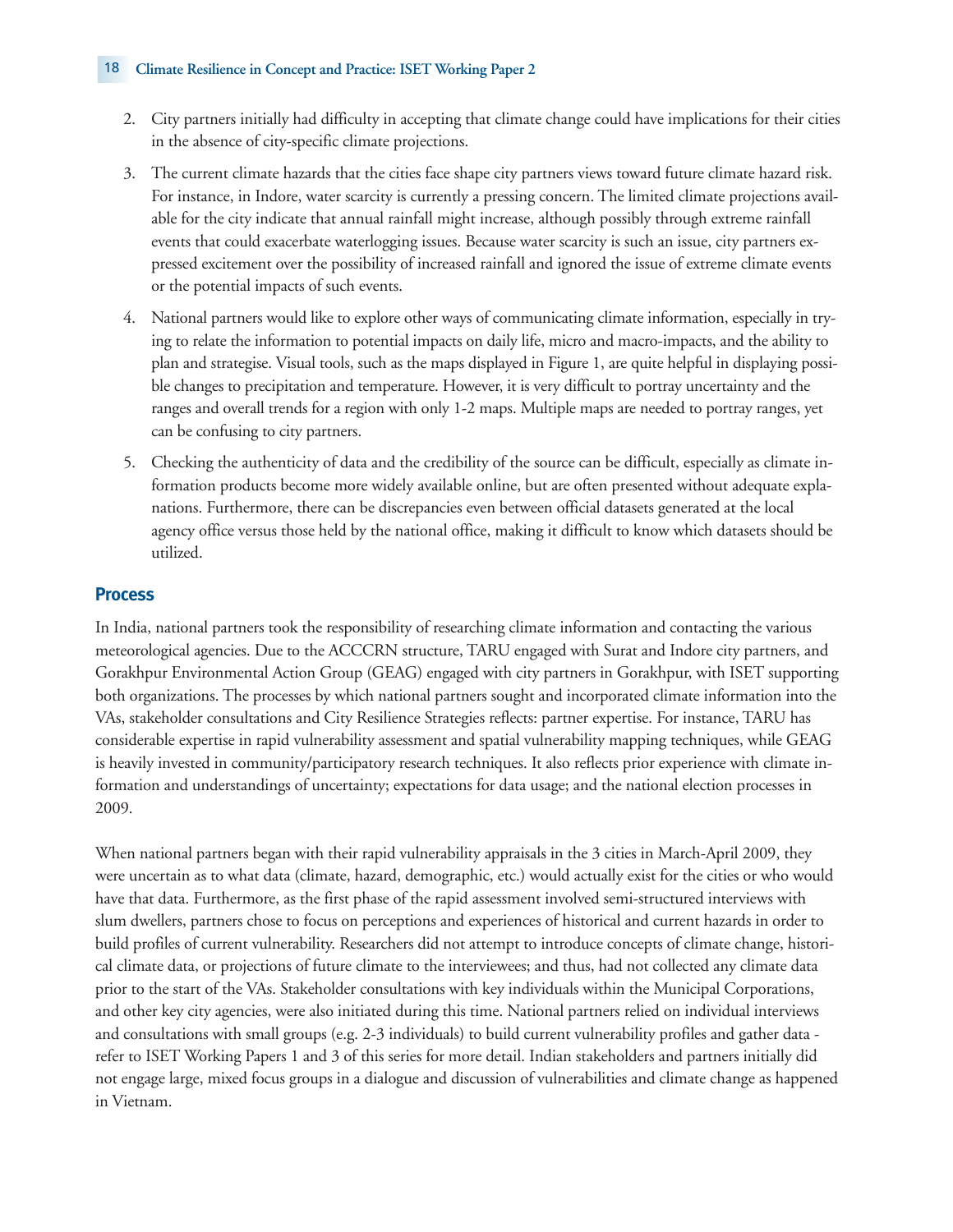Secondary data collection of official datasets related to demographics, historical climate data, hydrological data, etc. was conducted in parallel to the semi-structured interview process. Partners approached agencies that they thought might have data, although they were not sure what they would be able to access. At the start of the secondary data collection, partners were more concerned with assets and exposure information, and information related the magnitude and extent of previous climate hazards. Historical climate data was collected from a variety of sources, depending on the city, in order to assess regional historical variability and for hazards assessments.

#### *Gorakhpur:*

In Gorakhpur and the surrounding area, historical rainfall, temperature and flood data are collected by 4 different agencies: the local IMD office, the Agricultural Department, the local Revenue Department, and the Panchayats Office. GEAG, in collaboration with ISET under a previous project (Risk to Resilience – RtR)<sup>10</sup>, had access to historical climate data and statistically downscaled precipitation projections (run from 2010-2050) based on a single GCM (methodology available in Opitz-Stapleton and Gangopadhyay 2010). GEAG was able to utilize this data in preliminary vulnerability assessments and for initial flooding and waterlogging estimates for the city, which were

presented to the City Advisory Group, Steering Committee and to all ACCCRN partners at the 2nd Regional Partners Meeting in September 2009. ACCCRN partners questioned GEAG's results, as presented, because GEAG did not present any climate projections, only current vulnerability profiles.

From the RtR project, both partners knew that historical climate data for Gorakhpur is limited, with considerable amounts of missing data. Furthermore, as the projections were based on a single GCM and two emissions scenarios (A2 and B1), the range of the projections was limited and GEAG required additional projections. GEAG contact the local IMD office in an attempt to supplement existing datasets, while ISET contacted the national IMD office for additional data. The local IMD supplied rainfall data for 1995-2008 and temperature data for 1991-2007. ISET obtained district-wise and 1°x 1° daily gridded rainfall data for 1901-2004 from the national IMD office. In doing so, partners discovered that the two IMD historical rainfall datasets (na-

| <b>Projection Data Used in Gorakhpur:</b> |
|-------------------------------------------|
| Temperature:                              |
| • CSAG: SRESA2 Experiment (2046-          |
| 2065):                                    |
| o CGCM3                                   |
| o CSIRO                                   |
| o CNRM                                    |
| o MIUR                                    |
| $O$ MPI – ECHAM5                          |
| <b>Precipitation:</b>                     |
| • ISET: Risk to Resilience Project        |
| OCGCM3                                    |
| $\bullet$ SRES A2: 2010-2050              |
| $\bullet$ SRES B2: 2010-2050              |
| • CSAG: SRES A2 (2046-2065):              |
| o CGCM3                                   |
| o CNRM                                    |
| o MPI – ECHAM5                            |
|                                           |

tional versus local) did not match, even though they are ostensibly from the same station. The local IMD office attributed the discrepancies to manual data collection and entry before sending files to the national office, although Gorakhpur recently acquired an automated system. For many meteorological agencies, data cleaning and quality control occur at national offices, not at the local offices, leading to data discrepancies about which organizations requesting information may not be aware. After comparison of the historical data, GEAG and ISET opted to use the

<sup>10</sup> The Risk To Resilience Project was a disaster risk reduction and climate adaptation project carried out by ISET, GEAG and other partners in field sites in Nepal, Pakistan and India from 2006-2006 with funding from the ProVention Consortium, DfID, and NOAA. The costs and benefits of various flood and drought intervention packages were investigated for the Rohini River Basin, which encompasses Gorakhpur. More information on the analysis can be found at: www.climatetransitions.org or under the publications tab on ISET's website: www.i-s-e-t.org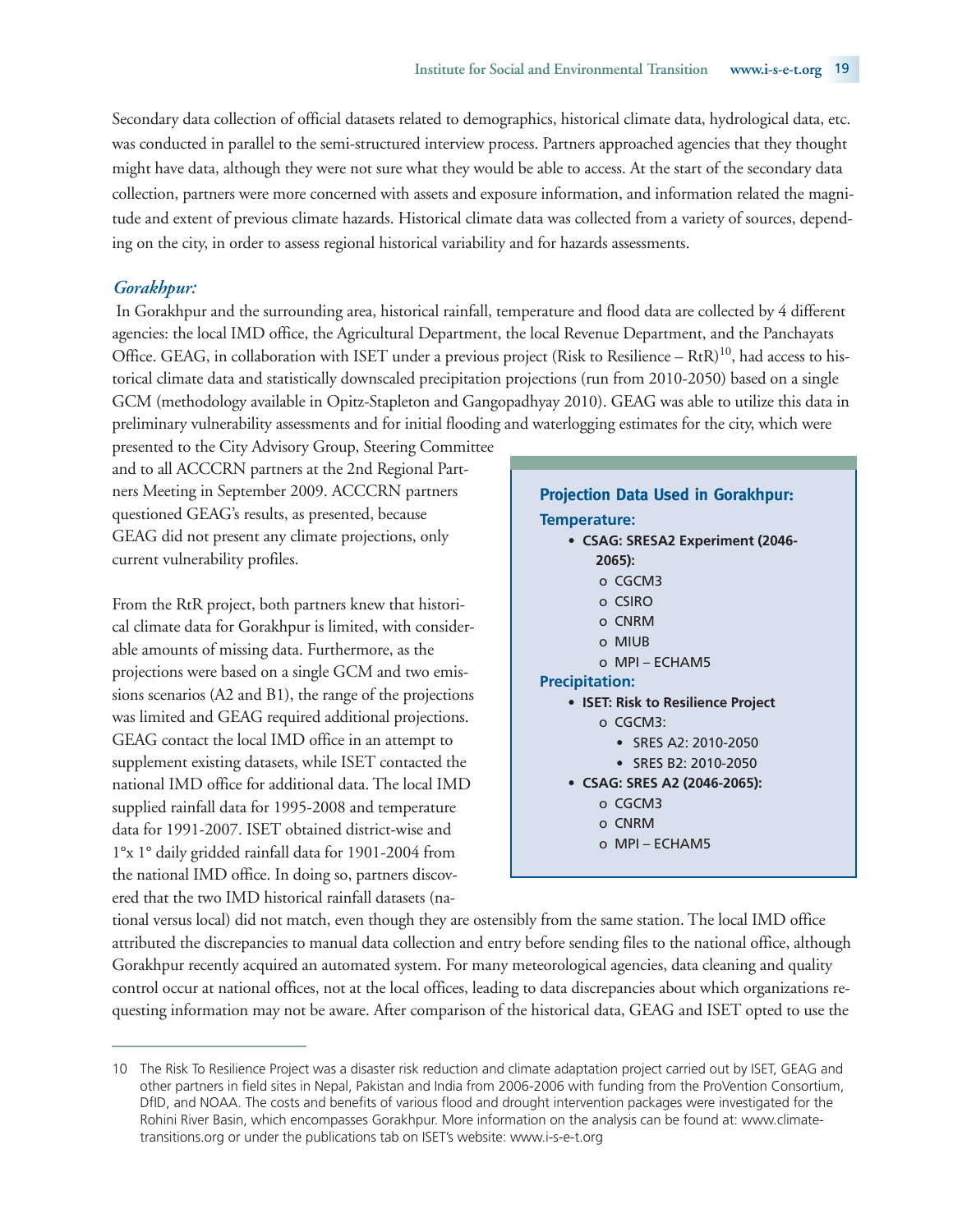national IMD data files, supplementing missing data with data from the Global Historical Climatology Network  $(GHCN)^{11}$  and Climatic Research Unit<sup>12</sup> (CRU) archives.

GEAG requested additional climate projections in January 2010 from ISET to provide a more comprehensive range of possible future temperature and rainfall to city stakeholders and to inform the city resilience processes. Given time constraints, ISET was unable to generate additional projections via statistical downscaling and instead, sought projections from other climate research centres. Through contacts at the Stockholm Environment Institute (SEI), ISET was aware that SEI and the Climate Systems Analysis Group (CSAG) at the University of Cape Town had been collaborating to develop a software tool – the Climate Change Explorer Tool<sup>13</sup> – to provide statistically downscaled projections from a variety of GCMs for Asia and Africa. While CCE is still in the development and testing phases, projections downscaled from 8 GCMs (each utilized in the most recent IPCC assessment) are available for many of the ACCCRN cities. ISET procured the projections and analyzed the data for GEAG. In the process, ISET discovered that CSAG had made public the wrong datasets and informed CSAG in February 2010; CSAG re-ran their models and released new projections in March 2010. Once in possession of corrected data, ISET produced a report for GEAG in May 2010, *Simple Climate Scenarios for Gorakhpur* (Opitz-Stapleton 2010), which detailed the analysis steps and explained the data limitations before ISET released both historical and climate projection data. Additionally, TARU was able to procure climate projections (generated using the RCM PRECIS for the SRES A2, B2 and A1B scenarios) from IITM-Pune for Gorakhpur in late May 2010 that they shared with ISET. These have not yet been analyzed, nor has ISET completed an extreme events analysis data for GEAG using either the CSAG or PRECIS projection data, although it is hoped this analysis can be completed in the next phase of the program.

### *Indore and Surat:*

TARU, with technical assistance from ISET, began seeking climate information around April 2009. TARU's expertise lies in GIS-enabled vulnerability mapping, which was employed during the VA and stakeholder consultation process in each city. TARU collected historical, daily precipitation and temperature data from the IMD and Anand Agricultural University in Gujarat, with the intent to analyze the data to examine historical variability, trends and recent changes in annual and monthly statistics. The analysis of the historical station data was designed to support analysis related to flood hazards and waterlogging mapping in both cities, as these are currently the phenomena of greatest concern. Additionally, Indore faces issues of local water scarcity and energy fluctuations due to the necessity of pumping water nearly 70 km from the Narmada River. Data were acquired through various protocols, involving telephone calls to confirm data existence, individual meetings and filling of forms/official letters to the agencies. All of the datasets were accompanied by metadata files explaining how to read the datasets, but lacked any explanations of data limitations or recommendations on data interpretation.

TARU's strength in GIS-assisted vulnerability assessments led them to seek climate projection data available in raster data format to be used in GIS applications, to develop future climate vulnerability maps. This search led them initially to utilize projection data from WorldClim, a database of interpolated, high resolution spatial data lay-

<sup>11</sup> http://www.ncdc.noaa.gov/ghcnm/

<sup>12</sup> http://www.cru.uea.ac.uk/cru/data/hrg.htm

<sup>13</sup> The downscaling technique employed by CSAG is described in Hewitson and Crane (2006). The technique, as with all statistical downscaling techniques, relies on historical datasets that must be quality controlled. The CCE is still in a test phase and CSAG is hoping for widespread feedback to understand how users are perceiving, interpreting and using the tool in order to improve it. The tool is available through: http://data.csag.uct.ac.za/ and http://wikiadapt.org/index.php?title=The\_Climate\_Change\_Explorer\_Tool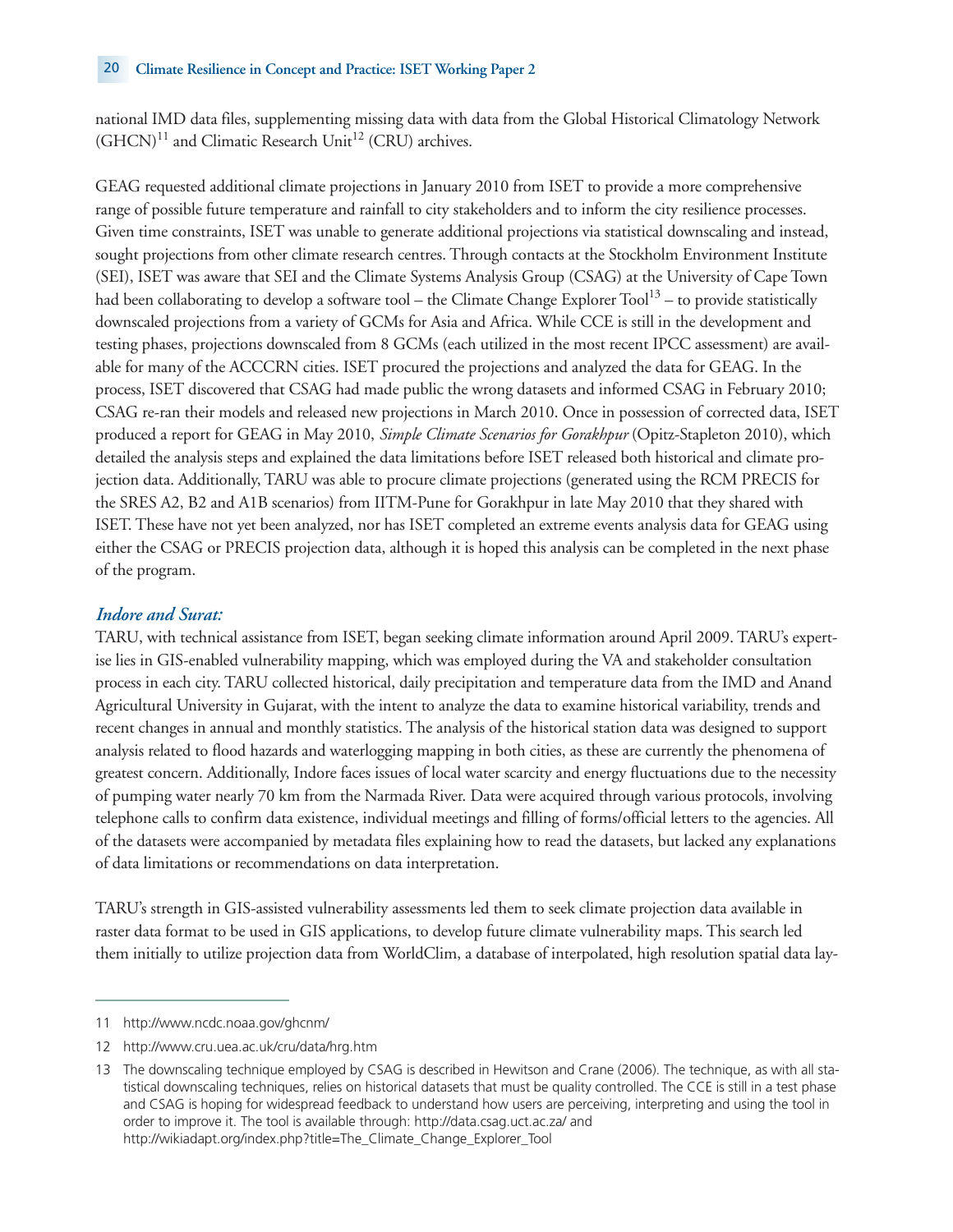ers of bioclimatic data for use in ecological modelling. WorldClim has collated observed climate data from a number of sources and generated global-extent GIS layers of 1km x 1km resolution for 1950-2000. However, some of the data, notably precipitation, have some errors and should be avoided. Furthermore the climate projection map layers available from WorldClim are from the IPCC Third Assessment (2001), and outdated for many parts of Asia. TARU presented projections from a single GCM, as downloaded from WorldClim, to ACCCRN partners at the 2nd Regional Partners Meeting in September 2009. Partners expressed concerns over the projections and data sources, noting that the maps displayed did not contain any information about potential ranges of change in precipitation or temperature or provide the historical data context against which to measure the projections. Due to these concerns, TARU sought assistance from ISET in finding alternative sources for climate projections, analysis, and in displaying data in a manner that could convey uncertainty and ranges to city stakeholders.

ISET directed TARU to the CSAG datasets and assisted in the selection of downscaled projections from those models that were best able to replicate the timing of key seasonal climate features, such as the monsoon season, for Indore and Surat. Additionally, TARU requested RCM projections from IITM-Pune, which unfortunately took approximately six months to acquire. The delay was largely due to the fact that IITM-Pune had not completed all of the model runs at the time of TARU's data request.

# **Projection Data Used in Surat and Indore Temperature and Precipitation:**

- CGCM3
- CNRM
- MPI
- GFDL
- PRECIS (driven by HadAM3P) for the following emissions scenarios A1B, A2, B2

In summary, even though India engaged early in the ACCCRN process, national partners found it difficult to access climate information, especially projections from reliable sources, in a timely manner that could support the VA, stakeholder consultation, SLD and city resilience processes. Multiple agencies with overlapping data collection mandates, multiple agencies at various governmental levels holding differing copies of what should be identical datasets, and overcommitted agencies scrambling to produce high quality, high resolution data all hindered the data collection and analysis process, which in turn impacted ACCCRN engagement.

# *Indonesia*

The Indonesian Meteorological, Climatological and Geophysical Agency (BMKG) a national government agency, is in charge of administering and maintaining a network of weather stations throughout the country. The local-level BMKG offices collect and hold the station data, and ACCCRN national partners applied to the local offices for historical data. BMKG also houses the Tropical Cyclone Warning Center of Jakarta, which shares responsibility with Australian meteorological agencies for monitoring tropical cyclone formation in a portion of the Indo-Australian ocean region. The agency has conducted some regional climate downscaling work and has recently announced that it will begin monitoring GHG emission levels at various sites throughout the country.

# **Perceptions**

The challenges faced by Indonesian national partners in acquiring, interpreting and translating climate information in a meaningful manner for city partners are similar to those experienced in the other ACCCRN countries. ACC-CRN partners shared the following perceptions about using climate information in the various Indonesian contexts:

1. Information related to current climate hazards, as presented by climate scientists in the VAs does not match local partner's observations and needs to be verified. Indonesian partners are attempting to reconcile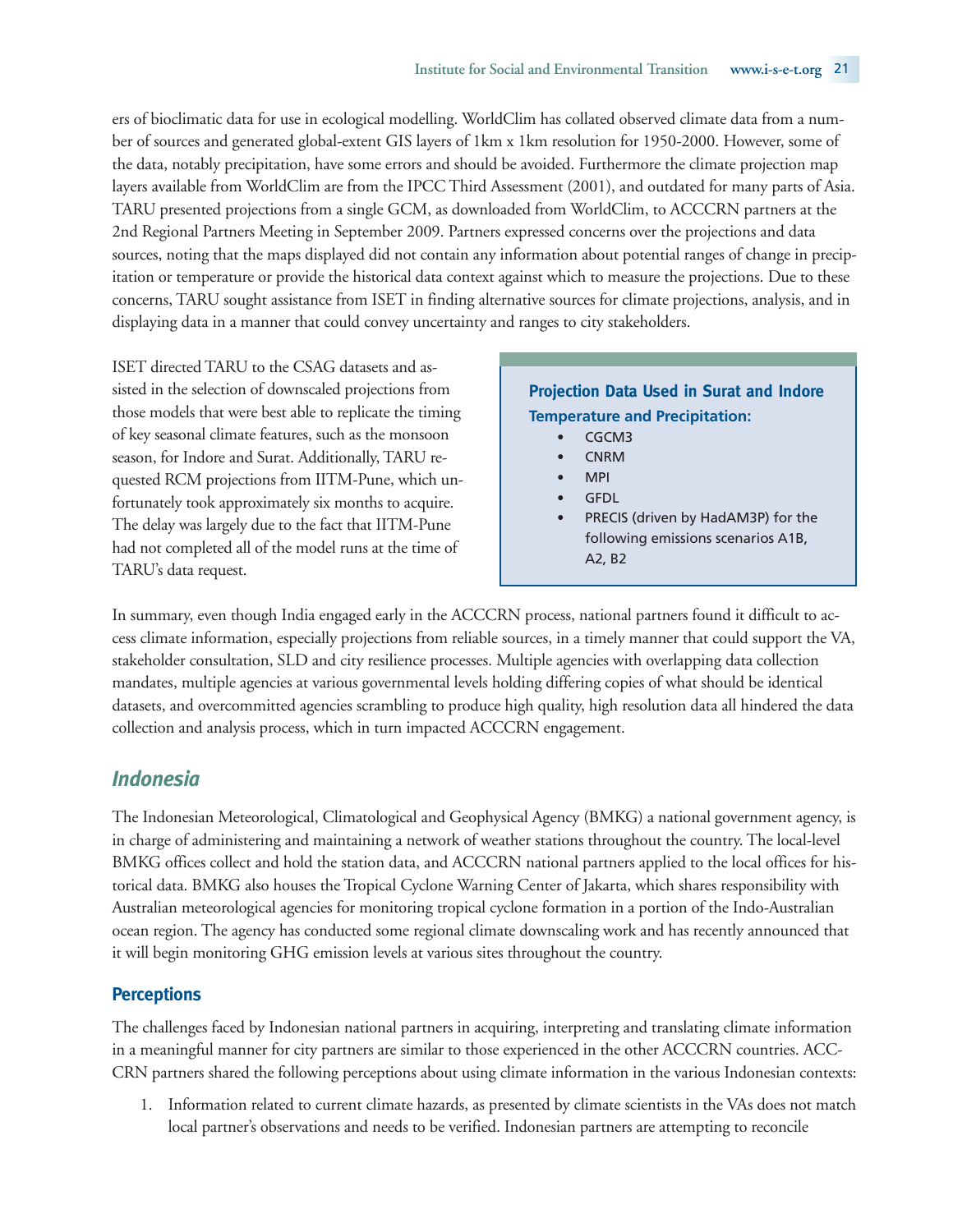#### 22 **Climate Resilience in Concept and Practice: ISET Working Paper 2**

datasets provided by the BMKG and by city meteorological agencies with city partners' knowledge on current hazard exposure.

- 2. Historical climate datasets are often incomplete, making analysis of historical variability and extreme events difficult.
- 3. Local partners also expressed concerns that the information is "too scientific", difficult to understand and difficult to translate into understandable impacts/implications that can be then used in the City Resilience Strategies. Partners are not currently sure how to use the available information – in its current format – in development and long-term planning.
- 4. Local partners are under the impression that climate change can only happen as a gradual process. They do not understand how impact risk – deduced from climate projections – can increase so rapidly between 2025 and 2050 as described by CCROM. Additionally, city partners have had just enough exposure to the IPCC assessment reports to be confused about emissions scenarios and how climate risk can be high even though a GCM has been run with a low emission scenario.
- 5. Partners have had difficulty accessing the local-level projection data desired for the City Resilience Strategies, especially projection data related to sea level rise and temperature data, simply because these data do not exist for the Indonesia cities. National partners had to downscale coarse resolution projections from GCMs to the city-level scale.

# **Process**

Indonesia joined the ACCCRN program roughly six months later than India and Vietnam. As a result, the VA and SLD work did not begin until late 2009. Indonesian partners (CCROM, Mercy Corps and URDI) conducted three levels of assessment: a citywide vulnerability analysis (CCROM), a community-based assessment in sub-district identified through SLDs as vulnerable (Mercy Corps) and an assessment of governance in relation to climate adaptation (URDI). Results of these three reports were combined approximately 5 months later into synthesis assessment documents for each city. The synthesis documents begin with assessments of current vulnerability and capacity in the cities of Semarang and Bandar Lampung down to the *Kelurahan* or sub-district administrative level. Scenarios of future vulnerability, capacity and climate variability were extrapolated from a variety of information sources and from the current vulnerability and capacity profiles.

The climate assessment work was largely conducted by CCROM, who first began requesting historical climate data – rainfall, temperature and sea level - for the cities in October 2009. CCROM intended to use the data for assessing historical climate variability, extreme events and in the VAs. They first enlisted the aid of city-level partners (a university in Bandar Lampung and a local NGO in Semarang) in acquiring the data from the local BMKG offices. Unfortunately, only rainfall data were available, and these datasets were not as complete or as long a record as national partners hoped. CCROM supplemented the station data, with interpolated rainfall datasets available through the CRU database, in order to spatially and temporally disaggregate rainfall trends for the cities from 1901-2002. Station-wise temperature data were not accessible; therefore, CCROM used CRU temperature datasets to examine temperature trends through the late 20th century. Due to the patchiness of the historical rainfall data, and the mismatch in scale resolution between the CRU datasets and station data, CCROM used RegCM3 to generate high resolution rainfall data from 1958-2001. This simulated historic rainfall dataset was corrected for bias against the actual station data/CRU rainfall datasets in order to find a scaling factor to apply to climate projections.

Climate projection data was not available through the local BMKG offices. Instead, CCROM relied on projections provided by the National Institute for Environmental Studies Japan (NIES, Masutomi 2009). NIES extracted pro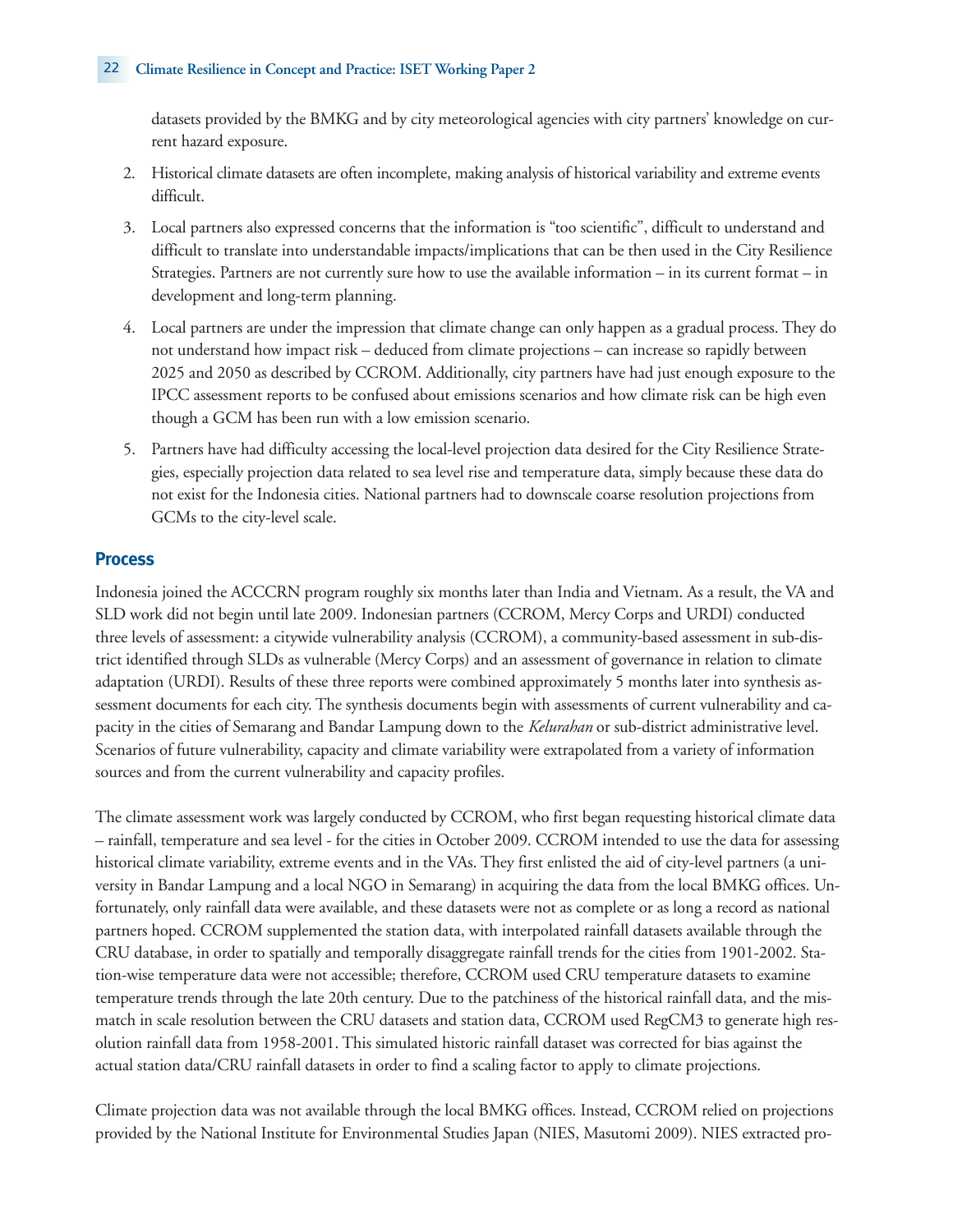jections derived from 14 GCMs under the SRES emissions scenarios A2 and B2. CCROM rescaled the GCM projections to the city level using the scaling factor described above, which is a fairly common technique. In this manner, CCROM generated projections for 2 future timeslices for the cities: 2021-2030 and 2051-2060. The near-term timeslices were selected because they were deemed more relevant to city planning processes than end of

21st century projections. These projections were then used to evaluate how the frequency of extreme events might be altered by climate change, and to generate maps to display changes in general trends and ranges of temperature and rainfall to city partners.

Climate information was presented to city partners through the SLDs, which were also used to discuss and verify the results of the VAs. During SLD1 in August 2009, participants were divided into three groups to discuss issues related to climate change that they thought might impact the cities. The first SLD was attended by two climate scientists from the National Council of Climate Change and by Dr. Rizaldi Boer of CCROM. Impressions and experiences with current hazards were used to focus the scope of the upcoming VAs. Between SLD1 and SLD2, CCROM, Mercy Corps and URDI conducted the VA in each city. As part of this analysis, a coping capacity index based on vulnerability and adaptive capacity and a

### **GCMs Downscaled for Bandar Lampung and Semerang:**

- bccr\_bcm2\_0,
- cccma\_cgcm3\_1,
- cnrm\_cm3,
- gfdl\_cm2\_0,
- gfdl\_cm2\_1,
- giss\_model\_e\_r,
- inmcm3\_0,
- ipsl\_cm4,
- miroc3\_2\_medres,
- miub\_echo\_g,
- mpi\_echam5,
- mri\_cgcm2\_3\_2a,
- ukmo\_hadcm3
- ukmo\_hadgem1

composite of climate hazard index were overlaid onto a map to rank the cities' sub-districts by vulnerability. The vulnerability maps, indices and climate change projections were presented to participants at SLD2 in February 2010. Semarang expressed some scepticism with the vulnerability maps, noting that some sub-districts marked as currently vulnerable to a type of climate hazard did not actually experience those hazards. Additionally, in one SLD in Bandar Lampung, a participant from the local BMKG office questioned the historic rainfall datasets that CCROM used, yet CCROM noted that the datasets in question were provided by the local BMKG office and that they had no way of checking for discrepancies in datasets. City partners found it difficult to understand the climate projections and how climate risk could increase so rapidly between the earlier projection period and the later projection period. Both of these city stakeholder impressions indicate the need for greater education and capacity building in order to understand how climate projections and climate impacts are generated.

Mercy Corps, URDI and CCROM met to discuss the differences in interpretations of vulnerability. Currently, city partners in Bandar Lampung are working to reassess controversial elements of the vulnerability assessment in advance of drafting a City Resilience Strategy, while the Semarang working group is selectively incorporating data into its emerging strategy. Working Paper 3 in this series describes in greater detail the vulnerability assessment and resilience strategy preparation process in Indonesia.

Overall, in Indonesia, the main obstacle to incorporating climate analysis into the ACCCRN work was due to disagreements over the validity of datasets. This is in contrast to India, where the limitation was primarily of winnowing through a broad field of available data to obtain the most reliable data sets. However, both countries experienced challenges with partner (both city and national) interpretation of the available data, though in Indonesia the emphasis was on paralysis due to perceived inability to understand data in a highly technical format. In India, it was on misinterpretation of implications (i.e. Indore's focus on increased average annual rainfall rather than on rainfall variability) by city partners that challenged national partners ability to communicate data.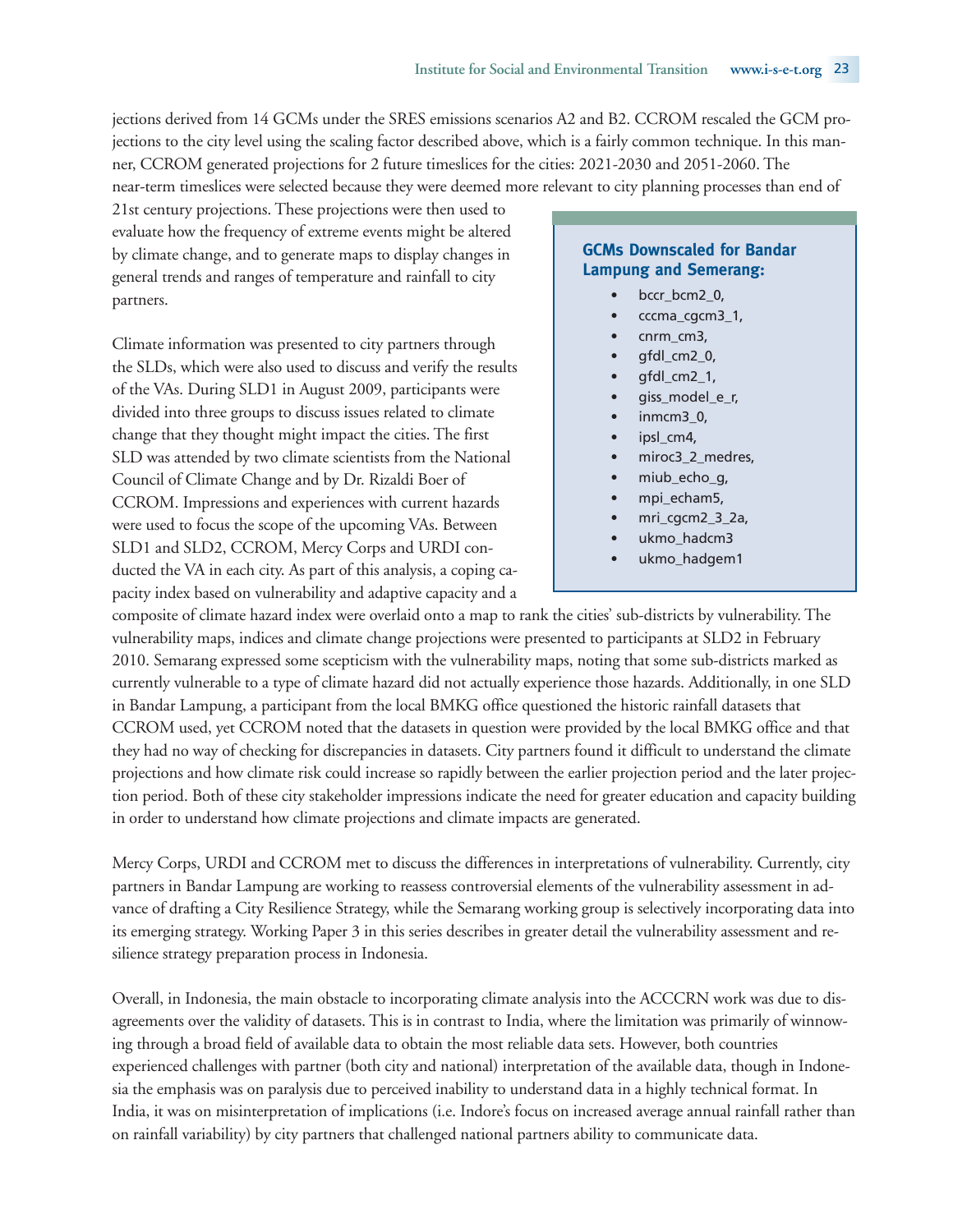# *Thailand*

The Thai Meteorological Department (TMD) under the Ministry of Information and Communication Technology is the key agency within Thailand that has borne responsibility for the collection and dissemination of historical climate data since 1923 (TMD 2010). In addition to this role, TMD provides a number of other functions including: short-term and seasonal forecasts for a variety of users (e.g. industry, agriculture and tourism), monsoon forecasts and the monitoring of tropical cyclones. TMD's mandate extends to disaster monitoring (climate hazards as well as earthquake and tsunami) and early warning for the country.

The Southeast Asia START Regional Center (SEA START) is the research node of the Global Change SysTem for Analysis, Research and Training (START) network in charge of conducting climate change research for Southeast Asia. SEA START's primary research focus is statistical and numerical climate projections for the region, accomplished via operation of a pair of RCMs - PRECIS and CCMA. The centre collaborates with meteorological agencies and academic research institutions in multiple countries, and provides services to the Mekong River Commission.

# **Perceptions**

Thailand joined ACCCRN much later than India and Vietnam, in November 2009. As a result, project partners are still in the process of finalising the VA and SLD phases of the work at the time of writing (October 2010). Perceptions about the role of climate information in the Thai urban resilience processes reflect the difficulties and experiences encountered, and do not yet reflect attempts to incorporate information into the city resilience strategies. Common observations include:

- 1. It is difficult to identify the types of climate information e.g. which timescales and for which variables are necessary for vulnerability and impacts assessment, and urban resilience planning. Because partners were initially unaware of what types of climate products existed, it was challenging to know what data to request.
- 2. Partners still have some confusion about emission scenarios, such as A2 or B2, and climate models, often conflating the two. This confusion challenges attempts to understand uncertainty, projection ranges and the necessity of utilising projections from multiple models (if available) or being extremely cautious if results are available only from a single model.
- 3. City partners find it difficult to differentiate between the long-term impacts of climate change and the impacts of climate variability. Further linking of these to implications for economic development and urbanization are challenging.
- 4. Concepts of climate change are very strongly linked in city partners' view to existing environmental and ecosystem services problems, such as water supply shortages or flooding.
- 5. Thailand has had ongoing environmental awareness and climate mitigation campaigns, particularly at the city level, focusing energy saving, reduction of plastics, reforestation and recycling. Thinking in terms of additional climate vulnerabilities and the need to build resilience is not yet familiar to city partners.
- 6. Even when formal data request and bureaucratic processes are minimal, it can still take considerable time to acquire climate information from what has proved to be a chronically overwhelmed providing institute. Due to this delay, climate projections were not available to national and city partners prior to the start of the vulnerability assessments and shared learning processes. As a result, partners found it difficult to charac-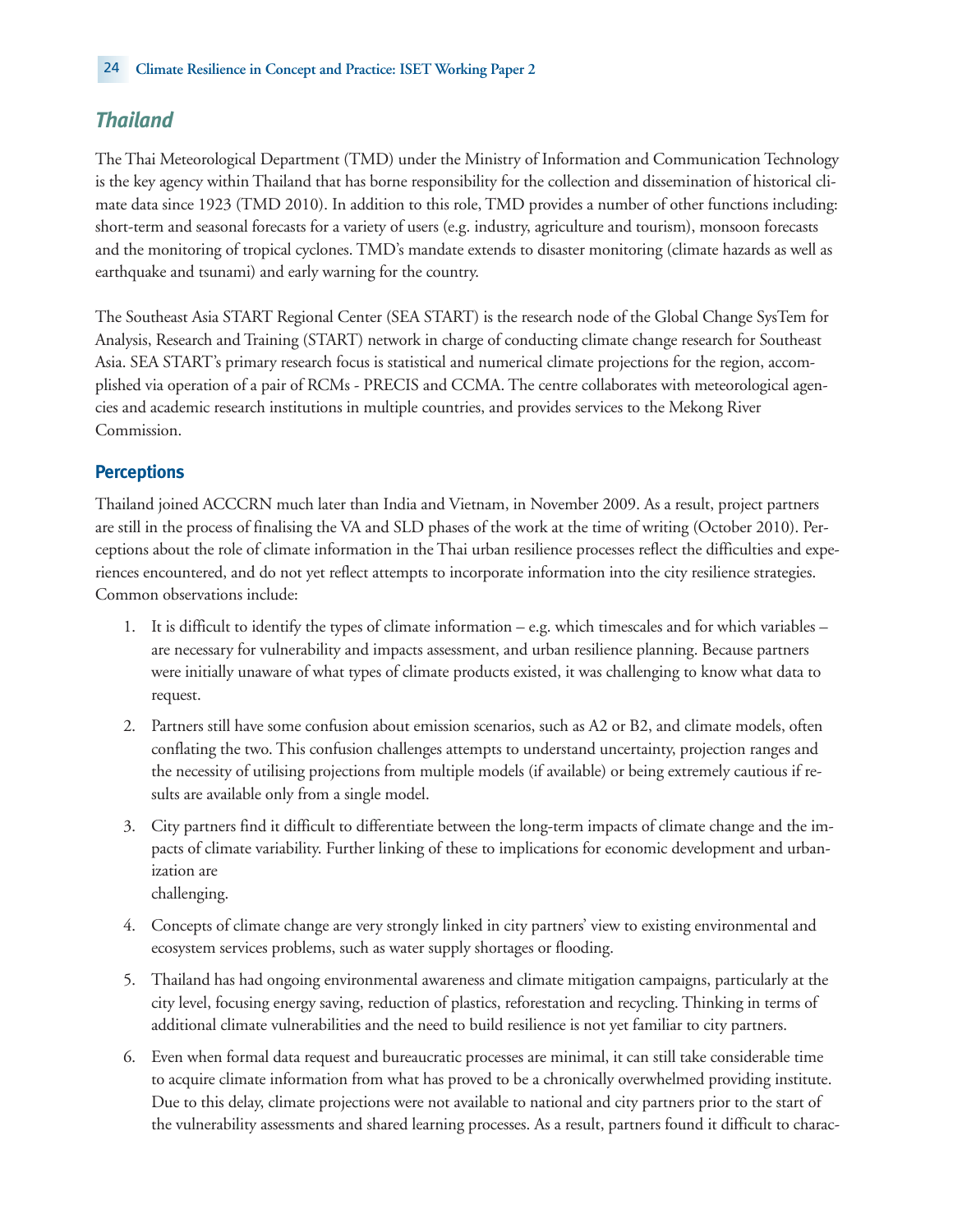terize possible local climate impacts and implications.

7. Data interpretation and verification can be difficult and time consuming, as datasets are often provided without explanation or context. Partners found that some of the historical data are inconsistent, requiring further time consuming investigation to clarify data discrepancies.

#### **Process**

Because Thailand joined ACCCRN at a later date, TEI had the ability to communicate with other national partners and learn from their experiences in accessing and communicating climate information to city partners. Prior to the start of the SLD process in Hat Yai and Chiang Rai, TEI hosted Climate Workshops (early 2010) in each of the cities to ascertain the level of city partners' climate literacy. Thailand has promulgated multiple climate mitigation and environmental awareness campaigns for a number of years. However, the concept of climate adaptation is quite new. Through group discussions, TEI gauged partners' familiarity with i) understanding of the term climate change; ii) how climate change affects their livelihoods and communities; and iii) who are vulnerable to climate impacts and why. City partner responses indicated a low level of comprehension about climate change complexities and little scientific-language capacity. Part of the capacity to understand internationally promulgated climate science terminology and concepts is hindered by the Thai language, in which weather and climate are not really distinguished. Additionally, partners indicated that they have had little access to climate information and that their limited science background in this topic made the concepts confusing. The Climate Workshops provide TEI with a critical, initial knowledge and capacity assessment of city partners, before beginning the SLD or VA processes.

TEI introduced climate information to the city partners through the SLD processes. Based on the assessments from the Climate Workshop, TEI determined that city partners' climate literacy needed to be improved and sought to educate partners through the first SLD. During the first SLD in Hat Yai and Chiang Rai (February 2010), Dr. Anond Snidvongs of SEA START attended as a key speaker, presenting information on climate change and its significance to livelihoods and urban development at local, provincial and national scales. However, detailed city-level scenarios of future climate were only minimally addressed until the third SLD in each city, as the discussion of vulnerability focused primarily on current issues facing the cities and select communities in the urban areas. Furthermore, TEI was not able to access relevant historical climate data and future projections until after SLD1 or the beginning of the vulnerability assessments. During SLD3 (September-October 2010), TEI began to introduce climate projections to city partners and discuss them in terms of implications to vulnerable community groups and larger urban development processes.

TEI first requested precipitation and temperature data – both historical and projections - for Chiang Rai, the Kok River Basin, Klong U-Tapao Basin and Hat Yai in December 2009 from SEA START via email and a series of meetings between December 2009 and January 2010. Because of miscommunication, SEA START initially provided yearly modelled data – from the RCM PRECIS initialized with data from the GCM ECHAM4 - of average precipitation,  $T_{\text{max}}$  and  $T_{\text{min}}$  for 1980-2099 for two emissions scenarios A2 and B2 for Chiang Rai and Songkhla provinces. The yearly timestep of the modelled data allowed for description of broad changes in trends of rainfall and temperature, but did not allow TEI to explore possible changes in seasonal variation or extreme events. Furthermore, because data from only one model run with two emissions scenarios was provided, TEI had very little information on potential ranges of change magnitudes or variability.

As first provided, the information was not all that useful to TEI for their research and lacked the necessary level of detail for resilience planning. TEI then requested daily data, including sea level rise projections for Hat Yai, from SEA START. The use of climate data was further complicated by computer files being provided in file formats un-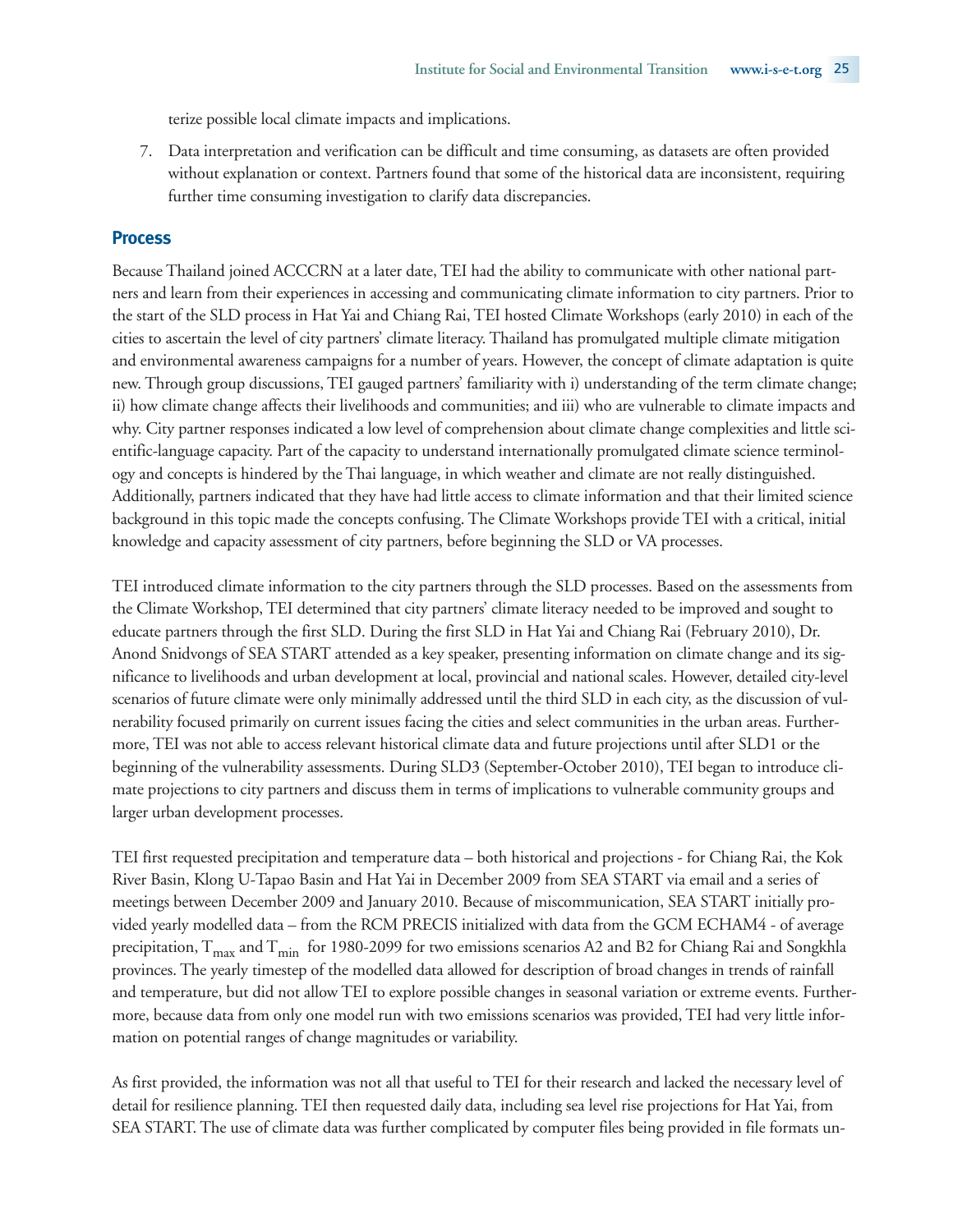#### 26 **Climate Resilience in Concept and Practice: ISET Working Paper 2**

known to ACCCRN team members who were also given little guidance on the usage of data. When the partners were finally able to read the data files, they were warned that the data alone would not provide useful information without also considering the local context, such as hydrology, but that SEA START did not have enough locationspecific data to provide the context. Later work with climate data showed its quality to be highly suspect, as precipitation data for Hat Yai indicated that the dry season received more rain than the wet season for historic data and the model reconstruction of the historical period. All data is now under review and all parties are working toward rectifying data issues.

Overall, the process in Thailand is not far enough along to offer clear comparison with the other three ACCCRN countries. However, it appears that data availability and interpretation will prove as challenging in Thailand as elsewhere.

# *Vietnam*

The Vietnam Institute of Meteorology, Hydrology and Environment (IMHEN) under the Ministry of Natural Resources and Environment (MONRE), is the national agency with primacy for maintaining and collecting historical climate data and issuing climate projections. The national government tasked IMHEN with developing climate change scenarios for Vietnam by 2009 for issuing preliminary projections based on existing studies and statistical downscaling and by the end of 2010, issuing projections based on RCMs. Subsequent work will include updating these climate change scenarios every five years (MONRE 2009). IMHEN has also recently signed a memorandum of understanding with SEA START to collaborate on generating high resolution climate projections for Southeast Asia. A number of research organizations, such as Can Tho University, the Southern Institute of Water Resources (SIWRR) and the Institute for Water Resources and Environment (IWE), are engaged in various aspects of climate change research – from sea level rise and flood mapping projections to physical and social impacts work. Despite the existence of other organizations, IMHEN remains the only organization with the authority to develop climate projections that will influence national climate policy and adaptation planning.

#### **Perceptions**

Vietnamese partners pursued a different strategy to accessing climate information due to institutional arrangements within the country (see the Vietnamese "Process" section). Perceptions reflect the Vietnamese institutional arrangements and the early engagement of climate scientists in the urban resilience process:

- 1. Communication of uncertainty is difficult, as is communication of long-term climate change beyond the immediate horizons of concern for local partners. It is especially difficult to communicate this information at the grassroots level - to groups such as women's unions or fishermen's unions – or to policy makers, as different styles of communication seem to be required.
- 2. Historical data of sufficient length and quality is lacking in many parts of Vietnam, making it difficult to verify the robustness of the climate models in use, correct for biases in the projections, evaluate potential changes in extreme event frequency, duration or intensity or run hydrological models to examine future flood risk.
- 3. Trust in information sources and views over accuracy of data from different sources strongly influence the data people are willing to accept as credible and utilize in decision-making.
- 4. Despite the early engagement of climate scientists in the Vietnamese process, miscommunication and delays in accessing city-level datasets hampered some research efforts and caused frustration for project partners.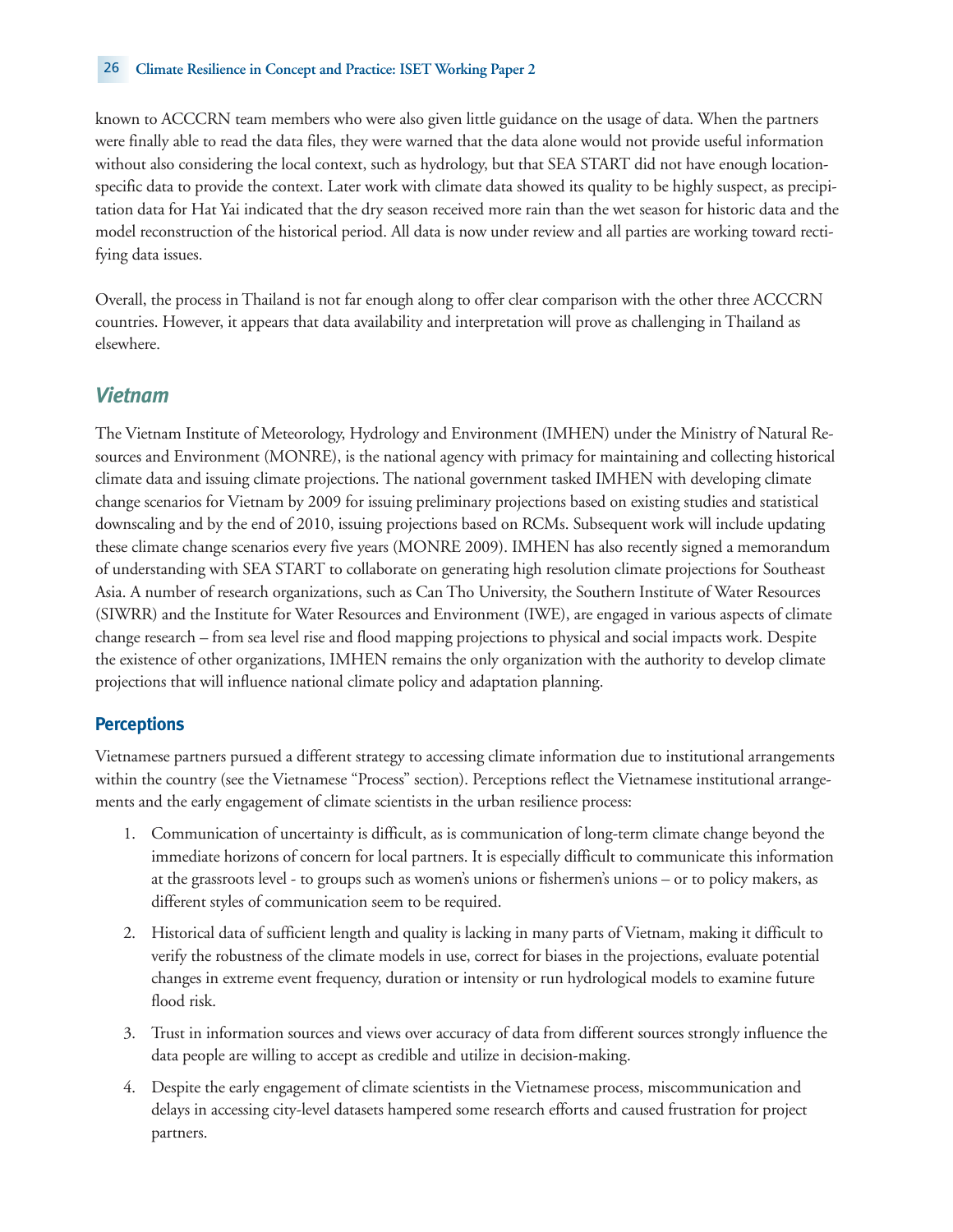- 5. People may have some limited understanding of uncertainty, but some city partners sometimes express fright at what they perceive to be a "severe" scenario about which they feel they can do nothing. Some partners placed more emphasis on planning for scenarios in their "comfort zone" of capacity. Others sought "no-regrets" options that are robust against a variety of scenarios, including a move away from infrastructure projects, in an effort to address both uncertainty and their discomfort.
- 6. Cities incorporated climate projections into resilience strategies by acknowledging where climate change is likely to exacerbate current vulnerabilities related to droughts, storms, flooding and storm surges. However, there was relatively little exploration of new issues that could arise due to climate change – such as the impacts of extended high temperatures on infrastructure/energy grid or the economic impacts of losing one rice crop per year that would normally be exported.

#### **Process**

Given IMHEN's mandate, Vietnamese national partners engaged substantially with IMHEN from the initial Methodology Workshop in March 2009 and attempted to use IMHEN's products during the course of the VAs and the City Resilience Planning processes. Other physical science experts from universities and other research institutions participated in the initial and subsequent methodology workshops, some SLDs and assisted in the VAs. These other partners (Can Tho University, SIWRR and IWE) were contracted to provide city-specific assistance according to their expertise and previous level of engagement with other climate research initiatives in Vietnam.

At the first methods workshop, partners had not yet formalised their contracts, yet strongly felt the need to begin developing a shared understanding of methodology and research language. IMHEN had not yet completed cityspecific projections, but gave partners an overview of climate research in Vietnam, including the policy process, and provided broad regional projections from existing research. SIWRR and Can Tho University (CTU) had been collaborating, with SEA START, on a World Bank funded project to investigate potential climate impacts for Can Tho. The two organizations were able to provide other partners with sea level rise and flooding scenarios for the city, with SIWRR providing spatial reference data on water height based on arbitrary SLR of 30, 50 and 100 cm (no dates), and CTU applied these to a DEM and GIS mapping system to derive flood depth info. The organisations also presented results of the impact assessment documenting how alterations to temperature and precipitation regimes could affect rice crops.

Partners finalised their contracts throughout March and April of 2009. IHMEN agreed to oversee the vulnerability assessments for the cities of Quy Nhon and Da Nang; including providing climate and sea level rise (SLR) projections under different emissions scenarios, some mapping of the direct flooding implications of SLR, and an overall review of the final assessment. IWE conducted the city-level VAs for Quy Nhon and Da Nang, including identification of current hazards, vulnerable groups and locations, and an assessment of future vulnerability using IMHEN projections. SIWRR was involved in some simple hydrologic modelling in Da Nang and Can Tho as part of the VAs, and more extensive modelling in Da Nang and Quy Nhon as part of water-sector specific detailed studies. CTU conducted the city-level vulnerability and impacts assessments for Can Tho. In all three cities, Challenge to Change (CTC) led community-level hazard and capacity assessments (HCVAs – refer to Working Paper 3 for more information) to ascertain the vulnerability of the most poor and marginalised populations in select wards of each city. NISTPASS provided overall project guidance and coordination, while ISET provided technical advice per partners' requests.

Between March and June 2009, IMHEN worked to generate city-specific projections using a combination of the statistical downscaling software MAGICC-SCENGEN 5.3 and rescaling techniques. The agency originally hoped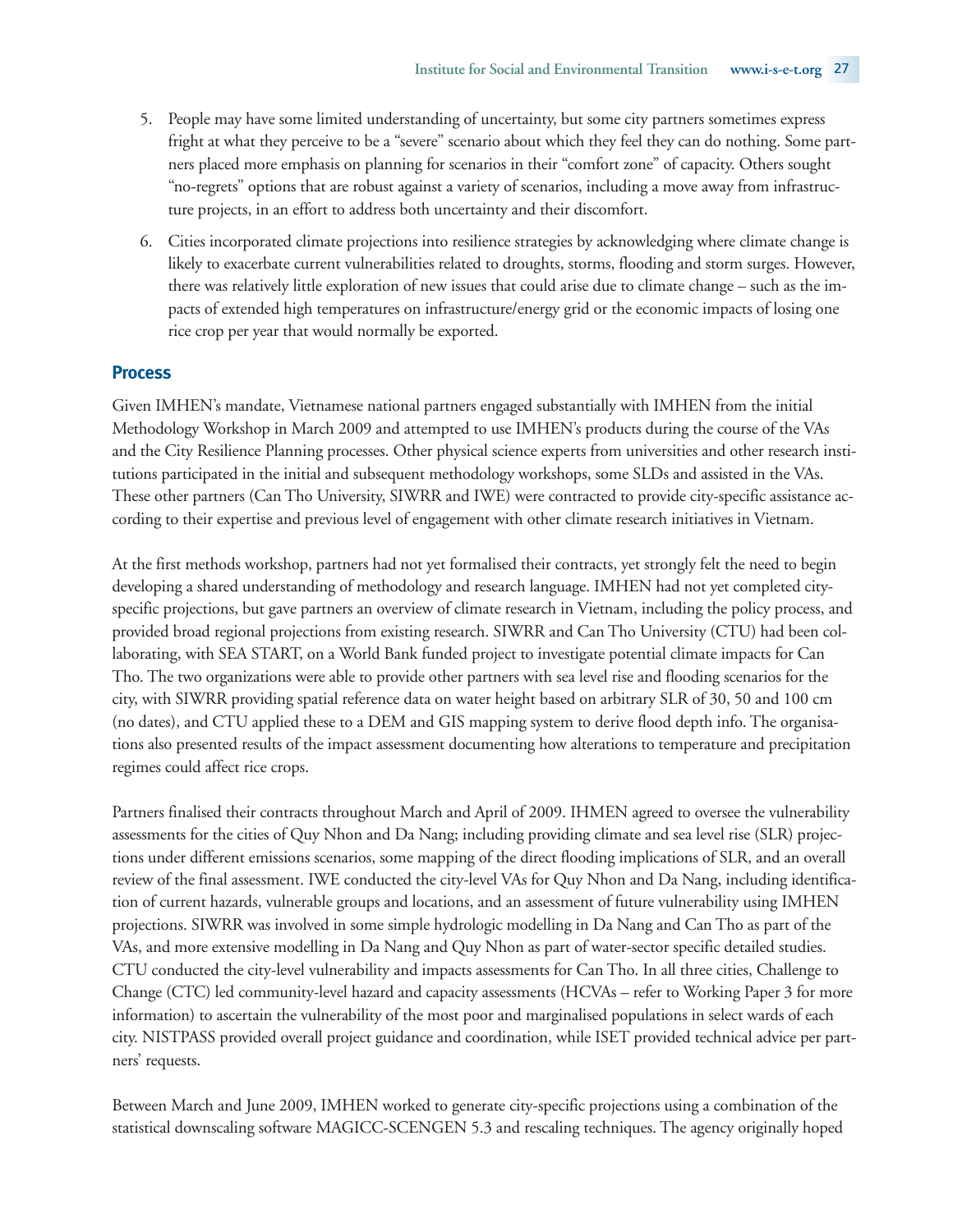to have high resolution projections available from PRECIS to partners by summer 2009. Lateral boundary conditions from ECHAM5 and HadAM3P (GCMs) would have been used to drive PRECIS, generating multiple projections and providing a broader range of possible climate futures than if only one GCM was used to drive the RCM. However, complications with model parameterization and initialization extended the length of the model runs and precluded using of these particular projections in the ACCCRN VA and SLD work. IMHEN has been working closely with the UK Hadley Centre to address these model complications and expects to have results available around the end of 2010 or the beginning of 2011 (personal communication with Dr. Van of IMHEN).

IMHEN ran MAGICC-SCENGEN with output from all 17 GCMs included in the package for the emissions scenarios A2, A1F and B2 for the following years: 2020, 2050, 2070, and 2100. For each emissions scenario and time period, the multi-model mean projection was retained for precipitation and temperature. All of the projections were produced on a monthly timestep, allowing for an assessment of potential changes in seasonal variation at each time period. Daily time-steps could not be run due to lack of historical data for each city, prohibiting assessment of changes in extreme events. IMHEN also analyzed 20th century sea level rise trends in tidal gauge stations and from satellite (TOPEX/Poseidon) data. SLR projections were generated using MAGICC-SCENGEN for the same emission scenarios and time periods as the temperature and precipitation projections. IMHEN created flooding scenarios for the three cities conditioned on the SLR projections, digital elevation maps of the cities, and current flood levels. These climate and SLR projections were not available to partners until the end of May 2009, after some of the vulnerability work had begun. However, this data was invaluable to the project. Prior to the IMHEN analysis undertaken for ACCCRN, little high resolution or downscaled projection data existed for any of Vietnam, and most of what did exist had not been produced by Vietnamese government agencies, limiting its use for official policy purposes. The IMHEN analysis provided the first relatively high-resolution, government, sanctioned dataset on which the ACCCRN cities could base their climate and vulnerability analyzes and resilience strategies.

However, due to the delay in availability of IMHEN's results, and in response to a request from CtC in April 2009 for simple, preliminary projections for Vietnam that could be used in the HCVA work, ISET wrote a general guidance manual – *General Climate Change Projections for South and Southeast Asia: ACCCRN Guidance Note* – that was distributed to partners at the 2nd ACCCRN Regional Meeting in early May.

National and some city-level partners reconvened for a 2nd Methodology Workshop in June of 2009 to discuss progress in the VAs, HCVAs and the projections released by project partners. It was at this 2nd workshop that the political complexities surrounding climate information, ownership and the ability to use particular sets of information in policy contexts came to the surface. Discussions at the meeting centred around the following:

- The flood map scenarios developed in accordance with the different emissions scenarios for different time periods only included the current city administrative boundaries. However, each of the cities has plans to annex surrounding areas and develop them. Future climate risk scenarios need to incorporate likely city development and growth plans to better account for risk and guide city partners in deciding what types of growth to allow and where.
- The SLR and flooding scenarios did not incorporate storm surge and high tide considerations. City partners expressed some scepticism about the future risk scenarios without the incorporation of these other factors.
- Partners highlighted the difficulty of collecting and reconciling hydrological and meteorological data for the cities from various official levels, from city to national agencies. It was noted that the simulations of fu-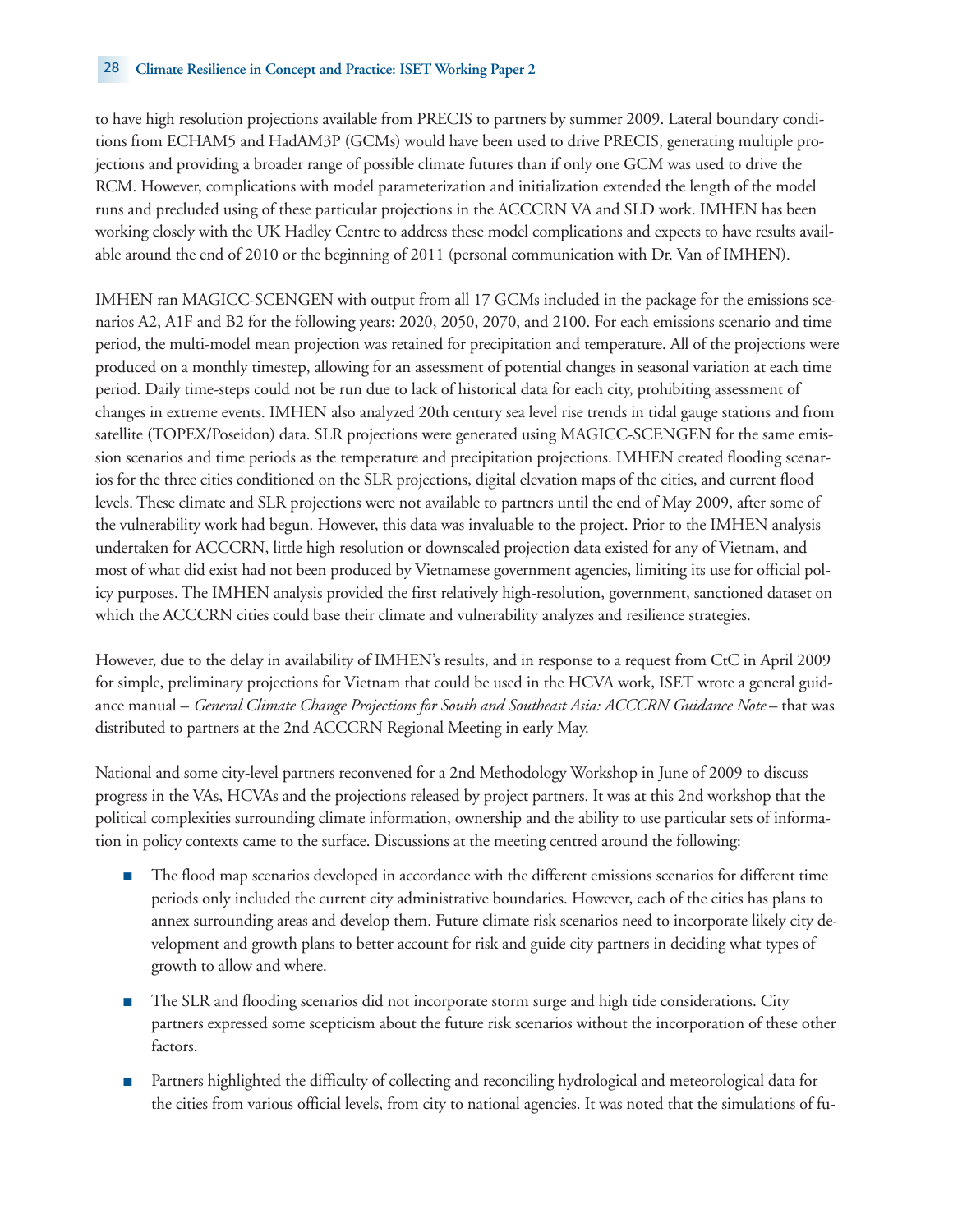ture flood risk, and to some degree the statistically downscaled climate projections, are very sensitive to differences in historical hydrological and meteorological data.

- Partners debated how to reconcile uncertainty in climate projections, especially for long-term time horizons such as 2050 or beyond, with the policy process in Vietnam. Local to national level planning is conducted on 5-year horizons, with many city forecasts and planning decisions and socioeconomic plans effectively limited to 2015 or 2020 at the longest. Without "officially approved" forecasts for key data (e.g. population, economic data, urban development) analysts felt that any estimates they generated locally would be subject to dispute and disregarded.
- IMHEN is the only agency authorized by the national government to produce climate projections that can be used in the National Target Program, Vietnam's climate policy program. However, several climate projections are available for specific cities from a variety of research studies or projects (e.g. World Bank for Can Tho, ADB for Ho Chi Minh city). These alternative projections provided different ranges of change in temperature and precipitation than those provided by IMHEN. Partners were uncertain how to reconcile the national mandate to use only IMHEN projections for official policy purposes when other projections exist that could enhance what is officially available. Partners also started to discuss how to handle other sources of climate projection data that are becoming available online, and what role these could play in Vietnamese climate policy. In Vietnam, all local plans must be approved by central agencies, and most of the parameters used for local planning (standards, projections, forecast data) are generated and sanctioned by national expert agencies within the relevant government ministry. *Vietnamese project partners are still negotiating the complex policy terrain dictating which sources of climate information are officially sanctioned and used to influence policy at the national and city level.*

There has been no further use of climate information since the final vulnerability assessments in the fall of 2009. Program emphasis in each of the cities has since been on vulnerabilities and on developing resilience interventions.

Unlike in India, Indonesia and Thailand, the Vietnam ACCCRN program was able to access some climate projection data for all three cities in a fairly timely fashion. The data is constrained to a small subset of available models due to national policy limitations. The ability to obtain data from a central national agency proved both advantageous and complicated. Perhaps because the data was limited in scope, or perhaps because it was delivered in a more "packaged" format (i.e. impacts to seasonal rice crops, hectares of land flooded, etc.) there seemed to be less confusion and concern on the part of the Vietnamese city partners in applying the results in their vulnerability and resilience analyzes. However, there was also little exploration of the potential for new climate-induced risks; analysis to date has been limited mainly to the potential for exacerbation of existing risks.

Perhaps more importantly, the involvement of climate information producers from project inception, while leading to some of the described conflicts, did allow for rich dialogue and an evolution in understanding and appreciation of the challenges of conducting urban adaptation work amongst partners, despite differences in backgrounds and research objectives.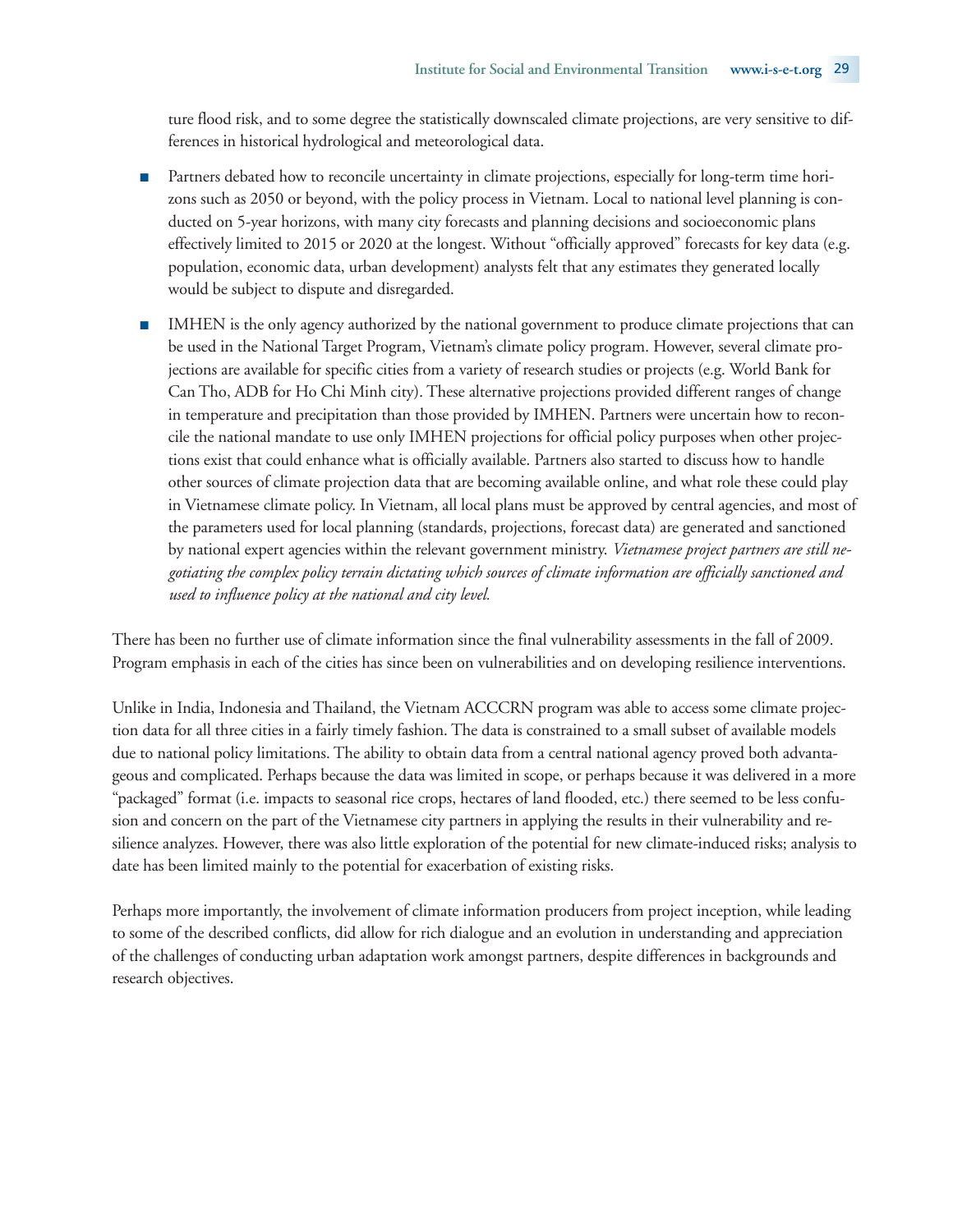# **Observations from Other Adaptation Initiatives**

The issues being encountered in the ACCCRN program are not unique. They are echoed in many adaptation initiatives, whether those initiatives are in developing countries or developed countries.

- **The Risk To Resilience Program** (http://climate-transitions.org/climate, funded by DfID, NOAA, ProVention Consortium and IDRC) was an initiative explore the opportunities, constraints and policies guiding community disaster risk reduction and climate adaptation strategies in select field sites in Nepal, India and Pakistan. In particular, the program sought to identify and evaluate (in terms of their costs and benefits) pro-active disaster risk management strategies, including risk reduction and risk transfer. In addition to the language and conceptual differences about weather and climate between South Asian cultures and Western climate science, the program encountered difficulties in accessing quality data in a timely manner. Because some of the field sites were close to national borders, some of the national agencies refused to share climate and hydrological data, citing national security interests. In other field contexts, datasets were highly incomplete and contained physically impossible numbers, such as negative streamflow. Some stream "gauge" data were actually collected via observation of where water levels reached marks painted on bridge pilings; however, during floods when the bridges had been destroyed or were underwater, the hydrologist just estimated flood levels and these became the official record. In other instances, official daily historical climate datasets were provided in a tea shop by government officials who filled in 2+ years of daily temperature and rainfall data for 5 weather stations. These data issues, among others, challenged the ability of the researchers to conduct traditional, quantitative cost-benefit analysis and highlighted the importance of shared learning processes for overcoming information difficulties.
- **The Adapting to Climate Change in China Program** (ACCC http://www.ccadaptation.org.cn/en/ index.aspx), a collaborative effort between the Swiss, UK and Chinese governments, seeks to improve understanding of potential climate change impacts in 3 Chinese provinces: Guangdong, Ningxia and Inner Mongolia. Climate information, including high resolution projections, are being provided to the project partners by the China Meteorological Administration, Chinese Academy of Agricultural Sciences, Institute of Atmospheric Physics and the UK Met Office Hadley Centre. The four organizations began modelling efforts almost a year and a half before other partners began work on physical and social impact assessments and adaptation planning. Despite the advanced lead-time allotted for generating climate change scenarios and the heroic efforts of the climate organizations, the models are not yet complete. Other partners have had to begin their assessments without this information. Furthermore, while there was some dialogue between various project partners about meeting impact assessment and adaptation planning information needs and how to make the information useful, it remains to be seen as to whether project partners will be able to use the information when it becomes available. Each of the three (physical, social and climate science) research groups has minimal interaction with each other and there remain relatively few opportunities for coordination of research efforts.
- **The New York City Panel on Climate Change** (NPCC www.nyc.gov/html/om/pdf/2009/NPCC\_CRI .pdf), established with support from the Rockefeller Foundation, as part of an initiative by the city to develop climate change and impact scenarios, conduct risk assessments, develop and evaluate adaptation strategies and monitoring criteria that can help the city respond to the challenges of climate change. When the city initiated the process and began engaging with a variety of stakeholders, the workplan was structured around the assumption that scientists would develop climate projections and impacts for the city, which would then be given to other stakeholders who would use the reports to develop adaptation recom-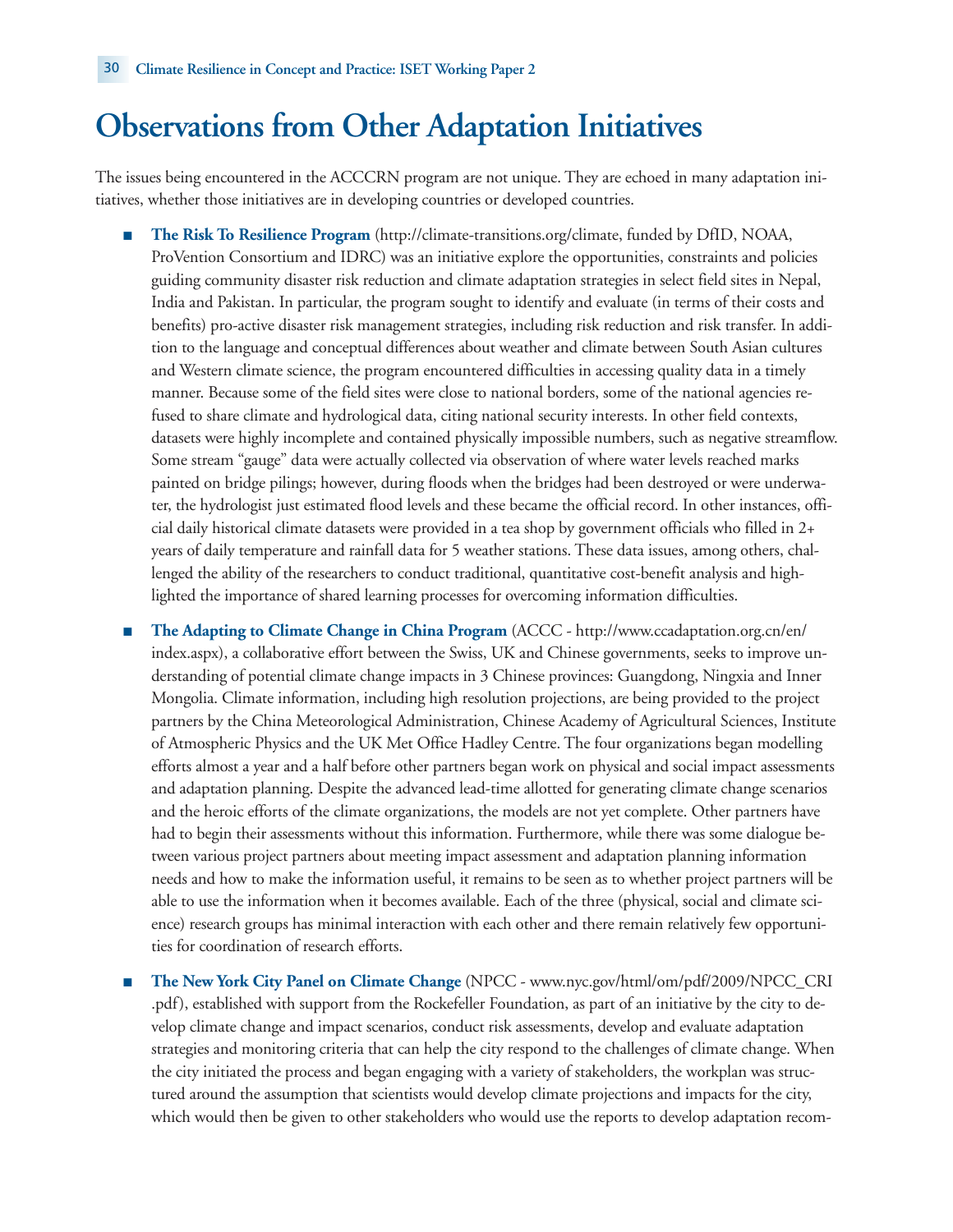mendations and prioritize actions. Even though the U.S. is a climate data rich environment in comparison with many developing countries, it took the climate scientists approximately 1 year longer than planned to produce the requested information. The delay in developing projections and impact scenarios had both benefits and drawbacks to the project. Because of the delay, more dialogue occurred between the scientists and other stakeholders than had been envisioned and the scientists became stakeholders in the process. This allowed non-scientists to gain an appreciation of how climate models operate, their limitations and the necessity of considering uncertainty in urban resilience planning. Likewise, the scientists began to understand that different stakeholders had different information needs due to varying thresholds of concern for example, energy utilities were concerned about different temperature thresholds than public health officials. The downsides to the information delays were that project costs increased significantly, as did the time requirements for most of the stakeholders who largely volunteered their time.

Each of the above examples highlights some of the various challenges that arise when trying to effectively incorporate climate information into adaptation and resilience planning initiatives. Other programs, both large and small, in developing or developed countries, face similar constraints. Despite these challenges, or perhaps because of them, individuals in the climate science and adaptation/development communities are beginning to recognize the need to change directions.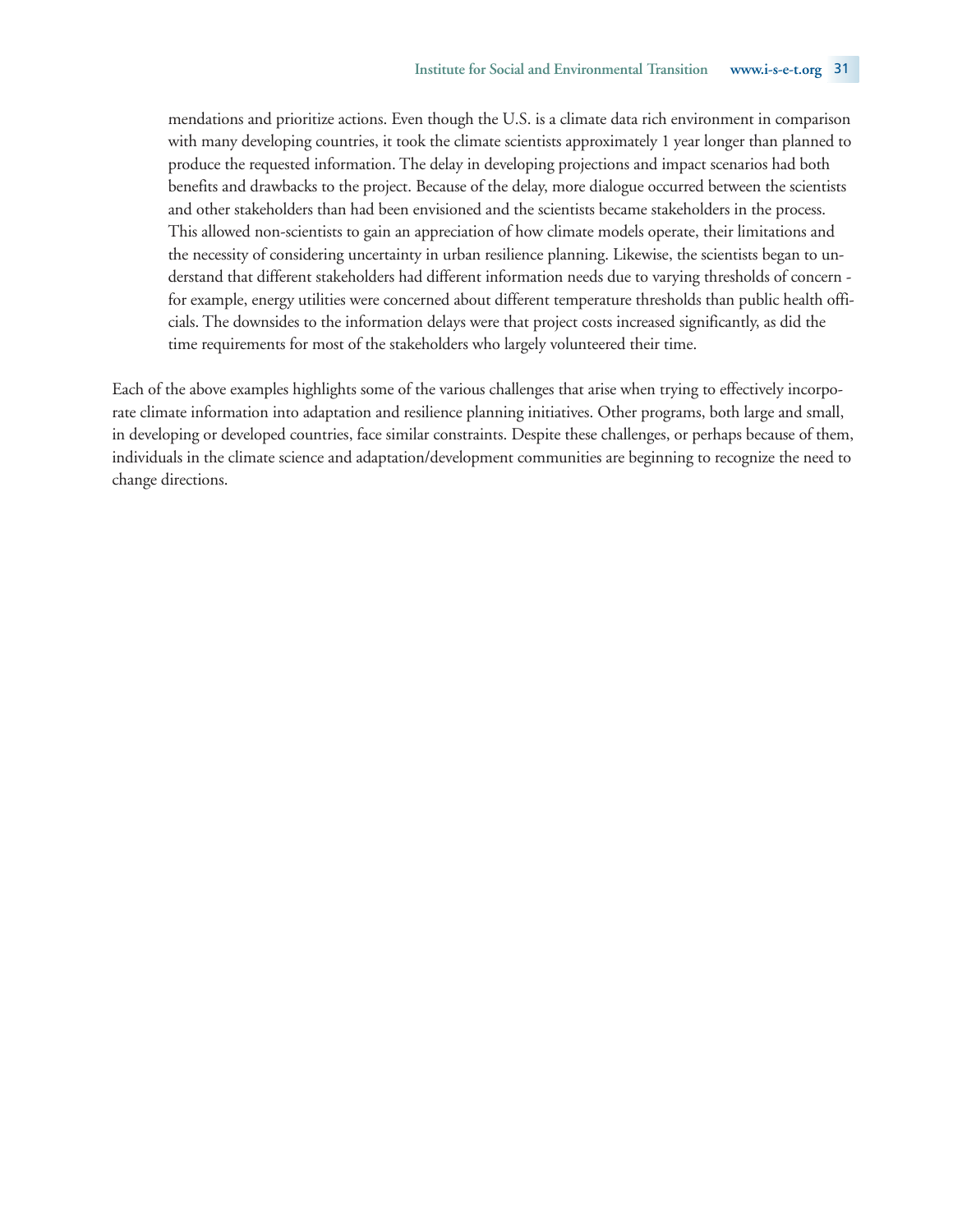# **Directions for Effective Communication and Use of Climate Information**

Relationships between the adaptation/development communities and climate science communities are still quite new and in exploratory phases. Understanding about each other's research methods, priorities and goals does not yet exist, for many of the reasons discussed earlier in this paper. A number of new directions are emerging, however, that signify the beginning of efforts to bridge climate science and adaptation science. Some of these directions are listed below:

#### **Process-based Initiatives**

- Increasing calls for dialogue between climate scientists and the adaptation community, particularly through the IPCC process
- Greater focus on shared learning through programs such as ACCCRN
- The inclusion of climate scientists as stakeholders (but not dominant stakeholders) that are engaged early in programs, leading to greater capacity building of all stakeholders such as in the New York City Panel on Climate Change
- Groups actively investigating better ways of communicating climate information, such as the Center for Research on Environmental Decisions (CRED) at Columbia University.

#### **Science Initiatives**

- A tacit acknowledgement by the Conference of Parties that climate projection data included in the next IPCC assessment needs to be more user friendly (although what this means is not defined) and respond to near-term policy perspectives, while continuing to investigate the potential longerterm climate change patterns and impacts.
- Dialogue that the extreme threshold analysis conducted by climate scientists needs to support the critical thresholds pertinent to health care providers, agriculture extensions, energy analysts, etc.
- Climate modelling initiatives (the Co-Ordinated Regional climate Downscaling Experiment – CORDEX initiative or efforts to make RCMs available to scientists in developing countries along with assistance to run the models) to produce higher resolution projections for all parts of the world.

#### **Institutional Initiatives**

- Growing recognition for the need for individuals and organizations that can serve as *information brokers* - individuals who understand the science behind climate information production and are engaged in adaptation research – that can bridge disciplines, foster dialogue and serve as an information translator
- In response to these calls, some universities are developing advanced multidisciplinary degree programs that require training in physical and social science research, some even in the context of climate adaptation or climate information communication
- Groups emerging among the climate science community calling for better communication efforts, while simultaneously attempting to educate themselves and engage in social science research methods, adaptation and disaster risk reduction. Such groups include the Weather and Society\* Integrated Studies (WAS\*IS) or the UK Climate Impacts Program (UKCIP)

#### **Technological Initiatives**

- Calls for a *international data repository* of historical and climate projection data that are available online for free or minimal charge through the World Meteorological Organization.
- An increase in the number of climate science articles that are now being published as open source, allowing for free access
- Joint initiatives between scientists, artists and adaptation experts to depict regional and localscale climate projections or impact scenarios in multiple formats – from GIS layers and maps to audio documentaries and videos. Such initiatives include the new Google Earth climate layers, although such initiatives are still struggling to figure out ways of presenting uncertainty and projection ranges.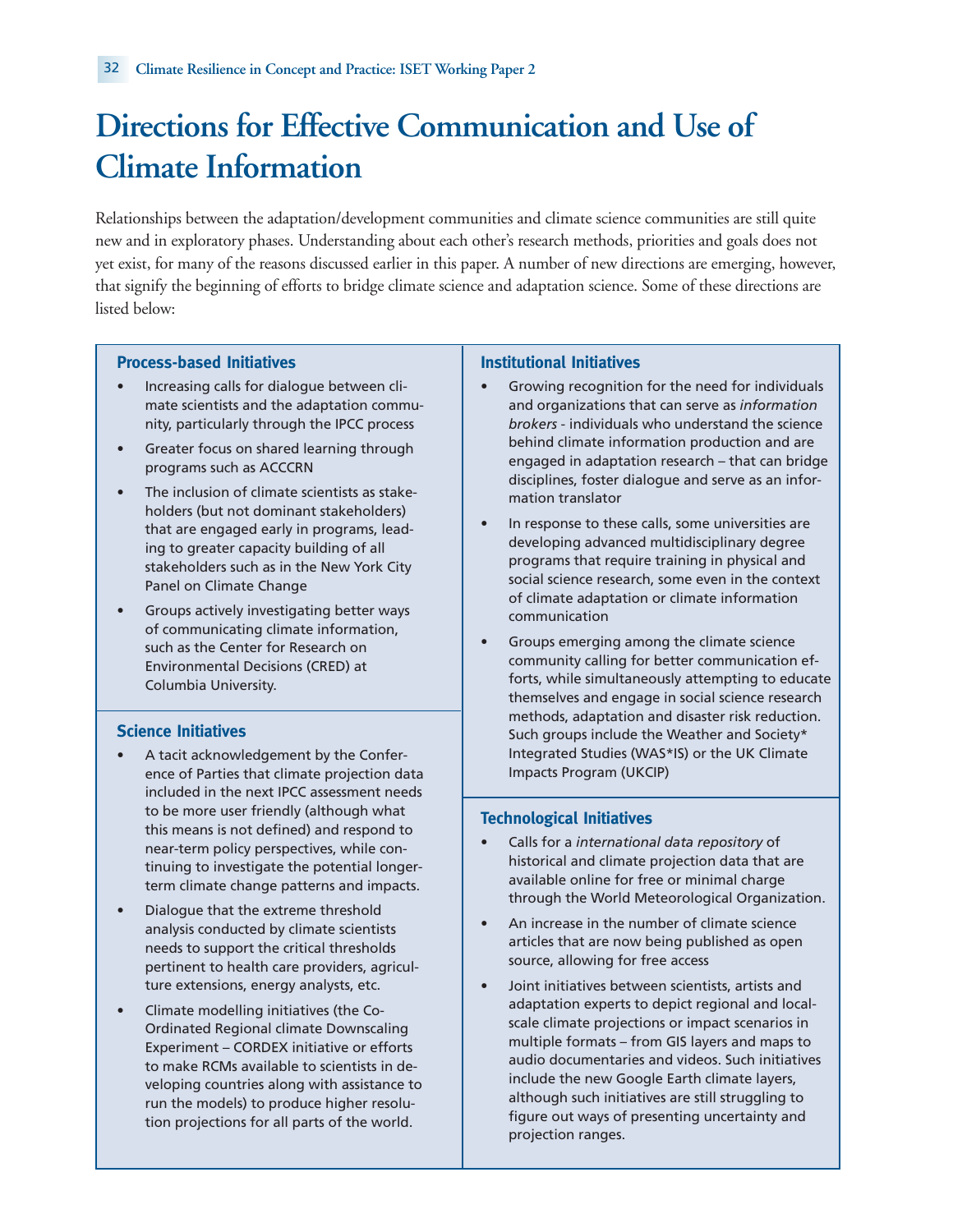# **References**

Finally, to close this paper, I offer a short criteria list for evaluating the growing number of websites offering climate information products, and links to a few select sites that meet most of the criteria. Web-based data portals are offering individuals around the globe, including in developing countries, unprecedented access to information and climate data. However, as with all that is online, some sources are completely unreliable or poorly inform potential users about data limitations. Adaptation and mitigation decisions partially based on poor or incomplete information face the high risk of being maladaptive and costly to rectify. Therefore, here is a short list of criteria to consider when evaluating a climate information website:

# **Criteria for selecting web-based climate information:**

- Scientific concepts are presented clearly and in non-technical terms
- Climate impacts, if discussed, are related to experiences or situations that are relevant to particular user groups to make it meaningful. For example, this can include discussions about how projections indicate that the number of heat wave days (say temperature above 40°C) might increase between 10 and 50% when compared with the last decade and that companies should consider relaxing their dress-code on these days.
- Websites containing datasets educate potential users about:
	- o Uncertainty
	- o The necessity of using multiple projections from multiple models
	- o Clearly describe the methods by which historical data were gathered and quality controlled or the method used to downscale the climate projection data.
	- o Provide a cautionary note describing data limitations and what is NOT appropriate to do with the data.
	- o Provide clear directions on how to download the data and read it
	- o Provide the data in a common format that can be easily imported into Excel or as GIS-layers.
	- o Projection data can be easily compared to a clearly defined historical reference period in order to demonstrate what the changes mean.
	- o If possible, allow users to "play" with projections from multiple models, multiple emissions scenarios, and for multiple time periods to see uncertainty and how the climate responds differently depending on the scenario.

# **Some Good Websites (all accessed October 2010):**

All of these websites are in English; I have not evaluated websites in other languages.

### *Climate Data Products:*

- Climate change in Australia: http://www.climatechangeinaustralia.gov.au/index.php
- Climate Systems Analysis Group (CSAG) at the University of Cape Town http://data.csag.uct.ac.za/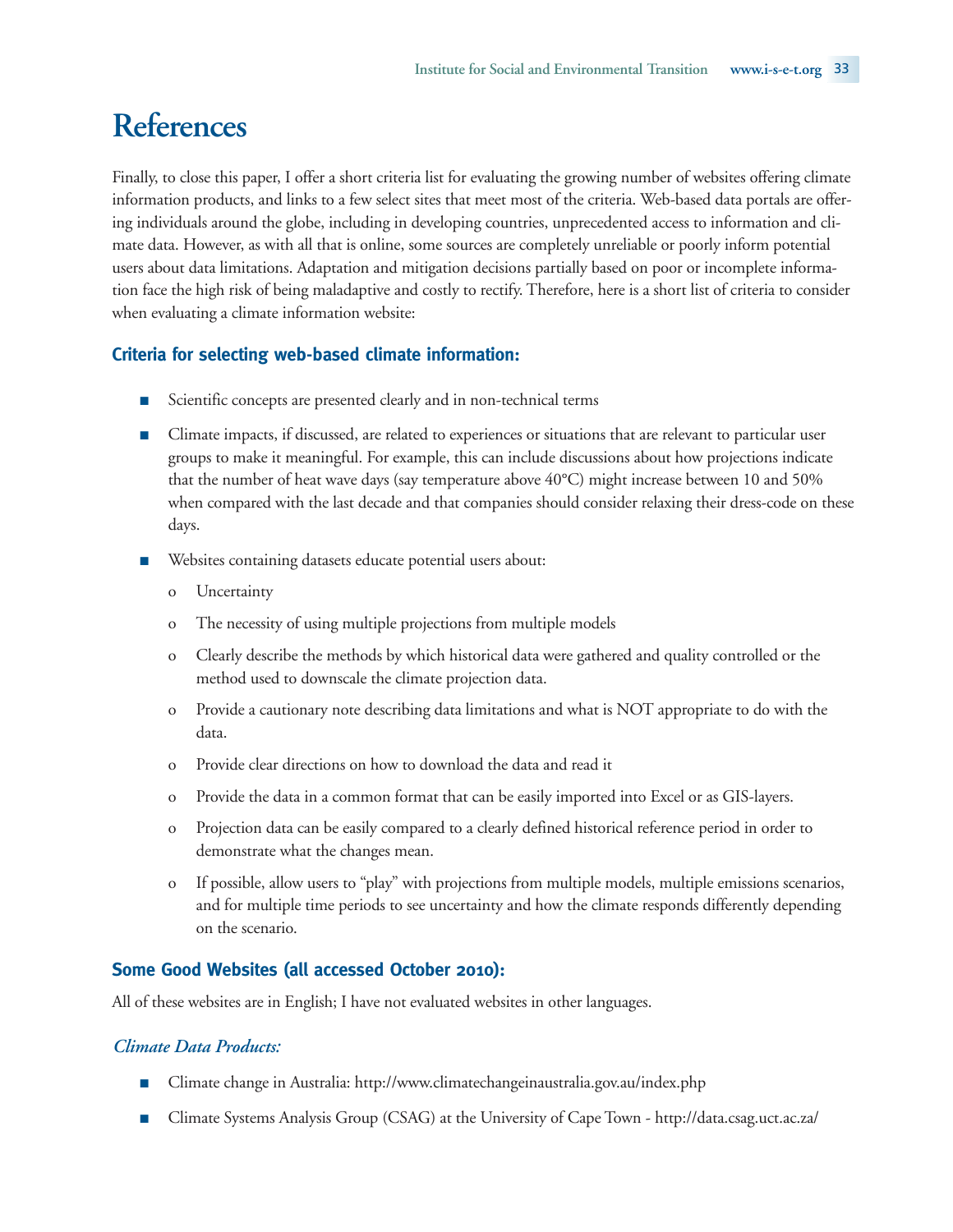#### 34 **Climate Resilience in Concept and Practice: ISET Working Paper 2**

- India Water Portal http://indiawaterportal.org/metdata
- Canadian Centre for Climate Modelling and Analysis http://www.ec.gc.ca/ccmaccccma/default.asp?lang= En&n=4A642EDE-1

# *Communicating Climate Information:*

- Center for Research on Environmental Decisions (CRED) at Columbia University of New York Cityhttp://www.cred.columbia.edu/guide/guide/sec1.html
- George Mason University: Center for Climate Change Communication http://www.climatechangecommunication.org/

# *Climate Concepts*

- UK Climate Impacts Program: http://www.ukcip.org.uk/ (main website)
	- o Understanding climate change (thematic link under main site) http://www.ukcip.org.uk/index.php?option=com\_content&task=view&id=73&Itemid=186
	- o Tools to help in adaptation and resilience planning (thematic link) http://www.ukcip.org.uk/index.php?option=com\_content&task=view&id=74&Itemid=187
- From Risk to Resilience: Responding to Climate Change and other Natural Hazards through Adaptive Risk Reduction (project website with detailed information and methods) - http://climatetransitions.org/climate/
- The Resilience Alliance http://www.resalliance.org/1.php
- weADAPT http://www.weadapt.org/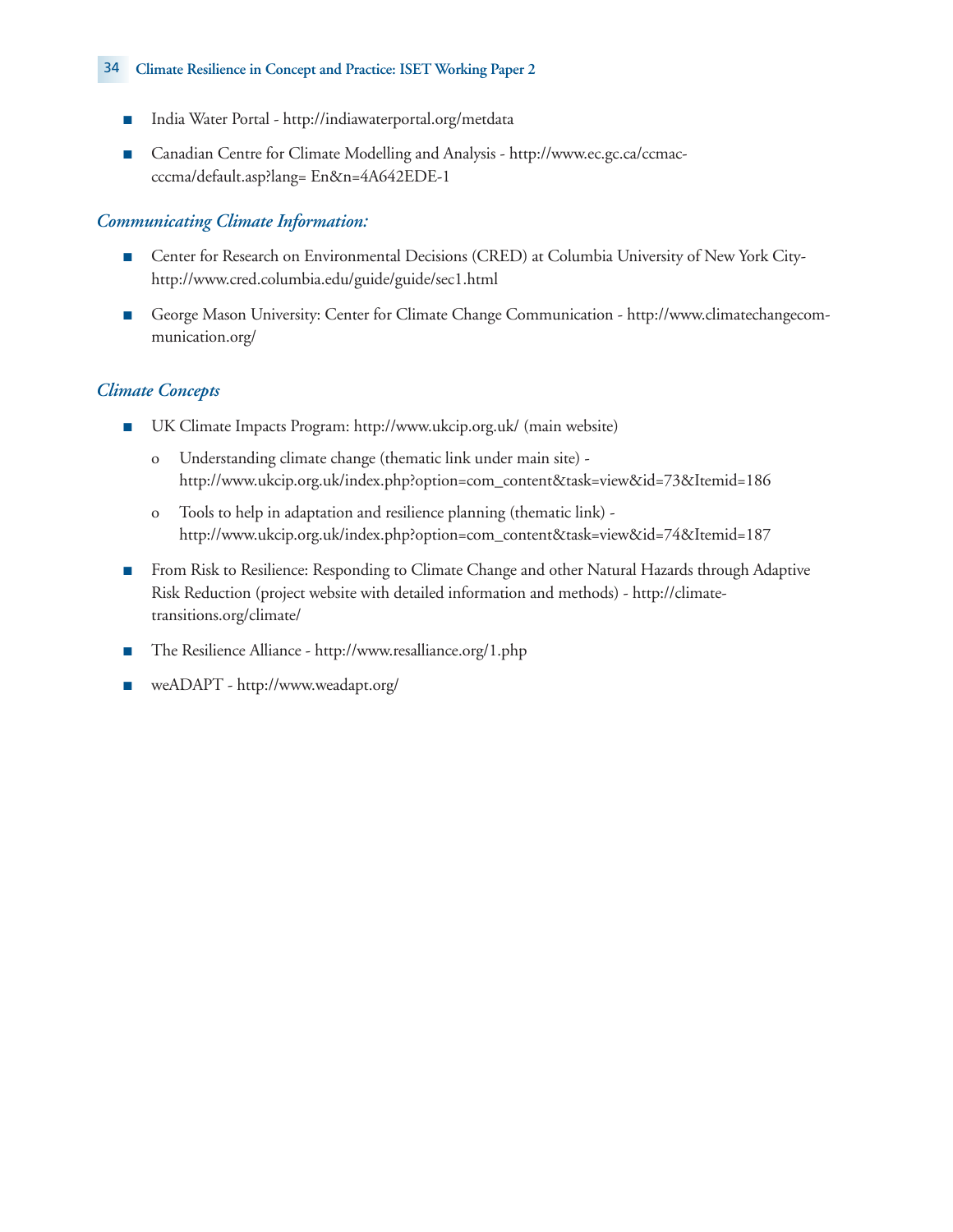# **Bibliography**

Averill, M., L. Dilling, et al. (2010), *Usable Science: A Handbook for Science Policy Decision Makers*, Center for Science and Technology Policy Research: University of Colorado at Boulder. Handbook available online at: http://sciencepolicy.colorado.edu/sparc/outreach/sparc\_handbook.

Averyt, K. (2010), Are We Successfully Adapting Science to Climate Change?, *Bulletin of the American Meteorological Society*, DOI: 10.1175/2010BAMS2906.1.

Barsky, A. et al. (2008), Percepción de variabilidad climática, uso de información y estrategias de los agentes frente al riesgo. Análisis de esquemas decisionales en agricultores de la region pampeana argentina, *Mundo Agrarlo* 8(16): 1-42.

Bray, D. and H. von Storch (2009), "Prediction" or "Projection"?: The Nomenclature of Climate Science, *Science Communication* 30: 534-543.

Berkhout, F. (2010), Reconstructing boundaries and reason in the climate debate, *Global Environmental Change*, DOI:10.106/j.gloenvcha.2010.07.006.

Carter, T. et al. (1995), Technical Guidelines for Assessing Climate Change Impacts and Adaptations, in *Climate Change 1995. Impacts, Adaptations and Mitigation of Climate Change: Scientific-Technical Analyzes. Contribution of Working Group II to the 2nd Assessment Report of the Intergovernmental Panel on Climate Change*, [Watson, R.T. et al. (eds.)], Cambridge University Press: Cambridge, United Kingdom and New York, NY, USA.

Christensen, J.H. et al. (2007), Regional Climate Projections, in *Climate Change 2002: The Physical Science Basis. Contribution of Working Group 1 to the Fourth Assessment Report of the Intergovernmental Panel on Climate Change*, [Solomon, S. et al., (eds.)], Cambridge University Press: Cambridge, United Kingdom and New York, NY, USA.

Connolley, W.M. (2007, August 27), Projection/ Prediction, *Stoat: Taking science by the throat*. Retrieved October 4, 2010 from ScienceBlog: http://scienceblogs.com/stoat/2007/08/projection\_prediction.php.

Dessai, S. et al. (2009), Do We Need Better Predictions to Adapt to a Changing Climate?, *Eos* 90(13): 111-112.

Füssel, H. and R.J.T. Klein (2006), Climate Change Vulnerability Assessments: An Evolution of Conceptual Thinking, *Climatic Change* 75: 301-329.

Füssel, H. (2007), Vulnerability: A generally applicable conceptual framework for climate change research, *Global Environmental Change* 17: 155-167.

Gay, C. and F. Estrada (2010), Objective probabilities about future climate are a matter of opinion, *Climatic Change* 99: 27-46.

Hewitson, B.C. and R.G. Crane (2006), Consensus between GCM Climate Change Projections with Empirical Downscaling: Precipitation Downscaling over South Africa, *International Journal of Climatology* 26: 1315-1337.

IPCC (2008), *Procedures for the Preparation, Review, Acceptance, Adoption, Approval and Publication of IPCC Reports*, Adopted at the Fifteenth Session (San Jose, 15- 18 April 1999) amended at the Twentieth Session (Paris, 19-21 February 2003), Twentyfirst Session (Vienna, 3 and 6-7 November 2003), and Twenty-Ninth Session (Geneva, 31 August – 4 September 2008).

Kinzig, A. et al. (2003), Coping with Uncertainty: A Call for a New Science-Policy Forum, *Ambio* 32(5): 330-335.

Klemens, B. (2009), Probability v Likelihood, from *Modelling with Data: Tools and Techniques for Scientific Computing*, Princeton University Press: Princeton, New Jersey.